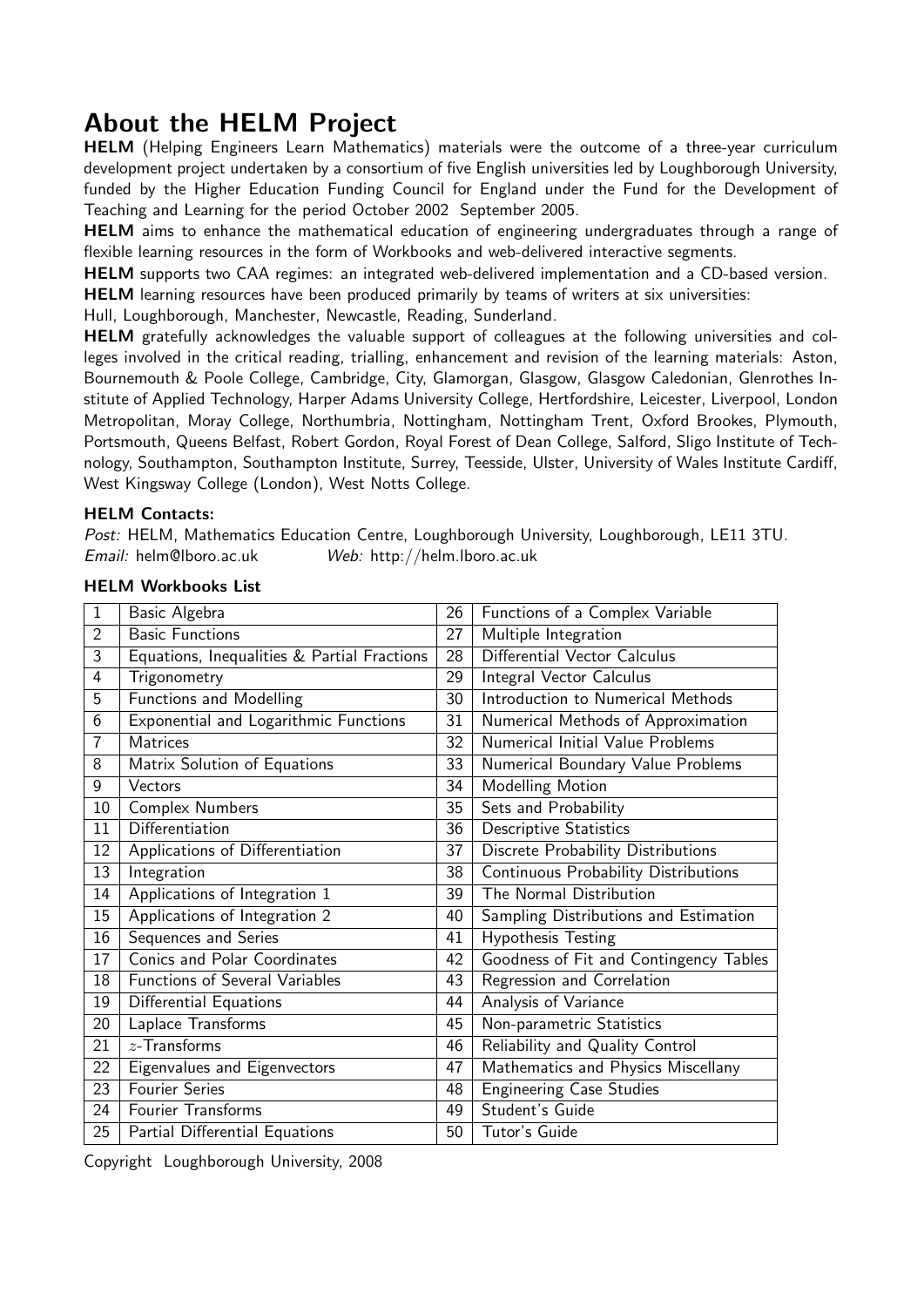

# **Student's Guide**

| 49.1 Introduction to HELM                               | $\overline{2}$ |
|---------------------------------------------------------|----------------|
| 49.2 HELM Workbooks                                     | 5              |
| 49.3 HELM Electronic Learning Resources                 | 11             |
| 49.4 General Advice to Students Studying Mathematics    | 16             |
| 49.5 Some Useful Websites                               | 28             |
| 49.6 List of Sections in Workbooks 1 to 48              | 29             |
| 49.7 Index of Engineering Contexts in Workbooks 1 to 48 | 36             |
| 49.8 Mathematics Facts and Formulae                     | 46             |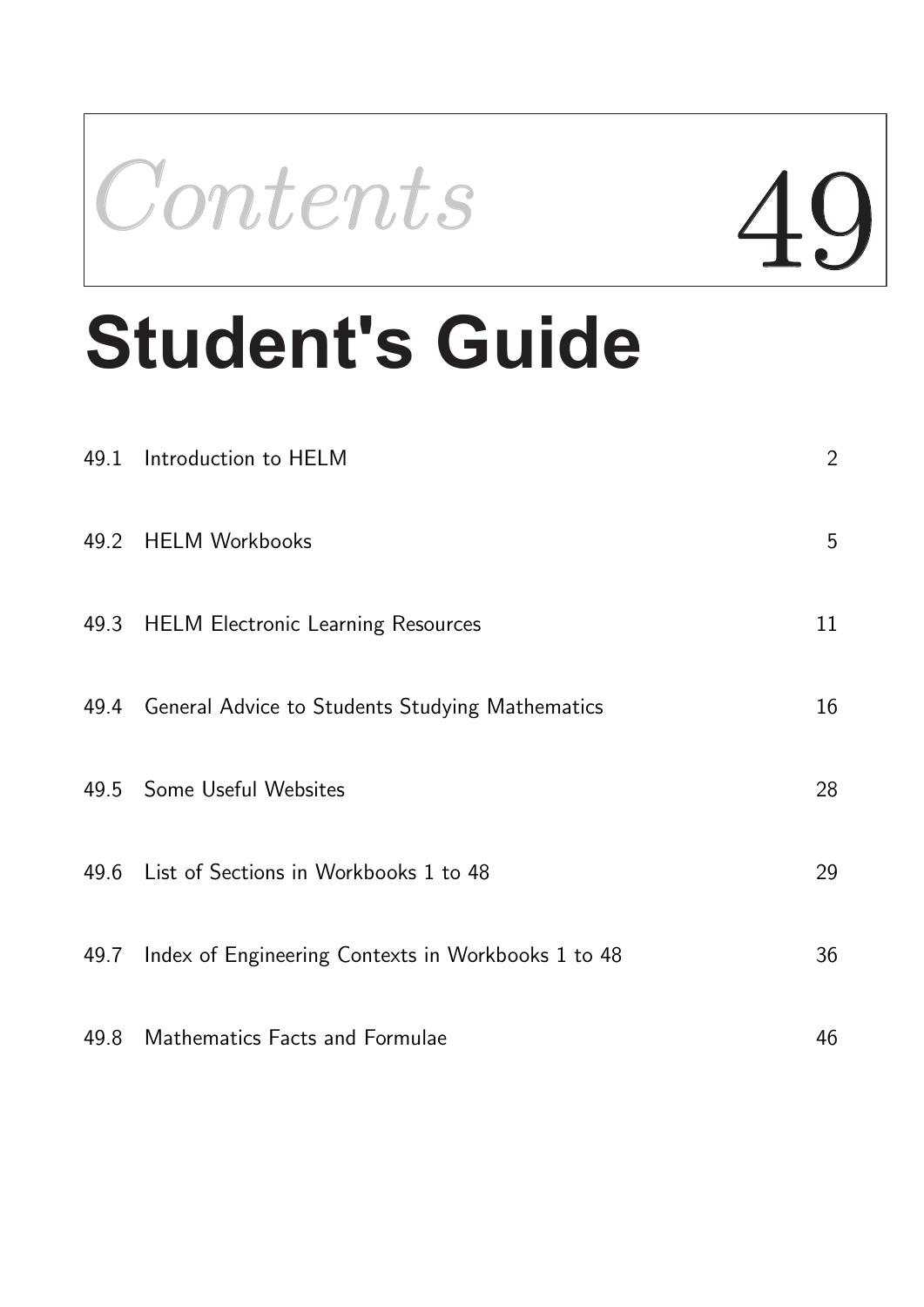# **Introduction**



# **1. Background to the HELM project**

In 1997, funding was made available by Loughborough University for the 'Open Learning Project' in Mathematics for Engineers which provided high-quality student-centred workbooks, computer aided learning material closely allied to the workbooks, and a strategy for computer aided assessment which can be used for self-assessment and for module assessment. For students following this open learning regime, lectures are now optional as they can now choose to study, with guidance, the mathematics independently.

The success of the Open Learning Project encouraged staff to seek funding to develop further this work resulting in the HELM project which was supported by a £250,000 HEFCE FDTL4 grant for the period Oct 2002-Sept 2005, with the ultimate aim to make high quality materials available throughout Higher Education Institutions in England and Northern Ireland.

# **2. The HELM project**

The HELM team comprised staff at Loughborough University and four consortium partners in other English universities: Hull, Manchester, Reading and Sunderland. The project's aims were to considerably enhance, extend and thoroughly test Loughborough's original Open Learning materials. These were to be achieved mainly by the writing of additional Workbooks and incorporating engineering examples and case studies closely related to the mathematics presented, enhancing the question databanks, upgrading the Interactive Learning Resources and adding some more for basic mathematics topics, and promoting widespread trialling.

The HELM project's output consists of Workbooks, Interactive Learning segments and linked Revision Tests, and a Computer Aided Assessment regime which is used to help 'drive the student learning', a Student's Guide and a Tutor's Guide.

The Workbooks may be integrated into existing engineering degree programmes either by selecting isolated stand-alone units to complement other materials or by creating a complete scheme of work for a semester or year or two years by selecting from the large set of Workbooks available. These may be used to support lectures or for independent learning.

HELM's emphasis is on flexibility - the work can be undertaken as private study, distance learning or can be teacher-led, or a combination, according to the learning style and competence of the student and the approach of the particular lecturer.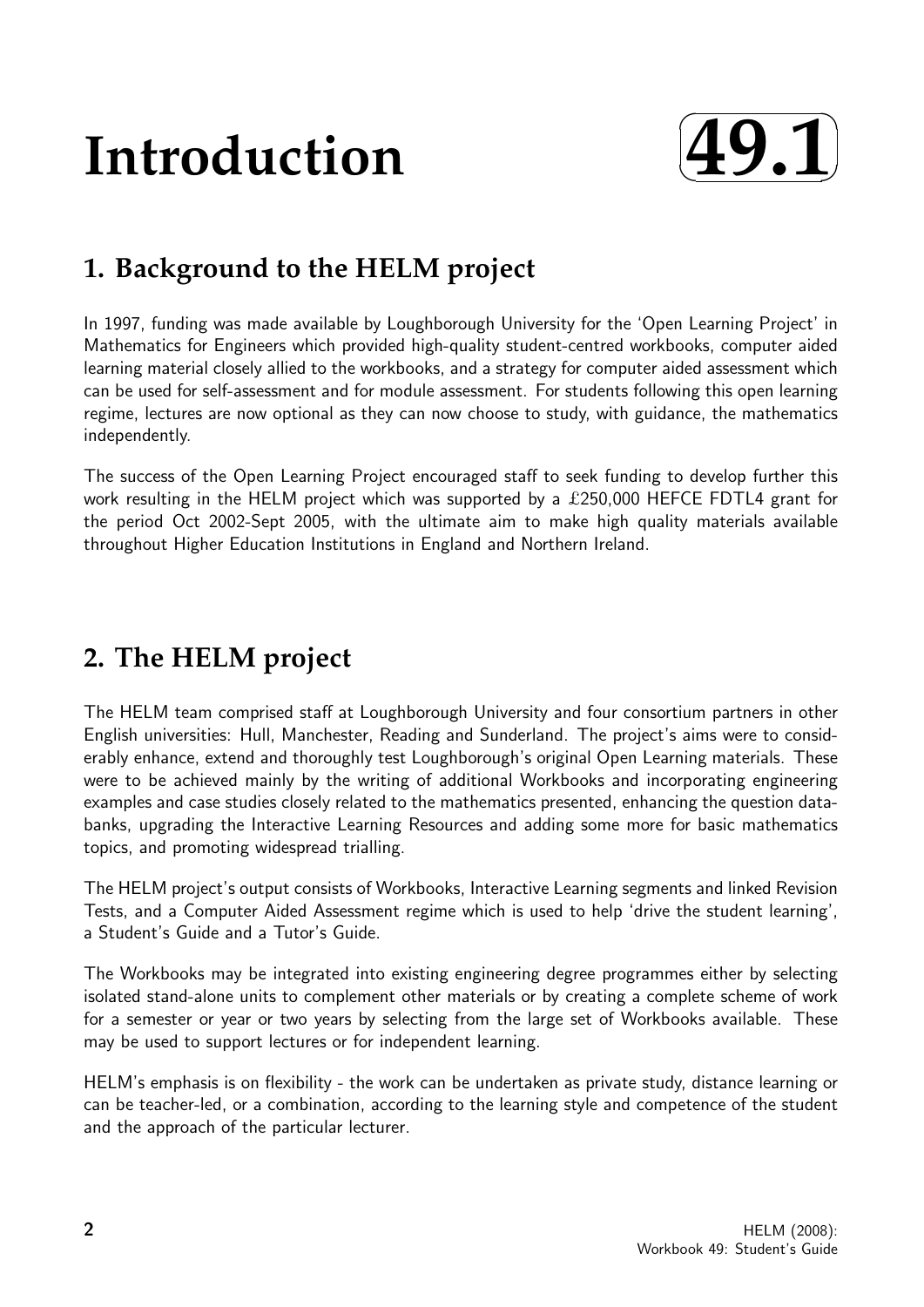## **3. HELM project Workbooks**

50 Workbooks are available which comprise:

- 46 Student Workbooks written specifically with the typical engineering student in mind containing mathematical and statistical topics, worked examples, tasks and related engineering examples.
- A Workbook containing supplementary mathematical topics and physics case studies.
- A Workbook containing Engineering Case Studies ranging over many engineering disciplines.
- A Students' Guide (this document)
- A Tutor's Guide

The main project materials are the Workbooks which are subdivided into manageable Sections. As far as possible, each Section is designed to be a self-contained piece of work that can be attempted by the student in a few hours. In general, a whole Workbook typically represents 2 to 3 weeks' work. Each Workbook Section begins with statements of prerequisites and the desired learning outcomes.

The Workbooks include (a) worked examples, (b) tasks for students to undertake with space for students to attempt the questions, and, often, intermediate results provided to guide them through problems in stages, and (c) exercises where normally only the answer is given.

## **4. HELM project Interactive Learning Resources**

The project has 80 Interactive Learning Resources, which link to most of the lower level Mathematics and Statistics Workbooks. These enable web-based versions of the Workbooks to contain some audio and some simple animations. Revision exercises with randomly generated questions are provided for the benefit of students working independently.

## **5. HELM project Assessment Regime**

The HELM assessment strategy is based on using Computer-Aided Assessment (CAA) to encourage self-assessment to verify that the appropriate skills have been learned. The project's philosophy is that assessment should be at the heart of any learning and teaching strategy and Loughborough University's own implementation of HELM makes extensive use of CAA to support the students' learning.

HELM provides an integrated web-delivered CAA regime for both self-testing and formal assessment, with around 5000 questions, most have a page of specific feedback.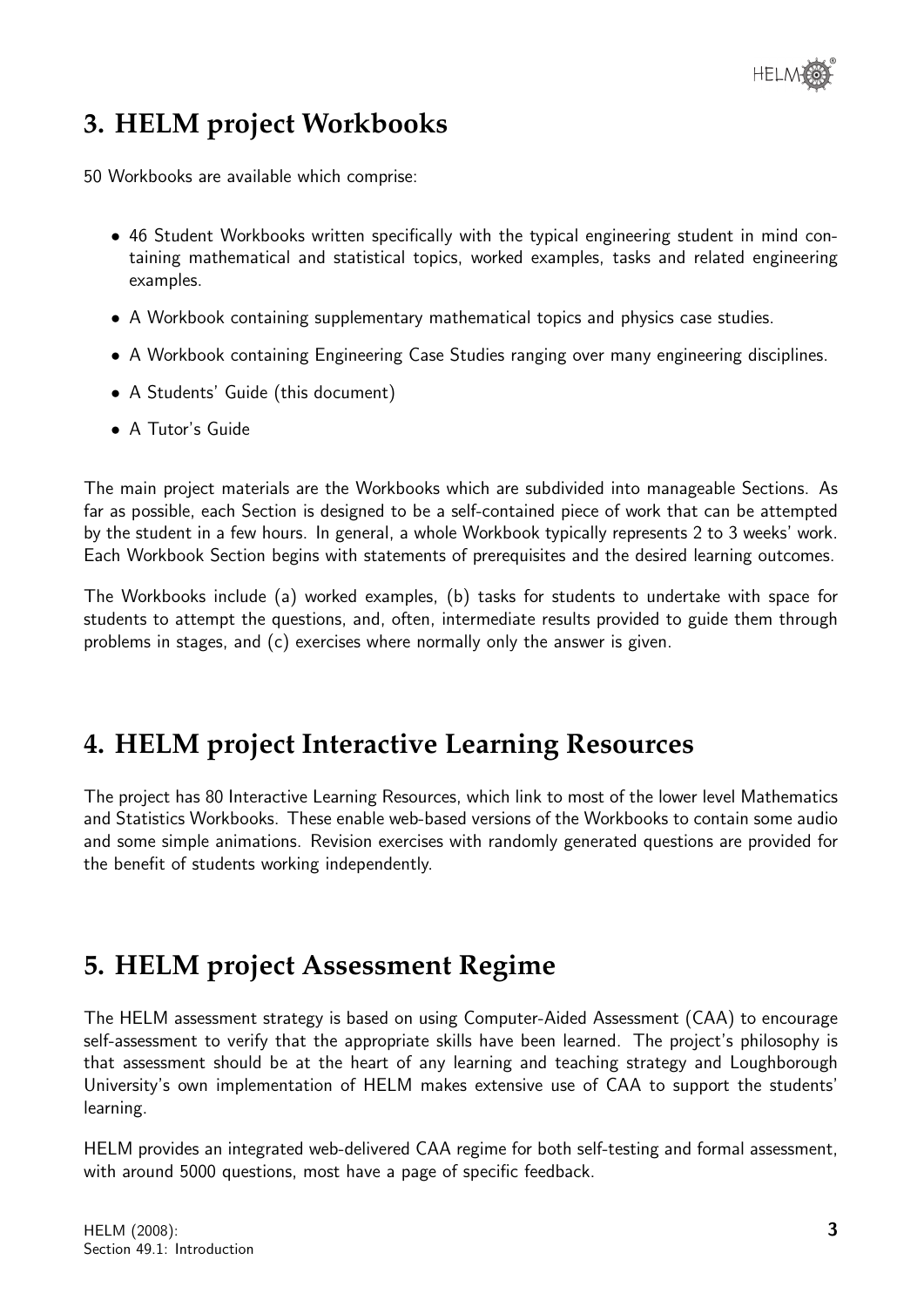# **6. HELM Consortium and Triallist Institutions and Individual Contributors**

HELM learning resources have been produced primarily by a consortium of writers and developers at five universities:

Hull, Loughborough, Manchester, Reading, Sunderland.

The HELM consortium gratefully acknowledges the valuable support of many colleagues at their own institutions and at the following institutions involved in additional writing, critical reading, trialling and revising of the learning materials.

| <b>Universities</b>                   |
|---------------------------------------|
| Aston                                 |
| Cambridge                             |
| City                                  |
| Glamorgan                             |
| Glasgow                               |
| Glasgow Caledonian                    |
| <b>Hertfordshire</b>                  |
| Leicester                             |
| Liverpool                             |
| London Metropolitan                   |
| Newcastle                             |
| Northumbria                           |
| Nottingham                            |
| Nottingham Trent                      |
| Oxford Brookes                        |
| Plymouth                              |
| Queen's Belfast                       |
| Robert Gordon                         |
| Southampton                           |
| Southampton Solent                    |
| Surrey                                |
| Teesside                              |
| <b>Ulster</b>                         |
| University of Wales Institute Cardiff |

| <b>Other HE/FE Institutions</b>            |
|--------------------------------------------|
| Bournemouth & Poole College                |
| Glenrothes Institute of Applied Technology |
| Harper Adams University College            |
| Moray College                              |
| Royal Forest of Dean College               |
| Sligo Institute of Technology              |
| Westminster Kingsway College               |
| West Notts College                         |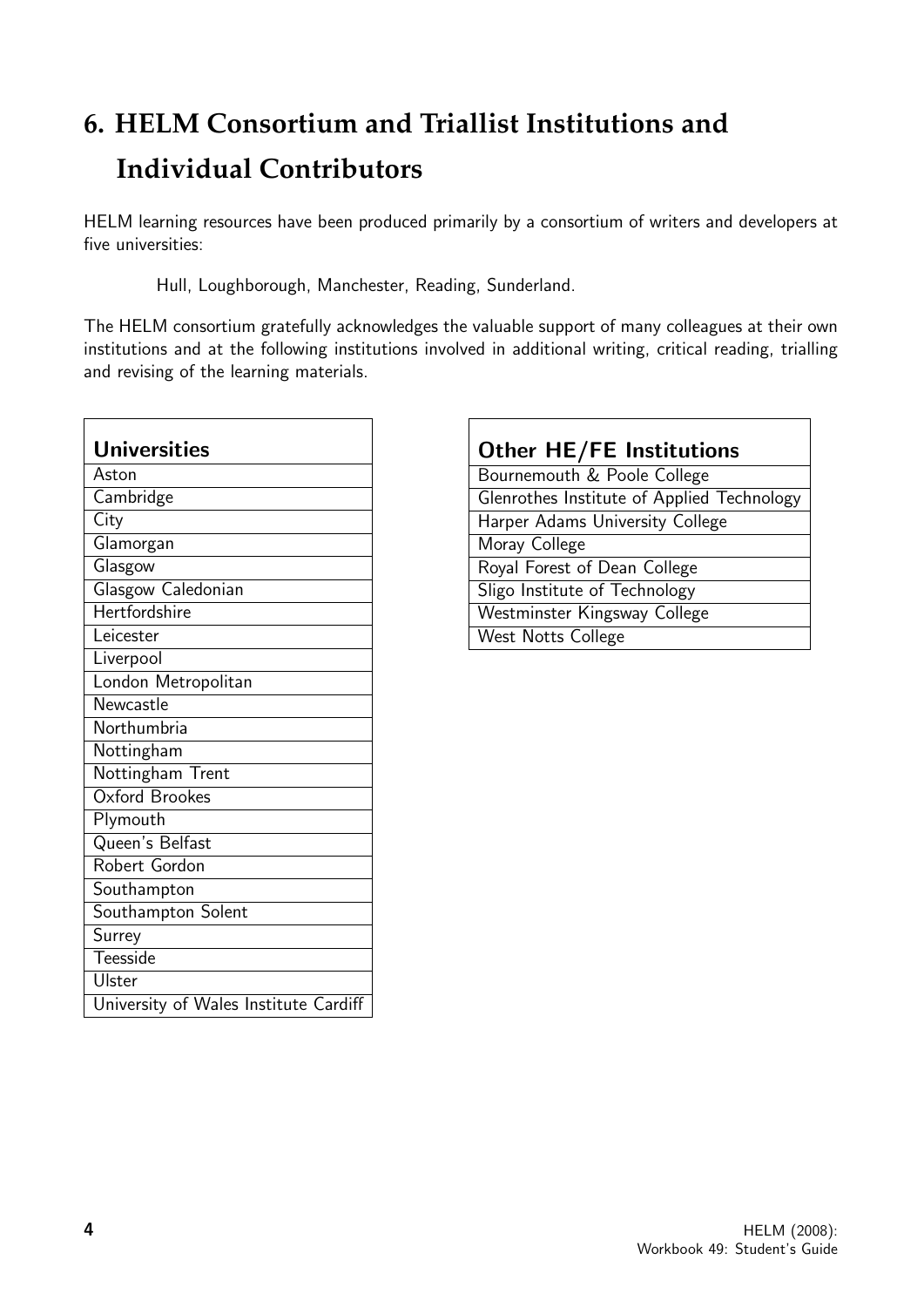

# **HELM Workbooks**



# **1. List of Workbooks**

| No.             | <b>Title</b>                                 | <b>Pages</b>    |
|-----------------|----------------------------------------------|-----------------|
| 1               | Basic Algebra                                | 89              |
| $\overline{2}$  | <b>Basic Functions</b>                       | 75              |
| $\overline{3}$  | Equations, Inequalities & Partial Fractions  | $\overline{71}$ |
| 4               | Trigonometry                                 | 77              |
| 5               | <b>Functions and Modelling</b>               | 49              |
| 6               | <b>Exponential and Logarithmic Functions</b> | 73              |
| 7               | <b>Matrices</b>                              | 50              |
| 8               | Matrix Solution of Equations                 | 32              |
| 9               | Vectors                                      | 66              |
| 10              | <b>Complex Numbers</b>                       | 34              |
| 11              | Differentiation                              | 58              |
| $\overline{12}$ | Applications of Differentiation              | 63              |
| 13              | Integration                                  | 62              |
| 14              | Applications of Integration 1                | 34              |
| 15              | Applications of Integration 2                | 31              |
| 16              | Sequences and Series                         | 51              |
| 17              | <b>Conics and Polar Coordinates</b>          | 43              |
| 18              | <b>Functions of Several Variables</b>        | 40              |
| 19              | Differential Equations                       | 70              |
| 20              | Laplace Transforms                           | 73              |
| 21              | $z$ -Transforms                              | 96              |
| 22              | Eigenvalues and Eigenvectors                 | 53              |
| 23              | <b>Fourier Series</b>                        | 73              |
| 24              | Fourier Transforms                           | 37              |
| 25              | Partial Differential Equations               | 42              |
| 26              | Functions of a Complex Variable              | 58              |
| 27              | Multiple Integration                         | 83              |
| 28              | Differential Vector Calculus                 | 53              |
| 29              | Integral Vector Calculus                     | 77              |
| 30              | Introduction to Numerical Methods            | 64              |
| 31              | Numerical Methods of Approximation           | 86              |
| 32              | Numerical Initial Value Problems             | 80              |
| $\overline{33}$ | Numerical Boundary Value Problems            | 36              |
| 34              | Modelling Motion                             | 63              |
| 35              | Sets and Probability                         | 53              |
| 36              | Descriptive Statistics                       | 45              |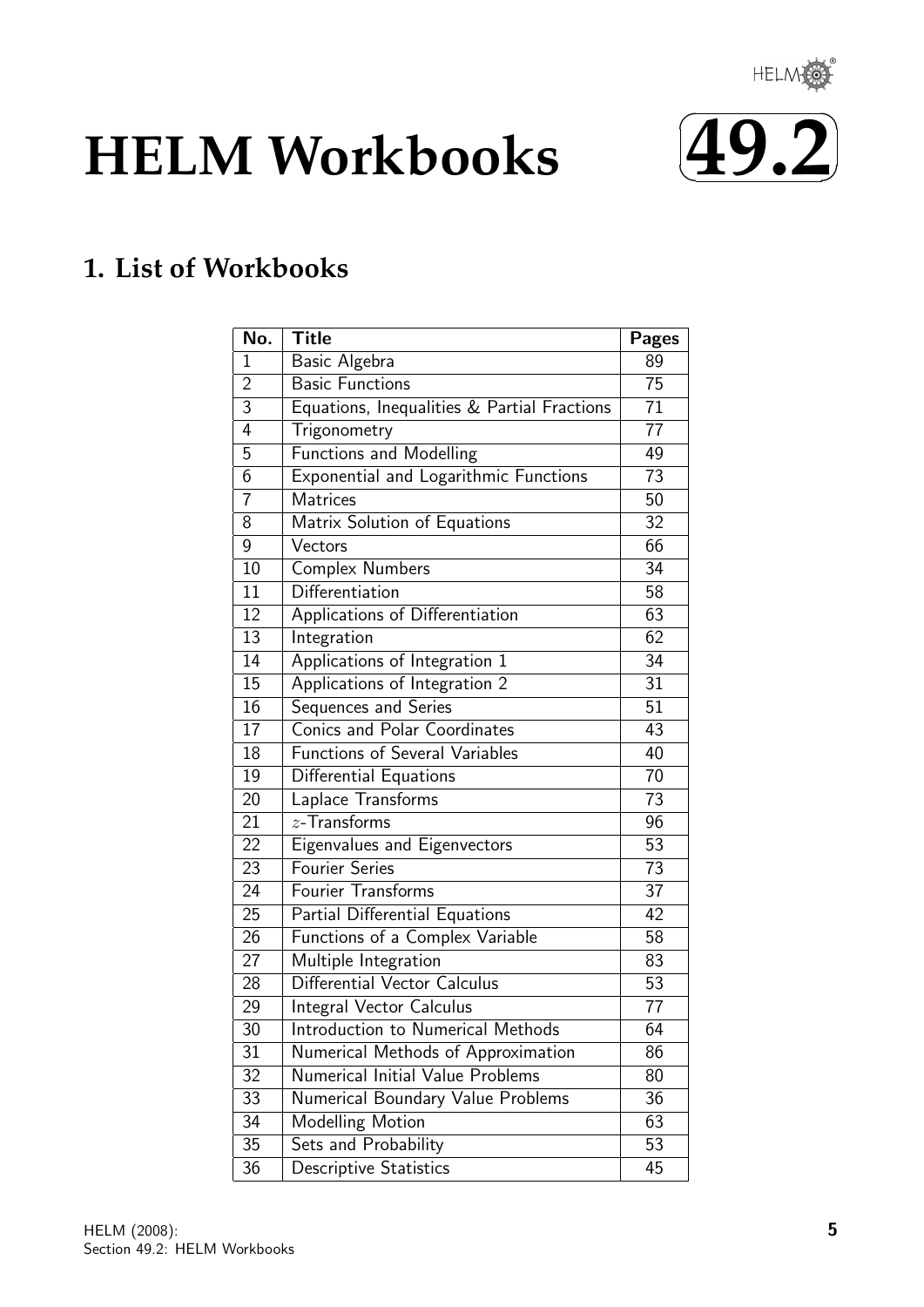| No. | <b>Title</b>                                | <b>Pages</b> |
|-----|---------------------------------------------|--------------|
| 37  | Discrete Probability Distributions          | 60           |
| 38  | <b>Continuous Probability Distributions</b> | 27           |
| 39  | The Normal Distribution                     | 39           |
| 40  | Sampling Distributions and Estimation       | 22           |
| 41  | <b>Hypothesis Testing</b>                   | 42           |
| 42  | Goodness of Fit and Contingency Tables      | 24           |
| 43  | Regression and Correlation                  | 32           |
| 44  | Analysis of Variance                        | 57           |
| 45  | Non-parametric Statistics                   | 36           |
| 46  | Reliability and Quality Control             | 38           |
| 47  | Mathematics and Physics Miscellany          | 70           |
| 48  | <b>Engineering Case Studies</b>             | 97           |
| 49  | Student's Guide                             | 57           |
| 50  | Tutor's Guide                               | 143          |

## **2. Nomenclature used for problems**

- Examples are problems with fully worked solutions.
- Engineering Examples (found in most Mathematics Workbooks but not the Statistics Workbooks) are problems with an engineering context having fully worked solutions.
- Tasks are problems with spaces for the student's working, followed by fully worked solutions. Many Tasks are often broken up into stages with the answer to a stage given before the next stage is reached. [Note: Some tutors may provide workbooks without these worked solutions.]
- Exercises are problems for the student to do without spaces provided for the student's working. In general they do not have fully worked solutions, merely answers, but exceptions are: Numerical Workbooks 30-33 and Statistics Workbooks 35-46 which do have fully worked solutions.

## **3. Notation used**

In general HELM uses italic serif font letters (e.g.  $f(x)$ ) to represent functions, variables and constants. However, as exceptions HELM Workbooks use the following non-italic sans-serif letters:

#### Mathematics

e for the exponential constant and for the exponential function (primarily use in introductory Workbook 6, elsewhere  $e$  is often used)

i where  $i^2 = -1$ 

ln for natural logarithm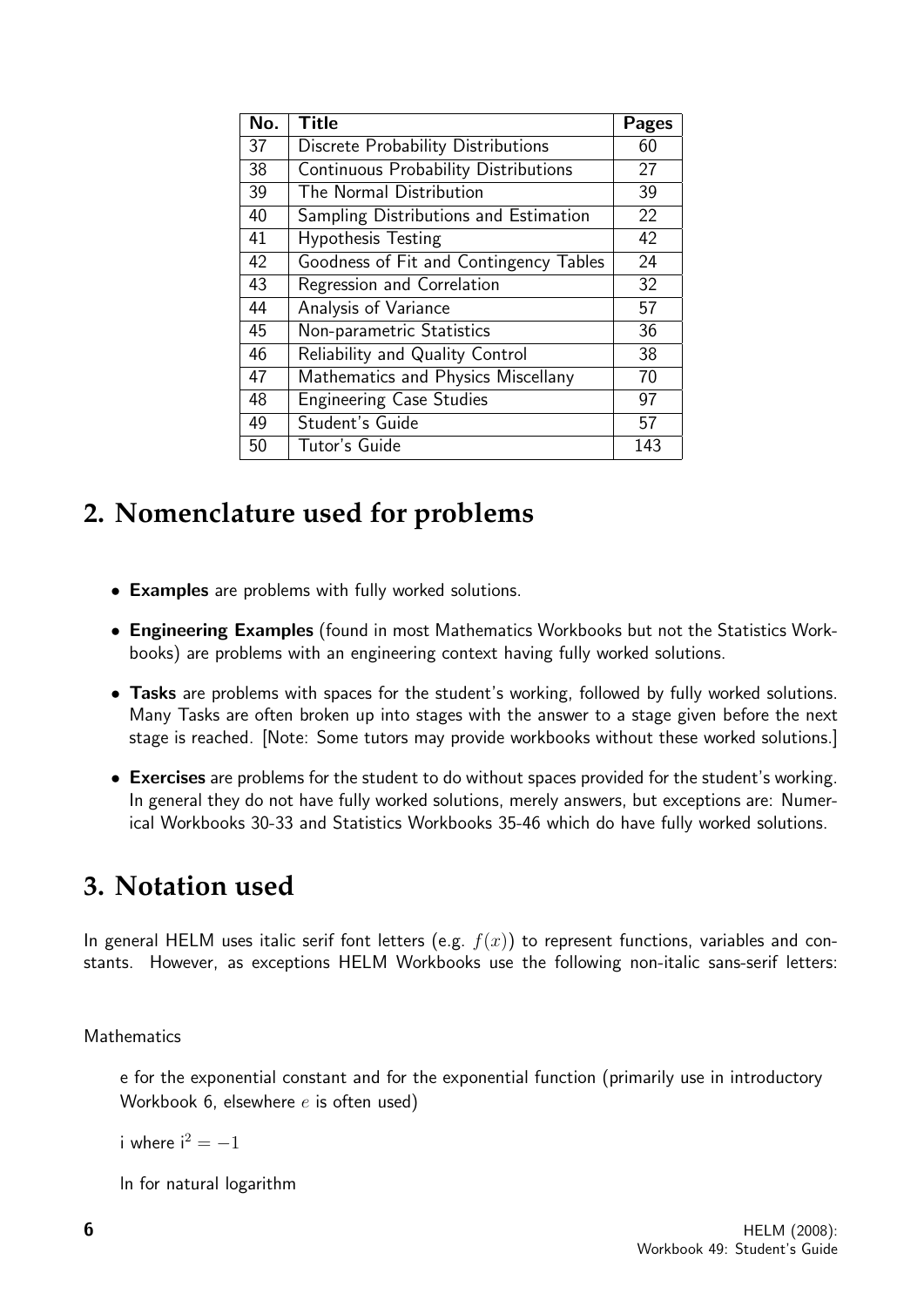

#### **Statistics**

- E for Expectation
- P for Probability
- V for Variance
- M for Median

#### Complex numbers

HELM uses i rather than j to represent  $\sqrt{(-1)}$  so  $i^2 = -1$ , although there are one or two exceptions to this (in Workbook 48: Engineering Case Studies).

#### **Vectors**

HELM uses underlining of vectors rather than using bold e.g.  $a$ 

HELM uses  $\hat{n}$  for the unit normal vector but does not put the  $\hat{ }$  on the basic unit vectors in the  $x, y$ and z directions which have the standard symbols  $\underline{i}, \underline{j}, \underline{k}$ .

#### Identities

Although HELM introduces and uses the identity symbol  $\equiv$  ' extensively in Workbook 1: Basic Algebra and in Workbook 4: Trigonometry it is not normally used elsewhere and the more normal  $\equiv$  is used except where emphasis seems advisable. (HELM is therefore not consistent.)

## **4. Description of HELM Workbook layout**

On the following three pages are reproduced from the electronic Student's Guide explanatory pages concerning Workbook Layout.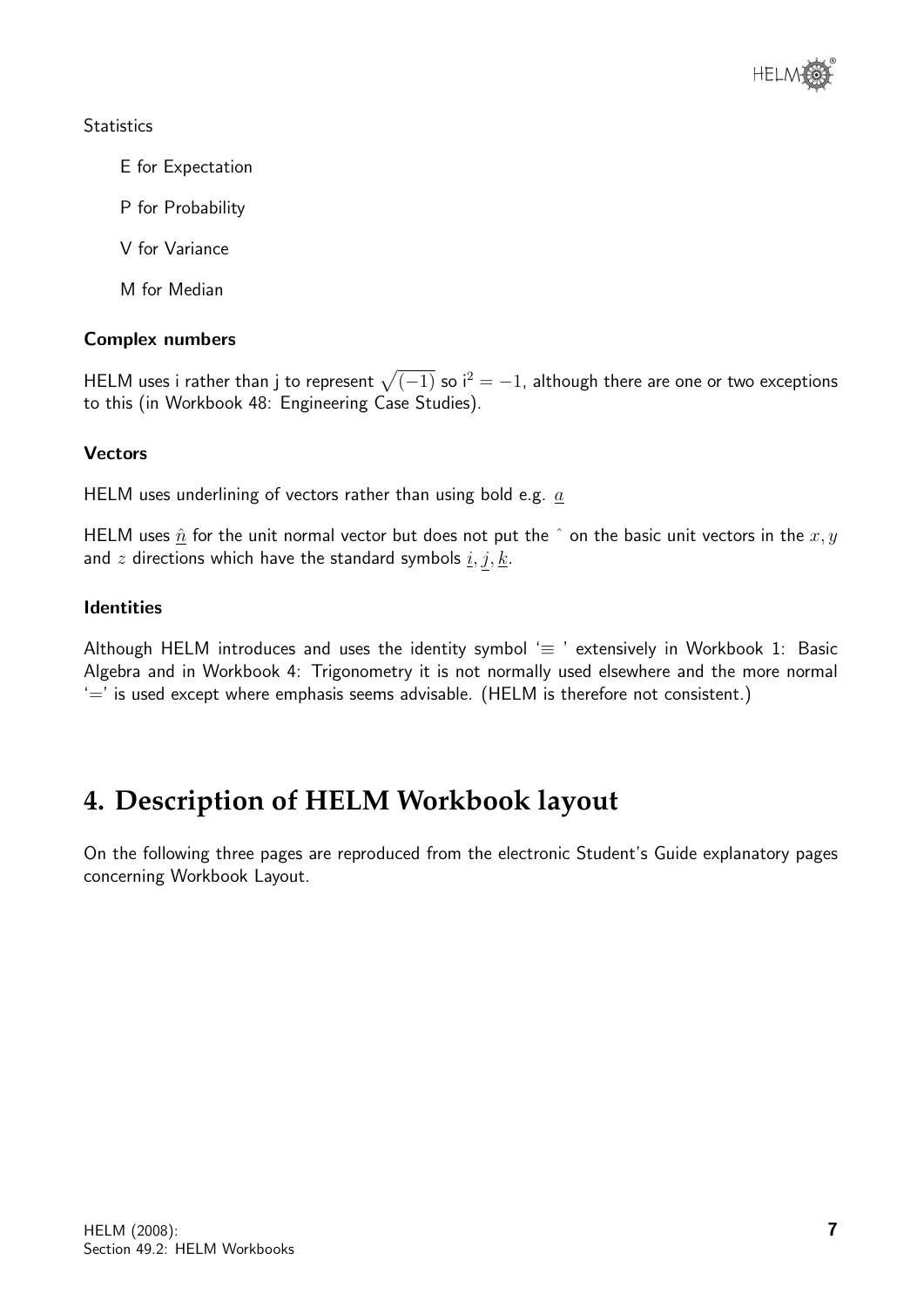Description of HELM Workbook layout

# **Complex Arithmetic**





Complex numbers are used in many areas of engineering and science. In this Section we define what a complex number is and explore how two such numbers may be combined together by adding, subtracting, multiplying and dividing. We also show how to find 'complex roots' of polynomial equations.

A complex number is a generalisation of an ordinary real number. In fact, as we shall see, a complex number is a pair of real numbers ordered in a particular way. Fundamental to the study of complex numbers is the symbol i with the strange looking property  $i^2 = -1$ . Apart from this property complex numbers follow the usual rules of number algebra.

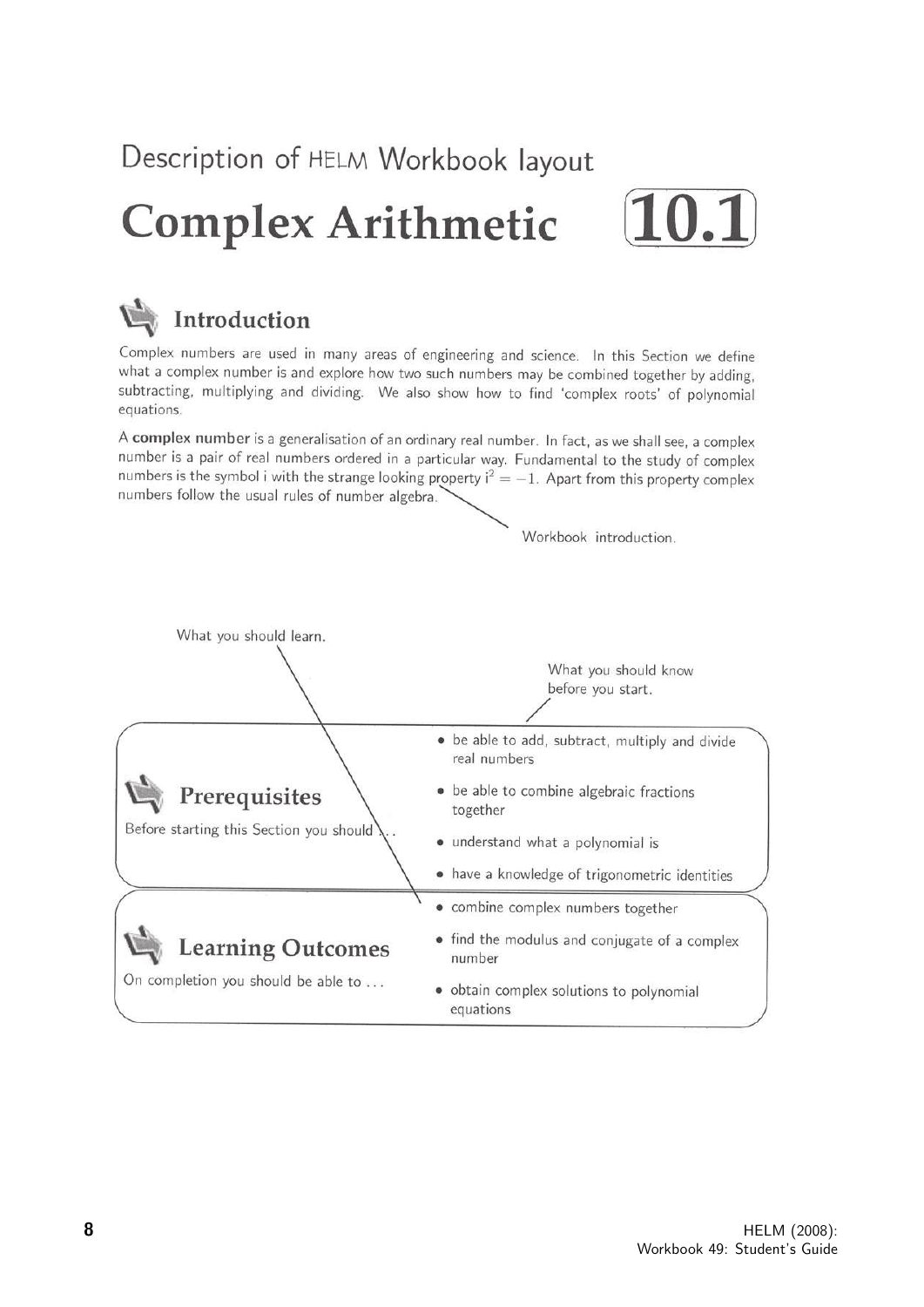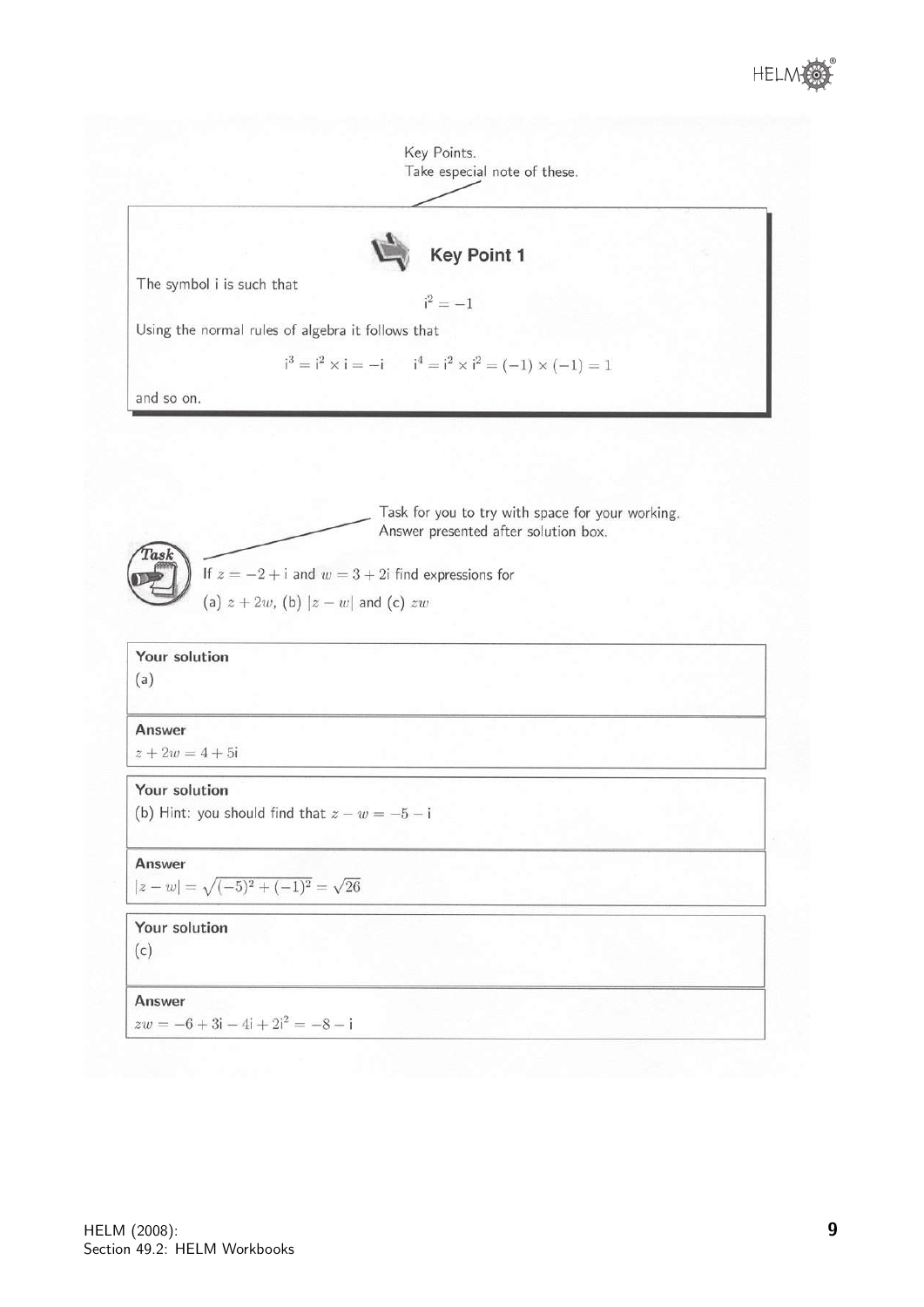Worked example. Solution with explanation follows in box. **Example 2**<br>Find  $\frac{z}{w}$  if  $z = 2 - 3i$  and  $w = 2 + i$ .



Exercise for you to do. Answers follow in box (usually no detailed solution).

#### Exercises

- 1. Find the roots of the equation  $x^2 + 2x + 2 = 0$ .
- 2. If i is one root of the cubic equation  $x^3 + 2x^2 + x + 2 = 0$  find the two other roots.
- 3. Find the complex number z if  $2z + z^* + 3i + 2 = 0$ .
- 4. If  $z = \cos \theta + i \sin \theta$  show that  $\frac{z}{z^*} = \cos 2\theta + i \sin 2\theta$ .

**Answers** 1.  $x = -1 \pm i$  2.  $-i$ ,  $-2$  3.  $-\frac{2}{3} - 3i$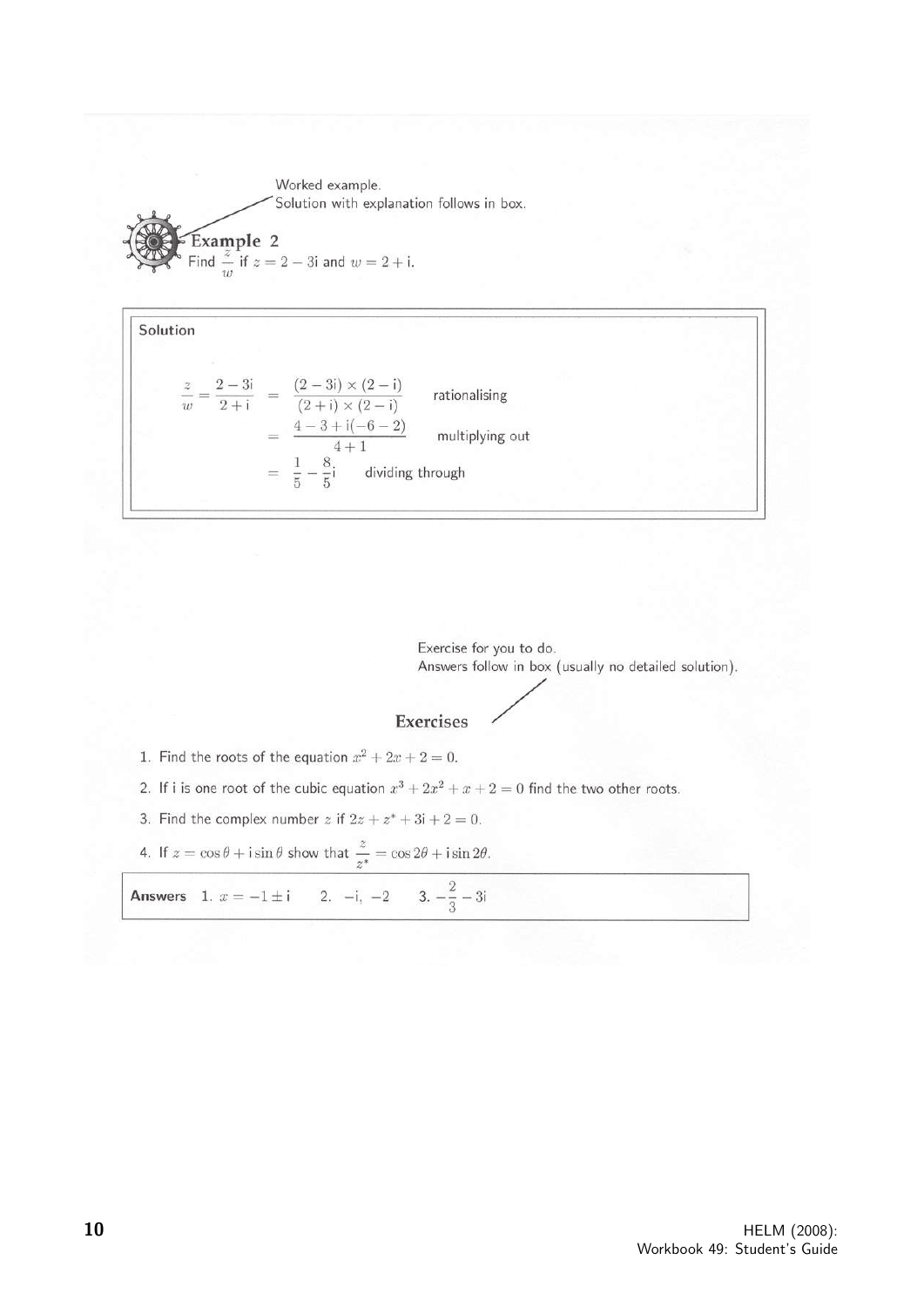

# **HELM Electronic Learning Resources**



## **1. Introduction**

HELM has 50 Workbooks and 80 Interactive Learning Resources and linked Revision Questions (with inbuilt randomisation).

The Interactive Learning Resources provide web-based lessons to match some Sections of many of the more elementary Workbooks and contain animations and interactivity to generate interest and have linked Revision Exercises where randomly generated questions are provided for the benefit of students working independently.

These Interactive Learning Resources and linked Revision Exercises have been found to be especially useful for supporting students who find it difficult to cope with the mathematical demands of their programmes.

The animations are also useful for illustrating lectures and for revision.

The tutor will provide guidance as to how the materials are to be used.

## **2. Accessing HELM electronic learning resources**

The web based versions of HELM Interactive Learning Resources can be accessed via

http://helm.lboro.ac.uk/cal/

or via any specific web address (url) given to you by your tutor.

Once you access this web page, you will see four links as shown below:



Clicking on either an icon or the hypertext link below the icon will take you to the corresponding web page containing links to the selected learning resources.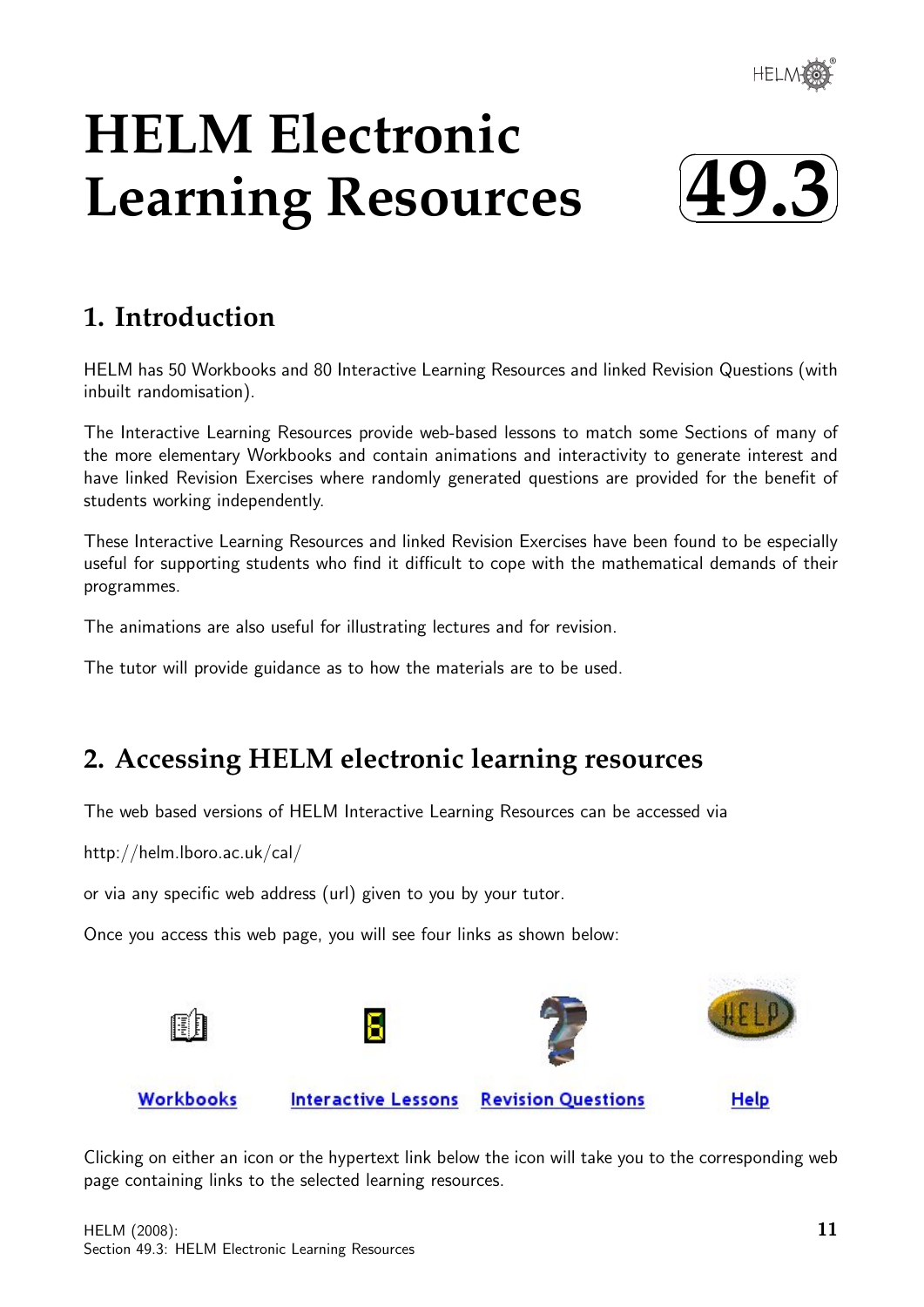#### Workbooks:

There are fifty HELM Workbooks available to HEFCE-funded Higher Education Institutions in England and Northern Ireland from the Mathematics Education Centre at Loughborough University.

Access to these Workbooks is restricted to staff and students of these institutions and is controlled by each institution.

The List of Workbooks and Sections and some samples can be viewed on the HELM Website:

http://helm.lboro.ac.uk/pages/helm workbooks.html

#### Interactive Lessons and Revision Questions:

HELM Interactive Lessons and Revision Questions are Authorware 7 applications. Prospective users need to have the appropriate Macromedia<sup>®</sup> Authorware<sup>®</sup> player (a web browser plug-in) installed in order to use these. The Authorware $\mathbb B$  player could be downloaded free of charge from:

http://www.adobe.com/shockwave/download/alternates/ #ap (as at June 2006)

It is important to choose the correct version of the player to support the browser and the computer platform being used. See the on-screen help file (by clicking HELP icon or the hyperlink) for further details.

Only selected sections of Workbooks 1-20 and 35-39 have associated Interactive Lessons and Revision Questions.

Caveat: Most of the Interactive Lessons and Revision Questions are derived from Loughborough's Open Learning Mathematics Project, which predated the HELM project, so the text may differ from that in the corresponding HELM Workbook.

Once you are in the page giving links to available lessons or questions, select the link you wish to continue with. An example for a lesson introduction page is given below.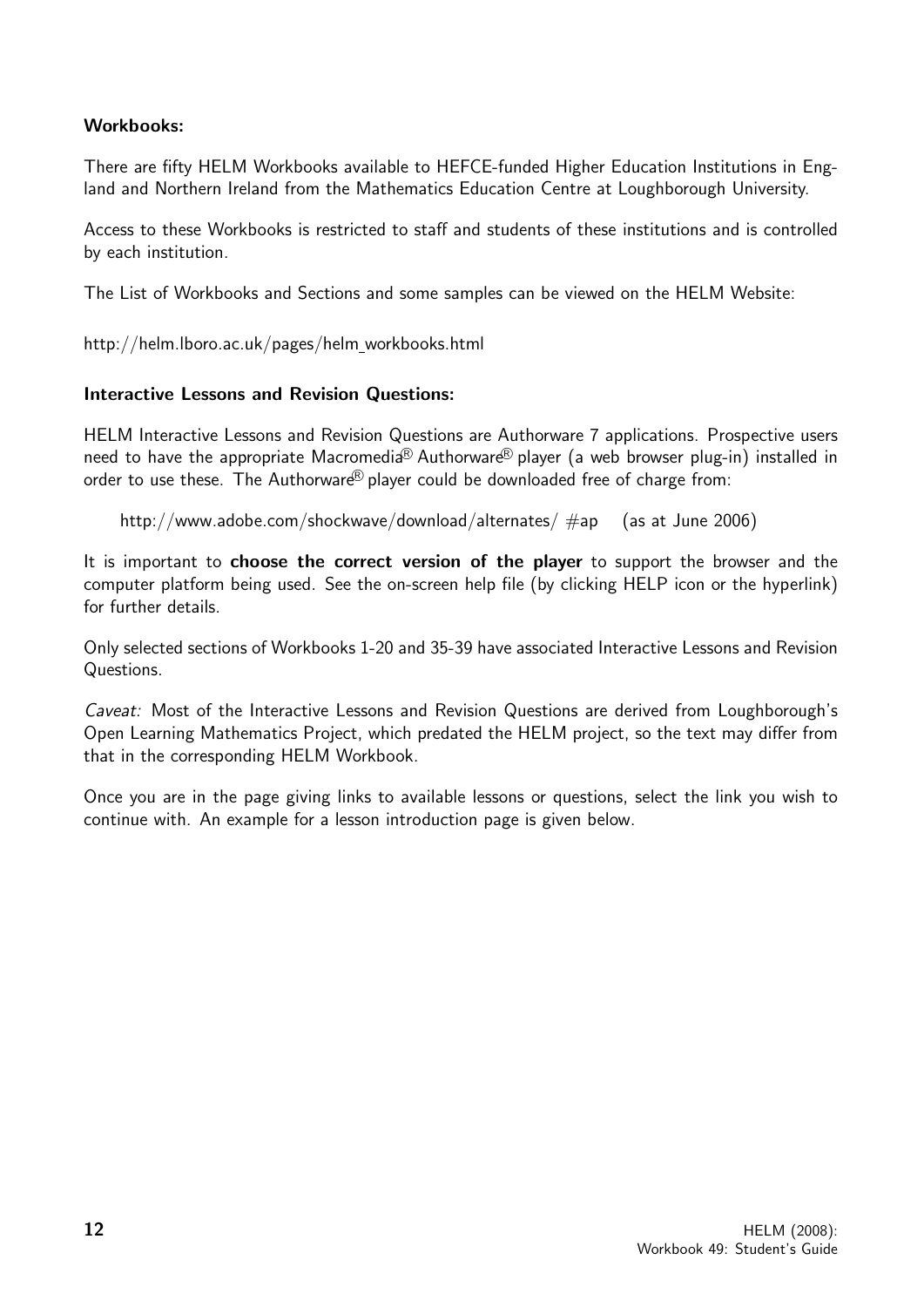

| <b>Chapter 15: Applications of integration</b>                                                                                                                             |  |
|----------------------------------------------------------------------------------------------------------------------------------------------------------------------------|--|
| <b>Volumes of revolution</b>                                                                                                                                               |  |
| <b>Introduction</b>                                                                                                                                                        |  |
| In this block we show how the concept of integration as the limit of a sum can be used to find<br>volumes of solids formed when curves are rotated around the x or y axes. |  |
| <b>rerequisites</b><br>arning outcomes                                                                                                                                     |  |
| Before starting this Block you should:<br>After completing this Block you should:                                                                                          |  |
| • be able to calculate definite integrals<br>• calculate volumes of revolution<br>• understand integration as the limit of a sum                                           |  |
|                                                                                                                                                                            |  |
| Press Enter to start the interactive lesson                                                                                                                                |  |

The introduction page presents you with the title of the Workbook and the section that is covered by the resource you selected. It will also state the prerequisites and the learning outcomes.

Click on the button labelled "Enter" or on the hypertext link below the button to launch the Interactive Lesson or the Revision Questions. Provided that the correct web player plug-in is installed, the introduction page to the Interactive Lesson or the Revision Questions chosen will be displayed within the web browser. Patience may be needed as in some cases it may take a few seconds to load the application on to your web browser. The front page of the lesson will look similar to the following example.

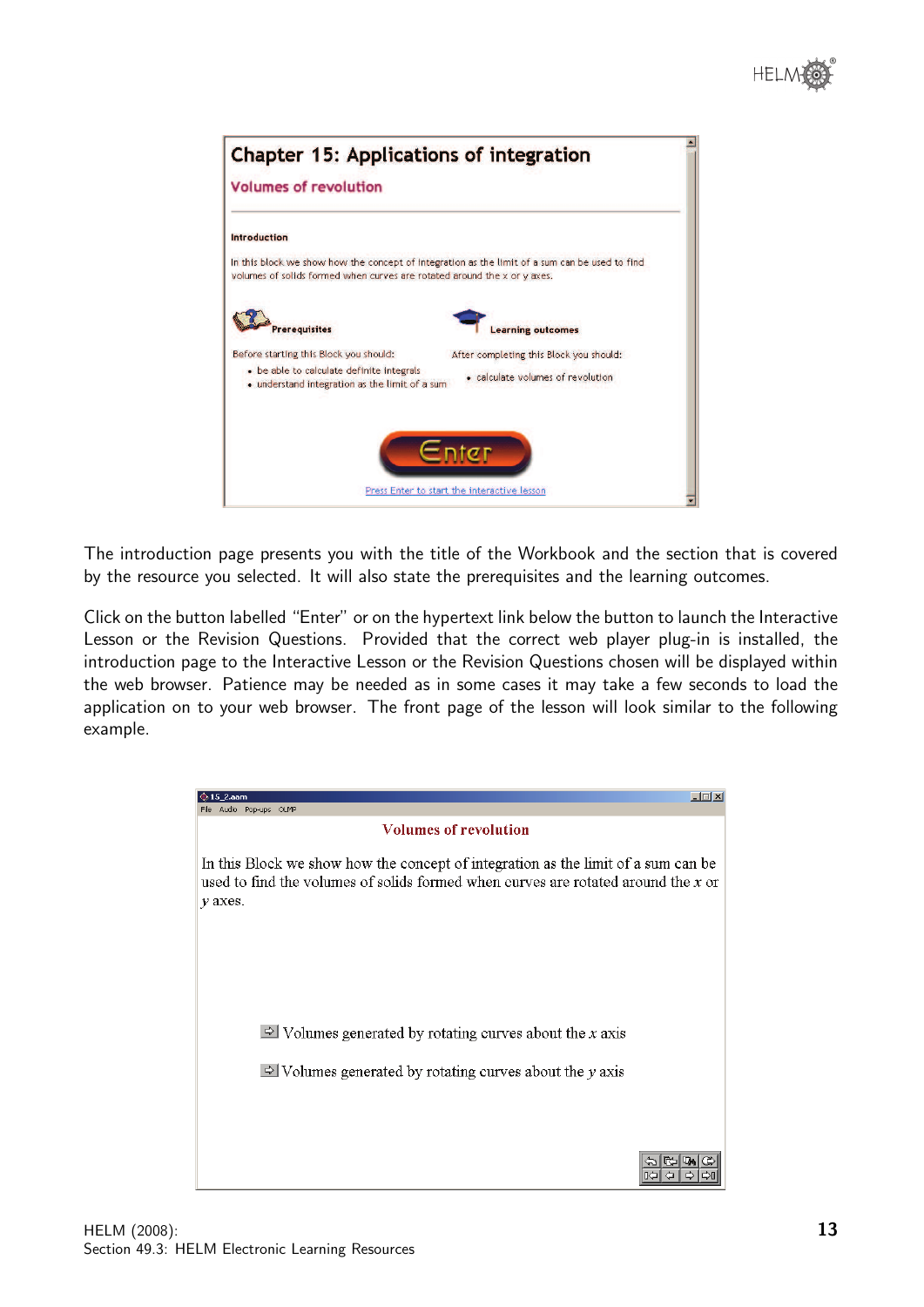As you see, there may be one or more buttons that will take you to a particular subsection of the lesson. For example, referring to the figure given below, clicking on the top button would take you to a section on Parametric differentiation; clicking the bottom button would take you to a section on Higher Derivatives.

 $\Rightarrow$  Parametric differentiation

## $\triangle$  Higher derivatives

After you click on one of the buttons, the front page will disappear and you will see the first page of your chosen section. Look at the top right-hand corner of the screen: inside a box you will see in green something like "Page  $1/2$ ". This means that the section contains two pages of material and that you are on the first page. Note that a page can contain several screens of material.

The learning material is multimedia: a mix of text, graphics and sometimes sound. We think that the audio aspect of the material is useful, so you should use headphones if at all possible. The material is also interactive: most sections contain questions that you are expected to answer before proceeding. These questions might require you to use the mouse - to draw a vector, for instance. More often, they will require you to enter a number as the answer to a calculation. So be prepared: when you sit down at the computer make sure that you have with you a pen, some paper and a calculator.

Follow the instructions on the screen. Often, this means that you are presented with some text (maybe with some graphics) and then have to press the continue button in order to see more text. You will gain most from this activity if you think about the material. Try to anticipate what will come next; try to complete the next stage in an argument before it is presented to you; if you are asked to do something before proceeding - do it. Don't just sit there and idly press the continue button!

When a page is completed, the box at the top right-hand corner of the screen will turn red. You can then either navigate to the next page in the section, or return to the front page to choose another section. Or perhaps you want to quit the lesson altogether. These tasks are accomplished by using the navigation toolbar at the bottom right-hand corner of the screen and it is shown below. This toolbar is always visible. If you move your cursor over any icon in the toolbar, you will see a short pop-up message describing the icon's function. Once you have some experience with the system, this might prove irritating. You can turn off the pop-ups at any time by using the menu item entitled "Pop-ups", found at the top left-hand corner of your screen.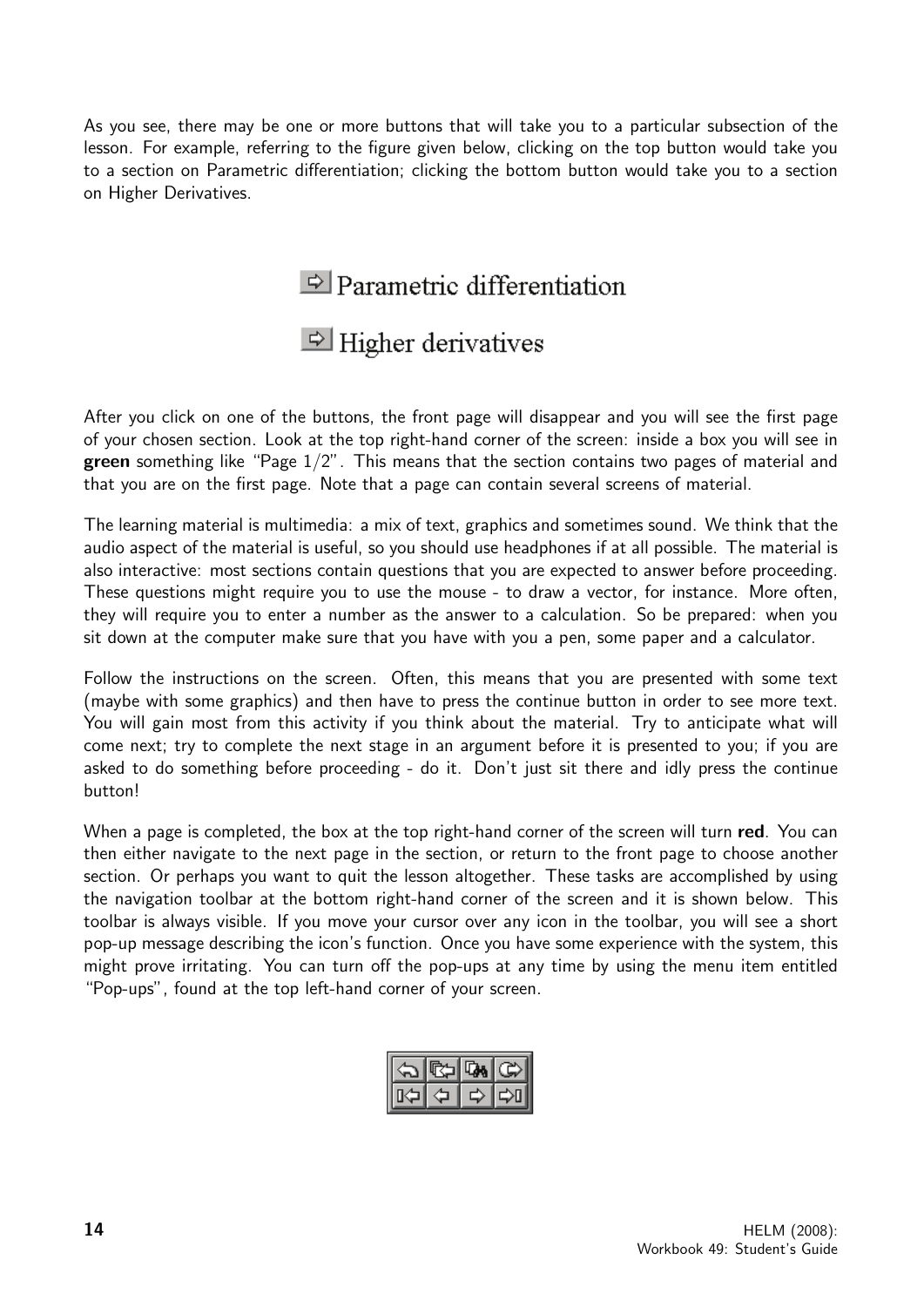

So that you have a permanent record, the icon functions are also described below.

| To move to the next page of a section, click on: $\boxed{\Rightarrow}$                                                                                                                                                               |
|--------------------------------------------------------------------------------------------------------------------------------------------------------------------------------------------------------------------------------------|
| To move to the previous page of a section, click on: $\boxed{\triangle}$                                                                                                                                                             |
| To return to the front page, click on: $\boxed{\triangle}$                                                                                                                                                                           |
| To quit the lesson at any time, click on: $\boxed{\mathbb{G}^3}$                                                                                                                                                                     |
| To move to the first page of a section, click on: $\boxed{ \mathbb{R}^2 }$                                                                                                                                                           |
| To move to the last page of a section, click on: $ \mathcal{\triangle}0 $                                                                                                                                                            |
| To get a list of previously viewed pages, click on: $\mathbb{R}$ and then select one from the list to visit that<br>page.                                                                                                            |
| <b>The Contract of the Contract of the Contract of the Contract of the Contract of the Contract of the Contract of the Contract of the Contract of The Contract of The Contract of The Contract of The Contract of The Contract </b> |

To search for a word or a phrase, click on: [148]

In practice, the three navigation icons you will use most often are:

- 1. The icon that takes you to the next page
- 2. The icon that returns you to the title page
- 3. The icon that lets you quit.

Feel free to view each page of the Interactive Lessons as many times as you like. Note that many of the pages have random variables embedded within them, so that each time you view the page you see slightly different examples.

Similarly, you may attempt the Revision Questions as often as you wish. Nearly all of the Revision Questions are generated using random numbers so that you seldom get the same question twice. These questions are presented within the context of the theoretical material that is applicable to a particular Workbook. Once you have worked through a Workbook, though, you might want to gain more practice at doing questions without having to wade through the relevant background theory.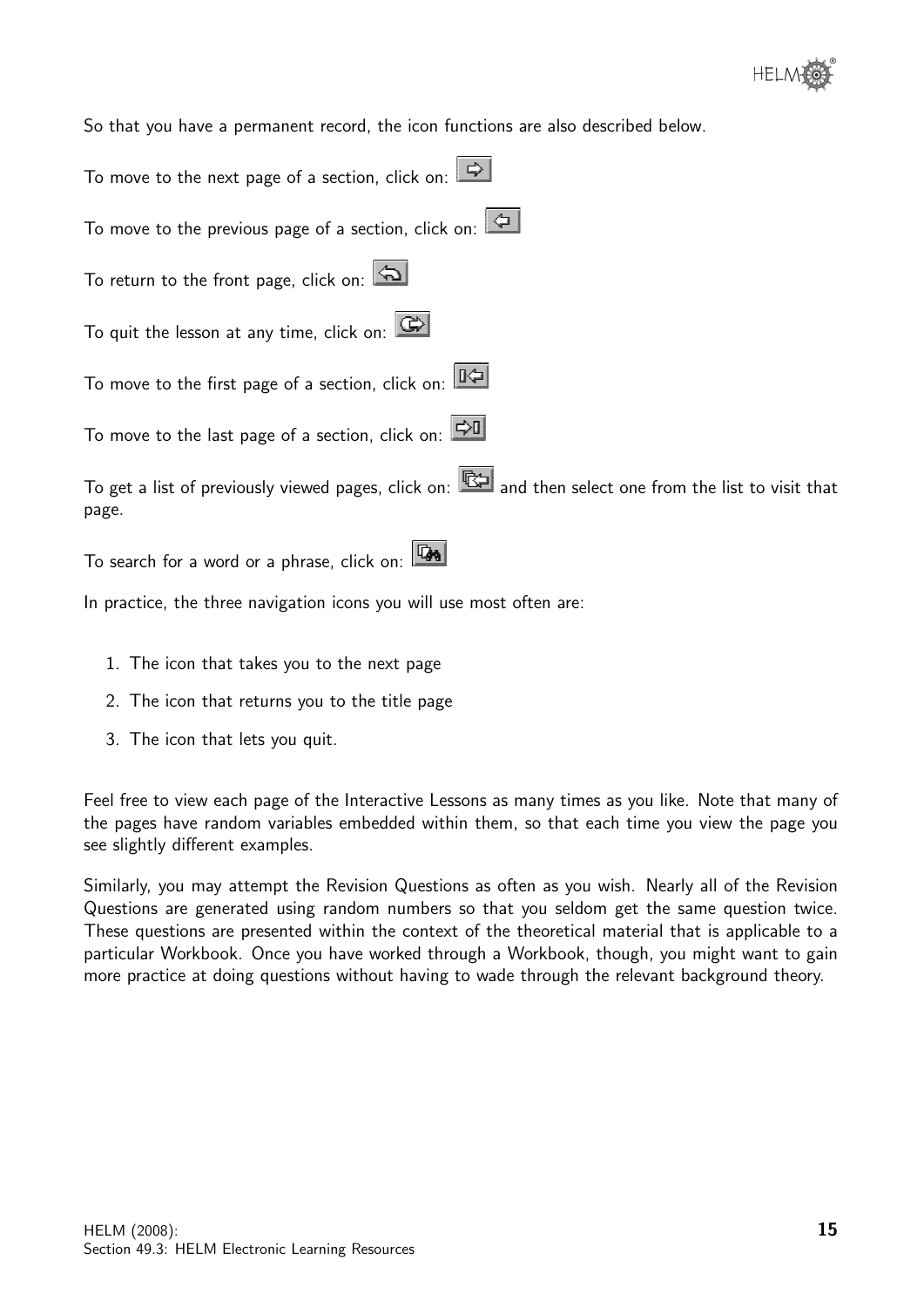# **General Advice to Students Studying Mathematics**



## **1. Communication with the lecturer or tutor**

When your lecturer or tutor writes something that you cannot understand, says something which you don't hear clearly, or provides notes which seem unintelligible or wrong, don't be reluctant to query it! Almost certainly you won't be the only one with this problem. Help yourself and the rest of the class. You will also be doing the lecturer or tutor a favour. Furthermore, ask the question as soon as you reasonably can. Waiting until the end of class can be very frustrating for all concerned!

## **2. Reading instructions**

It seems human nature not to want to read instructions properly (if at all) when faced with a practical task. This even applies to mathematics problem sheets, to coursework and to examination papers. Careful reading of instructions is especially important in mathematics, otherwise you can finish up giving the right answer to the wrong problem and so gaining little or no credit when credit is really due. Miscopying the question is easily done in mathematics and can have dire consequences. It is easy to turn a simple problem into a fiendishly difficult one by doing that - and not only losing credit for that question but also wasting a lot of time (which may well indirectly lead to further loss of credit).

# **3. Handwriting**

If your handwriting is not clear your tutor will have difficulty reading your work when trying to help you, and when marking your work may misread what you intended or get frustrated and lose patience and so not award the mark that the work merits. It has even been known for students to find it hard to read their own writing a few days later!

What are your particular idiosyncrasies in handwriting, which lead to misreading? Be aware and avoid them when it really matters!

Here are some possibilities for confusion (but there many others!)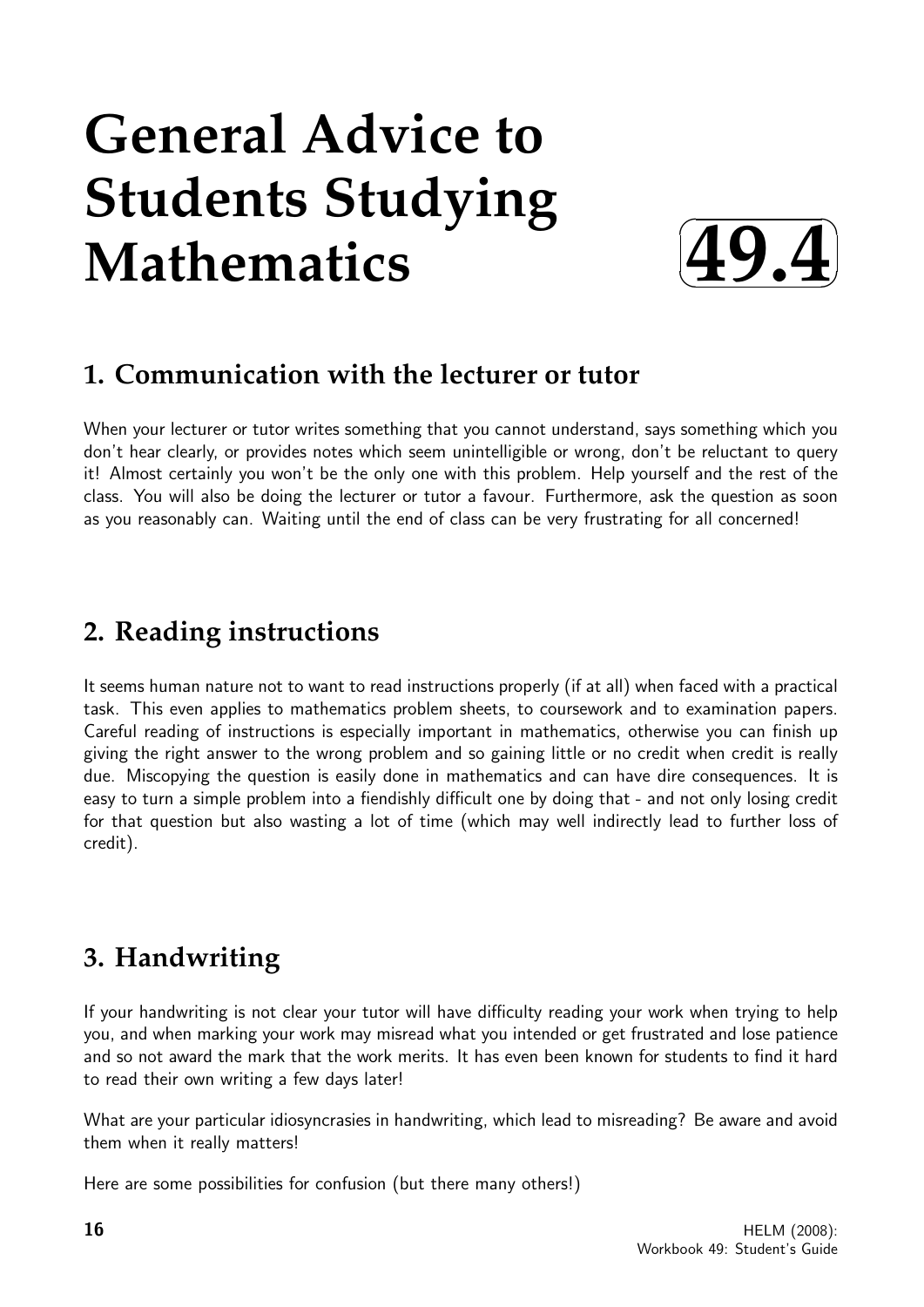- $\bullet$  + and t
- 0 and o and O (zero and lower and upper case letter 'oh')
- 1 and I and / and I and i ('one'; letter 'ell'; 'slash' or 'solidus'; letters "I" and "i")
- $\bullet$  2 and z
- j and y and g
- $\times$  and  $\times$  (times sign and letter ' x')

Clarifying what you mean by use of brackets is discussed later, but here is an example where you either must write very clearly or resort to brackets to avoid ambiguity:

What do you mean by  $\sqrt{3}/2$  ? Is it ( √ ? Is it  $(\sqrt{3})/2$  or  $\sqrt{(3/2)}$  ? You can express whichever you mean more clearly by writing it as either 3 2 or  $\sqrt{\frac{3}{2}}$ 2 , or by using brackets.

## **4. Calculators**

Although calculators are much better at doing calculations than students they do not always give the right answer.

One of the commonest error with calculators is forgetting to switch between degrees and radians. Radians are invariably used in calculus and it is sensible to keep your calculator in this mode. (It is only if x is in radians that the derivative of  $sin(x)$  is  $cos(x)$ , for example.)

Another error arises when using graphics facilities. Some graphic calculators only display the right Another error arises when using graphics racinties. Some graphic calculators only display the right half of the graph  $y = x^{1/2}$  if the general root key  $(\sqrt[n]{y})$  is used but will give both halves if there is a special cube root button  $\left(\sqrt[3]{}\right)$  which is used.

(The explanation lies in the fact that the general root key  $(\sqrt[x]{y})$  uses logarithms during the computational process and, since the log of a negative number is not defined, the negative part is "lost".)

## **5. Brackets (aka parentheses)**

Omitting pairs of brackets can lead to faulty algebraic manipulations and incorrect numerical computations.

Expanding  $-2\times(p-q)$  should lead to  $-2p+2q$  but if (through laziness) it is expressed as  $-2\times p-q$ then the outcome is likely to be  $-2p - q$  or maybe  $-2p - 2q$ .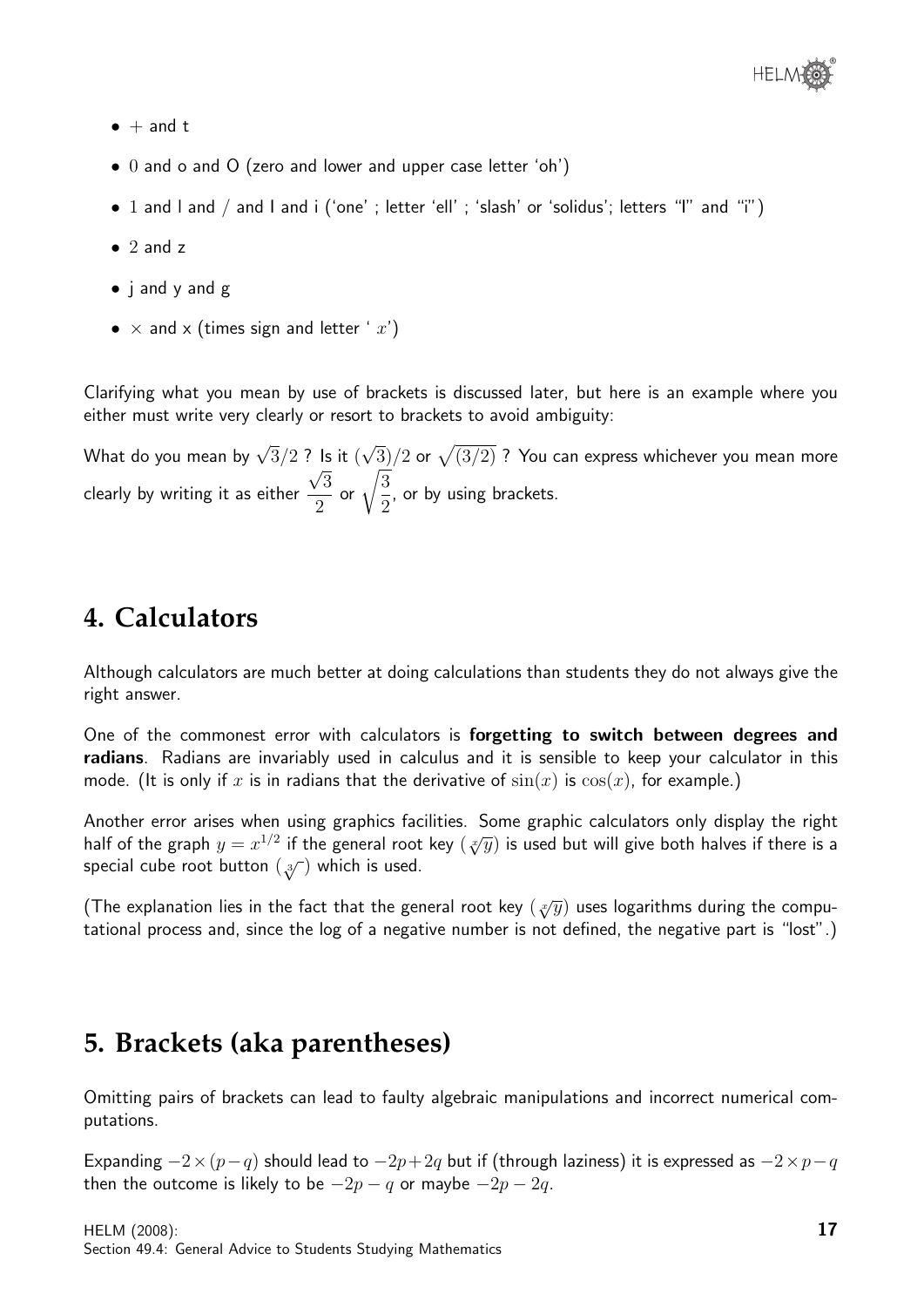Expressing  $-3(x+1)^2$  as  $-3 \times x^2 + 2x + 1$  is a recipe for disaster leading to  $-3x^2 + 2x + 1$  instead of  $-3x^2 - 6x - 3$ .

(Incidentally, a more subtle error is the belief that a minus sign means a negative number. This is not true if  $x$  is a negative number, of course.)

Writing fractions can be a problem. For instance, if you write " $2/7y$ " do you mean " $(2/7)y$ " or "2/(7y)"? To be safe you can insert brackets in such an expression or write it clearly as either  $\frac{2}{5}$ 7  $\hat{y}$ or 2 7y as appropriate.

In integration, too, problems can easily arise:

$$
2\int (4x^3 + 4x - 3)dx = 2 \times x^4 + 2x^2 - 3x + \text{ constant} = 2x^4 + 2x^2 - 3x + C \quad \text{WRONG!}
$$

It should be

$$
2\int (4x^3 + 4x - 3)dx = 2(x^4 + 2x^2 - 3x) + C = 2x^4 + 4x^2 - 6x + C
$$
 RIGHT!

In general, if in any doubt put in brackets. This nearly always works.

### **6. BODMAS to the rescue!**

#### **Order of operations**

Common mathematical practice is to perform particular mathematical operations in certain orders. Such conventions reduce the number of brackets needed. For example, it is understood that " $4x+3$ " means " $(4x+3)$ ", and never " $4(x+3)$ " In general multiplication is performed **before** (has precedence over) addition. This priority can be reversed by inserting brackets if necessary. It is essential to use the correct order (precedence) of these operations in arithmetic and algebra.

What is  $-4^2$  ? It is tempting to think that the expression means  $(-4)^2$  which is  $+16$  but the mathematical convention is to perform the exponentiation operation before applying the negation operation (represented by the minus sign), and so  $-4^2$  is actually  $-(4^2)$ , which is  $-16$ .

These conventions are encapsulated in the BODMAS rule for deciding the order in which to do mathematical operations. (This is introduced in HELM Workbook 1.)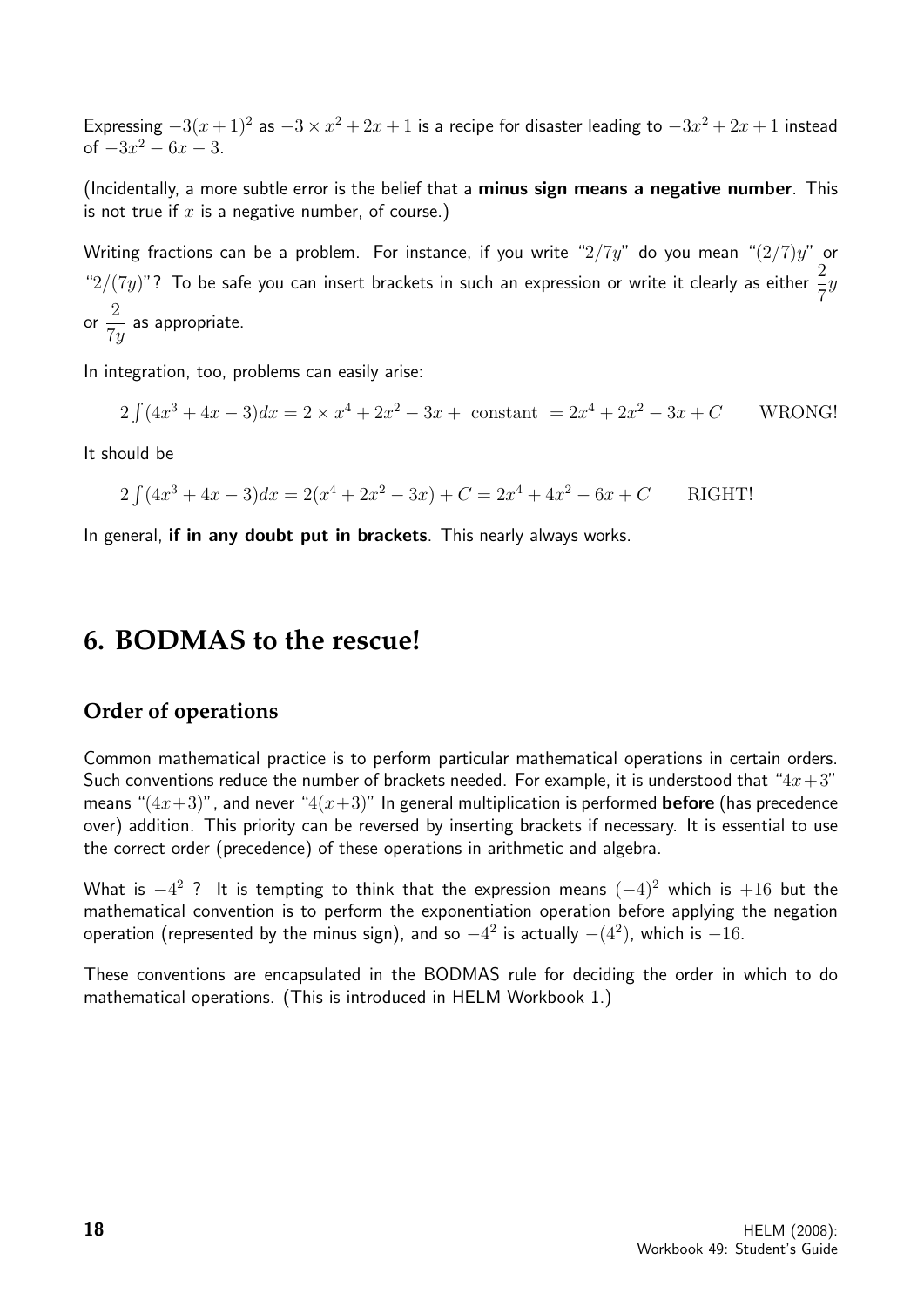BODMAS: (Brackets, 'Of', Division, Multiplication, Addition, Subtraction):

- 1. Brackets take highest priority deal with items inside a pair of brackets first.
- 2. Of is a form of multiplication (e.g. 'half of 10' means  $1/2 \times 10$ ) and comes next.
- 3. Division and Multiplication come next and left-to-right order is required (e.g.  $4 \div 7x \times k$  is evaluated as  $(4 \div 7) \times k$  and not as  $4 \div (7x \times k)$ ).
- 4. Addition and Subtraction come last (in either order will do but left-to-right is normal).

When faced with several operations at the same level of precedence the left-to-right order is normally used, but it is not essential.

#### Beware of calculators

Not all calculators follow these conventions in all circumstances, and ambiguities can arise, so you should check what you get for operations such as  $4\div 7\times 7, 2-3^2$  and  $3^{2+1}.$  Inserting brackets will sort out these problems if you are unsure what your calculator will do, or if you want to force it to do something it won't do otherwise.

## **7. Equality and Identity**

The equals sign  $(=)$  is often wrongly used as a shorthand symbol for "gives" or "leads to" or like phrases. For instance, when finding the third derivative of  $x^3 + 2x - 3$ , some students will write

$$
\frac{d^3}{dx^3}(x^3+2x-3) = 3x^2+2 = 6x = 6
$$

These four expressions are not equal of course.

This practice is more annoying to the tutor than harmful to the student!

The use of  $=$  is commonplace throughout mathematics and hides the distinction between expressions which are true for particular values (e.g.  $2x = 2$ ) and those, which are ALWAYS true (e.g.  $2x = x$ + x). The special identity symbol ( $\equiv$ ) is (or rather can be) used for these: e.g.  $2x \equiv x + x$ . This symbol has been used sometimes in the HELM Workbooks where emphasis is important (especially in Workbook 1: Basic Algebra and in Workbook 4: Trigonometry) but we have not done so consistently - it just isn't the way mathematicians and engineers work! In practice it is nearly always obvious from the context, which is meant.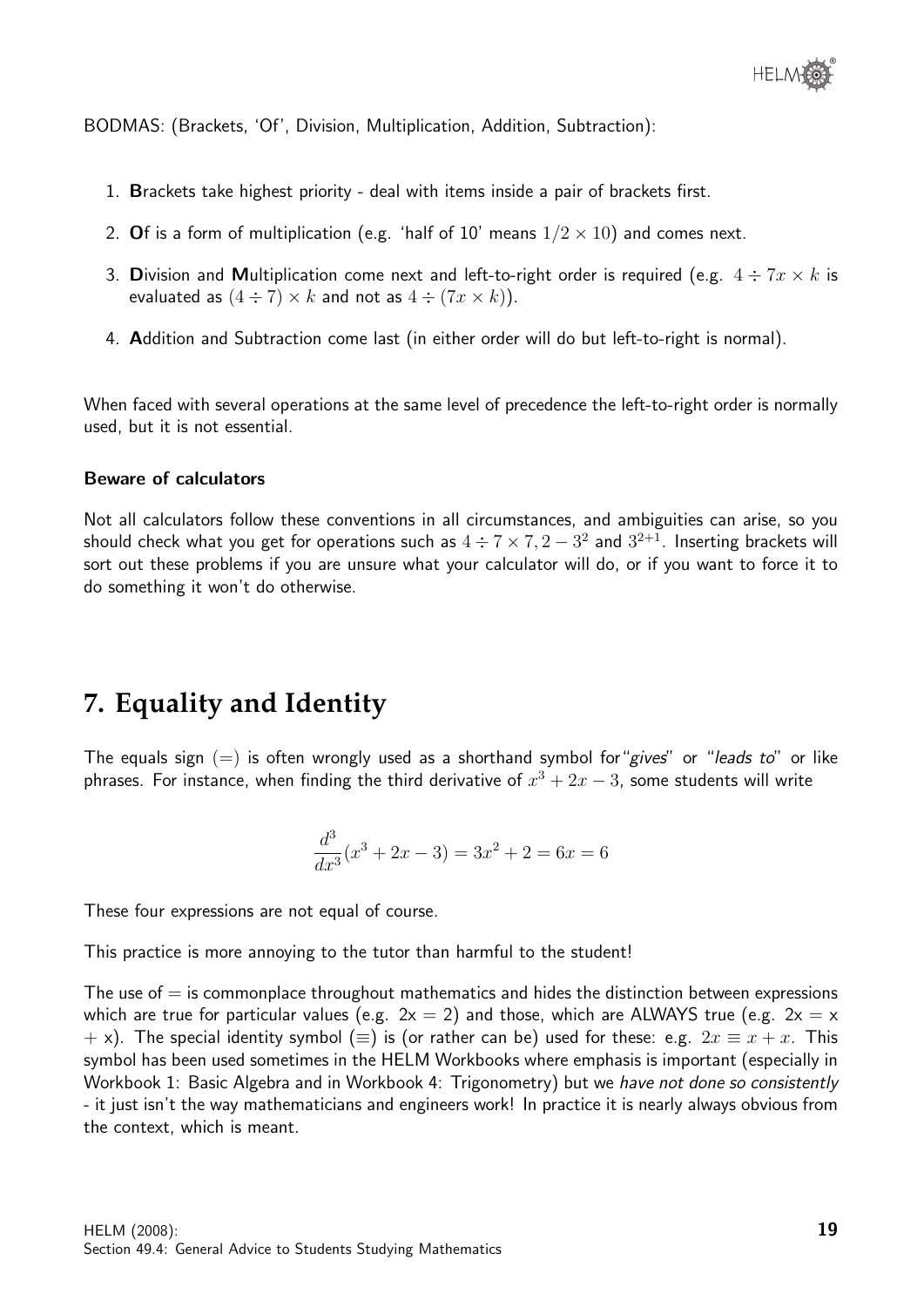## **8. Notational problems**

#### Square root symbol

Every positive number has two real square roots. The expression  $\sqrt{n}$  actually means "the **non**negative square root of  $n''$ , but many think it can represent either of the square roots of  $n - i.e.,$ it represents two numbers. This error is actually encouraged by the common practice of referring to a metal of the common practice of referring to a metal of the common practice of referring to  $\zeta$ .  $\sqrt{n}$  as "the square root of " instead of the more carefully worded "the **positive** square root of ". In fact even that phrase isn't quite correct in all circumstances since it could be zero!

The graphs of  $y=$ √  $\overline{x}$  and  $y^2=x$  below illustrate the point:



If you want to refer to both roots then you must use  $\pm \sqrt{ }$ , as in the quadratic formula:

$$
x = \frac{-b \pm \sqrt{b^2 - 4ac}}{2a}
$$

What about  $x^{\frac{1}{2}}$ ? Usually this is taken to mean  $\sqrt{x}$  but, particularly in complex number work, it can mean any value of the root. So  $y=x^{\frac{1}{2}}$  could mean either of the graphs shown above!

Another common error is to replace  $\sqrt{1-\sin^2\theta}$  by  $\cos\theta$  (because  $1-\sin^2\theta\equiv\cos^2\theta$  ). This is wrong because  $\cos \theta$  can be negative whereas  $\sqrt{\ }$  is never negative, so the result should be expressed as  $|\cos \theta|$ .

#### Trigonometric inverses

The expression  $\sin^k x$  is interpreted in different ways, depending on the value of k.

 $\sin^3 x \equiv (\sin x)^3$  and similarly for cos, tan, sec, cosec and cot

but

 $\sin^{-1} x$  means the inverse sine function, sometimes written as arcsin  $(x)$ , and similarly for cos, tan, sec, cosec and cot.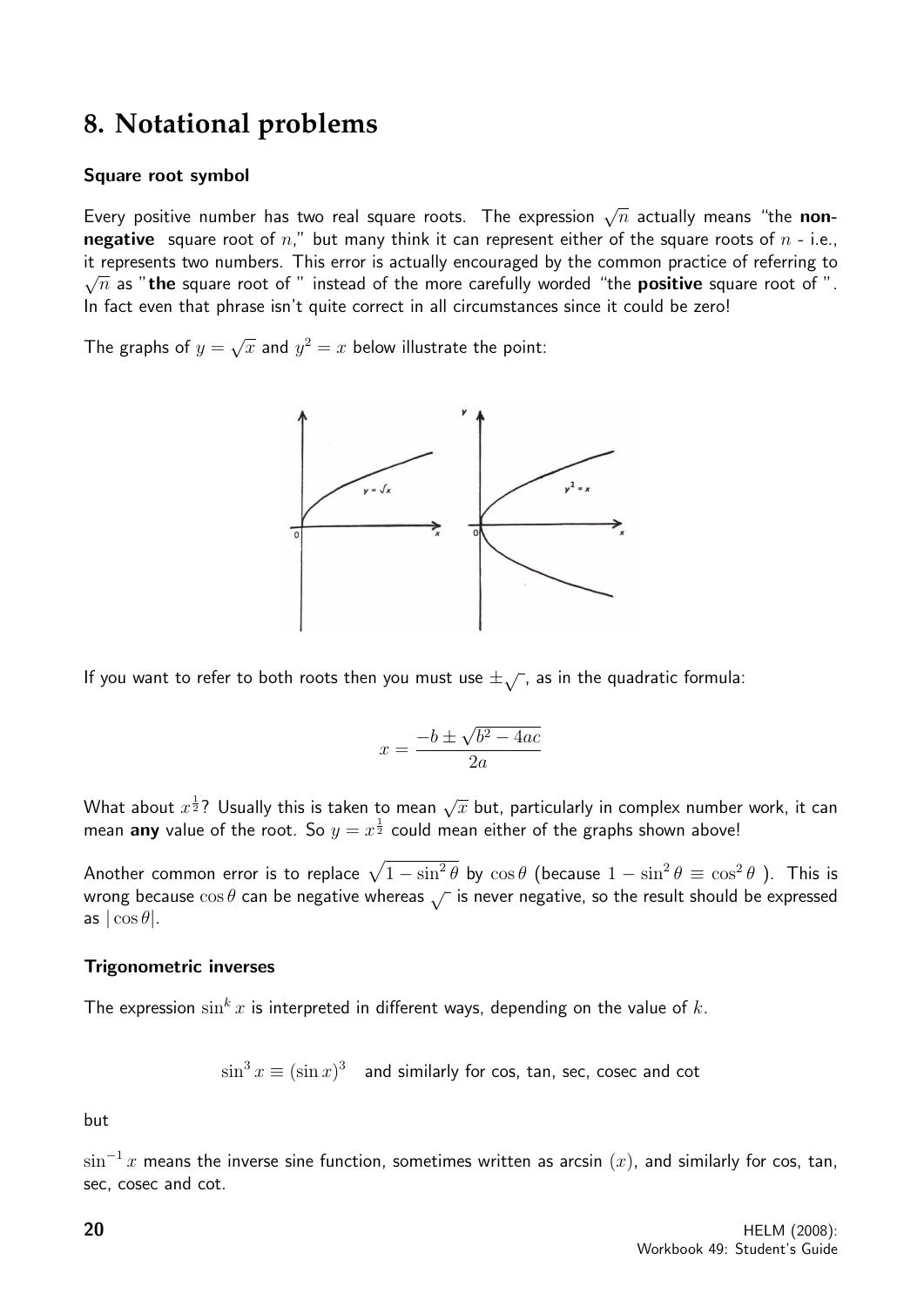Note that arcsin  $(x) \neq (\sin x)^{-1}$  but cosec  $(x) \equiv (\sin x)^{-1}$  because ...

 $\sin^{-1}$  is the **inverse function** to sin

 $1/\sin$  is the reciprocal function of sin, which is called cosec.

## **9. Checking your work**

Human nature seems to lead to most of us being overconfident in our ability to be accurate. In dayto-day life (and indeed in engineering) some imprecision is often acceptable (such as when driving a car, unless in a Formula One race perhaps). But this is not so in mathematics where **absolute** accuracy is demanded. It is vitally important to check your work. (Of course in a timed examination the benefit and disadvantage of checking have to be weighed against each other and will depend upon the circumstances and personal traits.) Ideally you should check by using some alternative method but whether you use the same method or a different one is less important than the act of checking itself.

When solving an algebraic equation (or differential equation), normally an easy way to check the answer is to substitute the result back into original equation, and see if it satisfies the equation. This leads us onto the next more specific situation where checking is very important.

## **10. Irreversible steps in solving equations**

If you apply the same operations to both sides of an equation, the result must be another equation (i.e. the equality must be preserved). The new equation must have all the solutions that the original equation has. **BUT it might also have some new solutions**. This may not seem logical or even possible but unfortunately it is the case when you apply certain operations (which are not reversible).

#### Reversible operations

- 1. Multiplying both sides of an equation (except by zero) is reversible: e.g. "multiply both sides by 3": the set of values of x which satisfy  $2x^2 = 11x - 5$  is exactly the same as the set of values of x that satisfy  $6x^2 = 33x - 15$  [i.e  $x = 5$  and  $x = \frac{1}{2}$  $\frac{1}{2}$ ] . (We can simply reverse the operation here by multiplying both sides by  $\frac{1}{3}$  .)
- 2. Cubing both sides of an equation is reversible: e.g. the set of values of x which satisfy  $x+1=$  $-3$  is exactly the same as the set of values of x that satisfy  $(x+1)^3 = -27$  [i.e.  $x = -3$  only]. (We can simply reverse the operation here by cube rooting both sides.)
- 3. Subtraction is reversible: e.g. "subtract 8 from both sides". The set of values of x which satisfy  $2x^2=8$  is exactly the same as the set of values of  $x$  that satisfy  $2x^2-8=0.$  [i.e.  $x=$ 2 and  $x = -2$  (We can simply reverse the operation here by adding 8 to both sides.)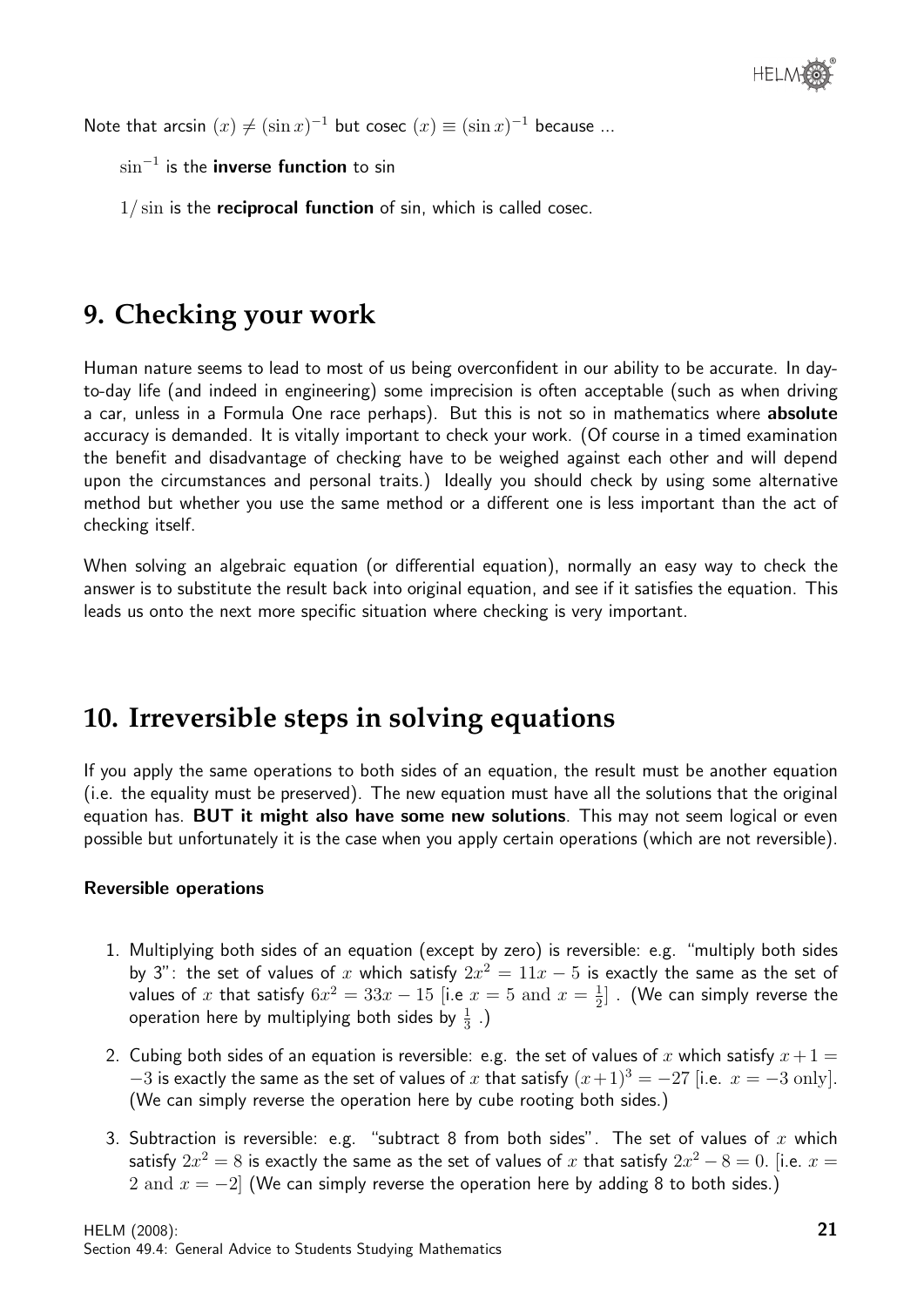#### Irreversible operations

Some operations are not reversible, and using them can introduce new solutions (called extraneous solutions) not valid for the original equation.

- 1. Square rooting is irreversible: e.g.  $x = -9$  has only one solution, which is  $x = -9$  of course, but after squaring both sides we get  $x^2 = 81$ , which has two solutions,  $x = 9$  and  $x = -9$ .
- 2. Multiplication of an equation in variable x by x is irreversible: this always introduces a solution  $x=0$ : e.g.  $2x^2=8$  has two roots 2 and  $-2$  but  $2x^3=8x$  has three roots 2 and  $-2$  and 0.
- 3. More generally, multiplication of an equation in variable x by  $x c$  is irreversible: the resulting equation will have the additional new solution  $x = c$ . [The reason is that multiplying any equation by zero preserves the equality and the factor  $x - c$  is zero when  $x = c$ .]

#### When any steps taken involve an irreversible operation, then it is essential to check for extraneous roots at the end.

The most common irreversible operation used in solving equations is squaring.

## **11. Additivity of operations**

Many students confuse operations which are additive and those which are not. The normal (wrong) assumption is that the operation will be additive.

An operation f is **additive** if it satisfies  $f(x+y) = f(x)+f(y)$  for all x and y. E.g.  $2(x+y) = 2x+2y$ .

This is true for some operations. Examples are:

- 1. Algebra:  $k(p+q) = kp + kq$
- 2. Differentiation:  $d(u + v)/dx = du/dx + dv/dx$

3. Integration: 
$$
\int (u+v)dx = \int u\ dx + \int vdx
$$

- 4. Laplace transformation:  $\mathcal{L}(f+g) = \mathcal{L}(f) + \mathcal{L}(g)$
- 5. Matrix (transposition):  $(A + B)^T = A^T + B^T$

It is not true for most operations. Examples are:

- 1. Trigonometric identities: e.g.  $sin(x + y) \neq sin(x) + sin(y)$
- 2. Raising to a power: e.g.  $(x+y)^2 \neq x^2+y^2$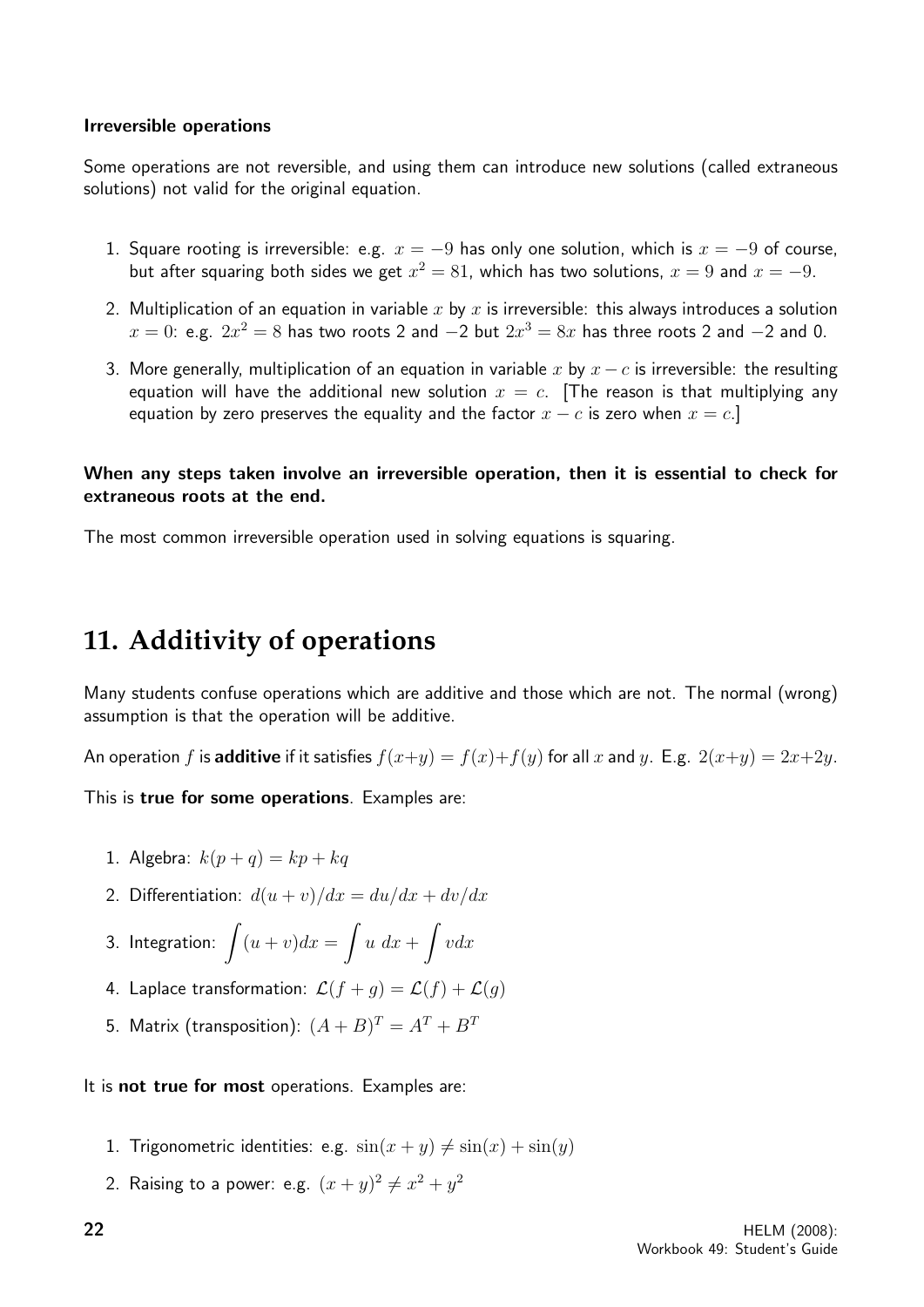- 3. Taking square root: e.g.  $\sqrt{x^2 + y^2} \neq 0$ √  $\overline{x^2} + \sqrt{y^2}$
- 4. Exponentiation:  $\exp(x+y) \neq \exp(x) + \exp(y)$
- 5. Taking logarithm:  $\log(x + y) \neq \log(x) + \log(y)$
- 6. Matrices (inversion):  $(A + B)^{-1} \neq A^{-1} + B^{-1}$

This is a common mistake made by first year undergraduates who have not studied mathematics for some time.

## **12. Commutativity of operations**

Two operations f and g commute if you get the same result when you perform them in either order: i.e.  $f(g(x)) = g(f(x))$ . E.g. if f means "doubling" and g means "trebling" then  $f(g(5)) =$  $f(15) = 30$  and  $g(f(5)) = g(10) = 30$  so  $f(g(5)) = g(f(5))$ .

This is true for some combinations of operations. Examples are:

- 1. Powers and roots of positive numbers: ( √  $(\overline{x})^3 = \sqrt{(x^3)}$
- 2. Multiplication by a constant and integration:  $2 \int u \, dx = \int 2u \, dx$

It is **not true for most** combinations of operations. Examples are:

- 1. "Doubling" and "Adding  $1" \neq$  "Adding 1" and "Doubling"
- 2. Powers and addition:  $(x+1)^3 \neq x^3+1^3$
- 3. Taking cosine and squaring:  $\cos(x^2) \neq {\cos(x)}^2$
- 4. Multiplication and differentiation:  $(u \times v)' \neq u' \times v'$
- 5. Division and integration:  $\int (u/v) \, dx \neq \int u \, dx / \int v \, dx$

## **13. Dimensions and scaling**

Dimensional analysis is an important topic for engineers and is treated in Workbook 47. It doesn't tell you if you have the right formula or answer, but it can indicate that something must be wrong. Here are some simple examples:

1. If you're asked to find a length, and your answer is some number of square cms, then you must have made an error somewhere.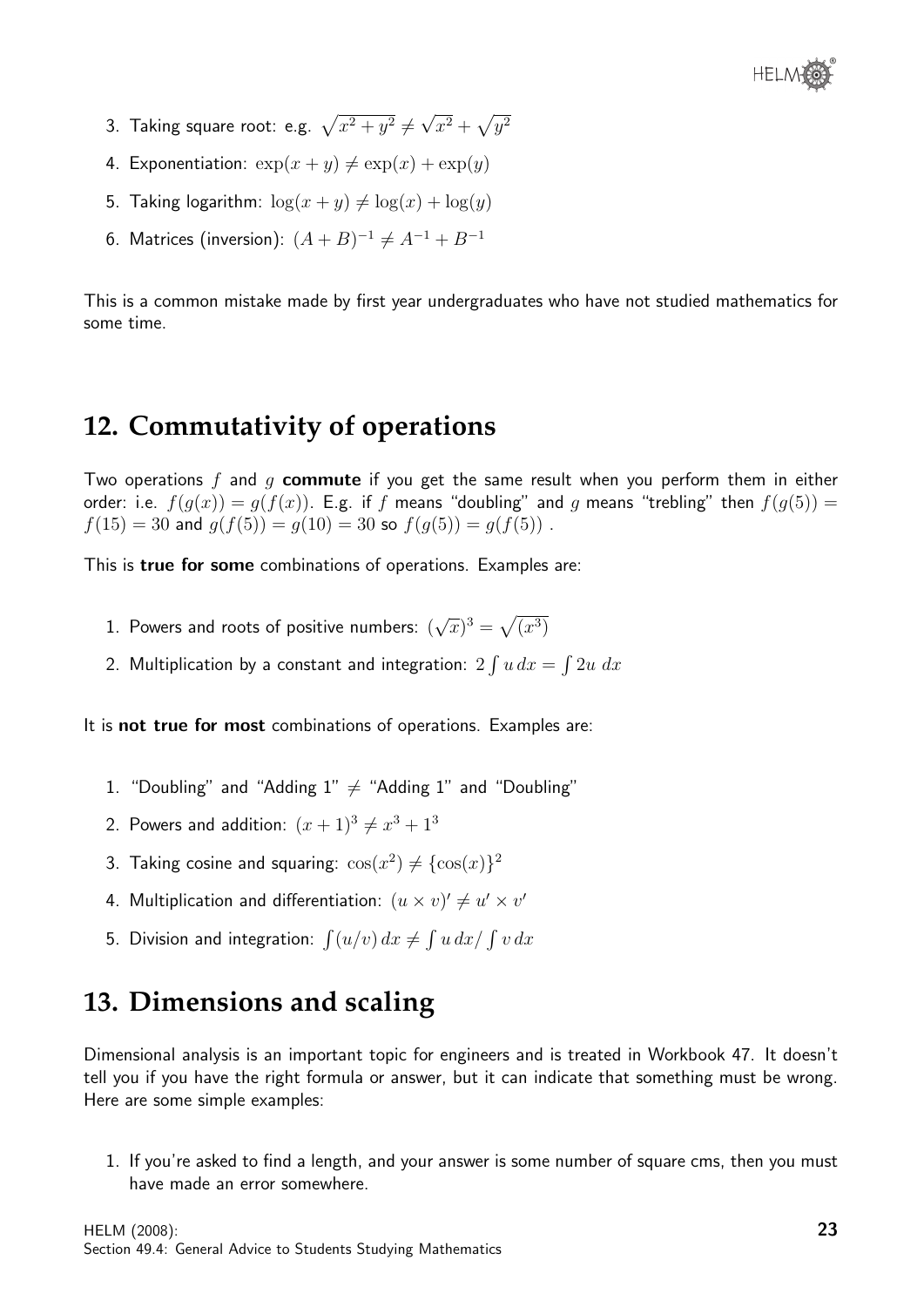- 2. If you're asked to find an area and your answer is a negative number, then you know you've made an error somewhere UNLESS it is a calculus problem (where an area below the axis may be represented as a negative quantity).
- 3. The formula for the area, S, of a triangle with sides  $a, b, c$  must have dimensions of area so it cannot possibly be either of the following:

$$
S = a \times b \times c \quad \text{or} \quad S = a+b+c
$$

It might in theory be

 $S = (a+b+c)^2$ 

which has the right dimensions for area, though that isn't actually correct of course!

There is in fact a complicated formula involving only  $a, b, c$  for  $S$ , called Heron's formula:

$$
S = \sqrt{\{(a+b+c)(b+c-a)(c+a-b)(a+b-c)/16\}}.
$$

You can check that this is dimensionally correct.

#### Unit Conversion

A related problem is converting from one unit to another. Just because  $1 m = 100 cm$  does not mean that  $1\;m^3=100\;cm^3.$  Obvious, perhaps, but an easy mistake to make when not concentrating. In fact, of course, there are three dimensions here so the scale factor is  $100^3$  and  $1\ m^3=1\,000\,000\ cm^3.$ 

#### Scaling error

If the question is a real-world problem, you should ask: "Is my answer sensible?" For instance, if you are given a list of the main components used in the manufacture of a truck and are asked to estimate its unladen weight, and you come up with an answer of 1000 tonnes, then you must have made a mistake either in the calculations or in the units.

### **14. Some further traps**

It is important to remember the following:

#### (a) Cancelling in fractions

Don't fall into the trap of partial cancelling.

This is correct:

$$
\frac{(x-1)(x+2)}{(x+3)(x+2)} = \frac{(x-1)}{(x+3)}
$$
 (provided  $x \neq -2$ )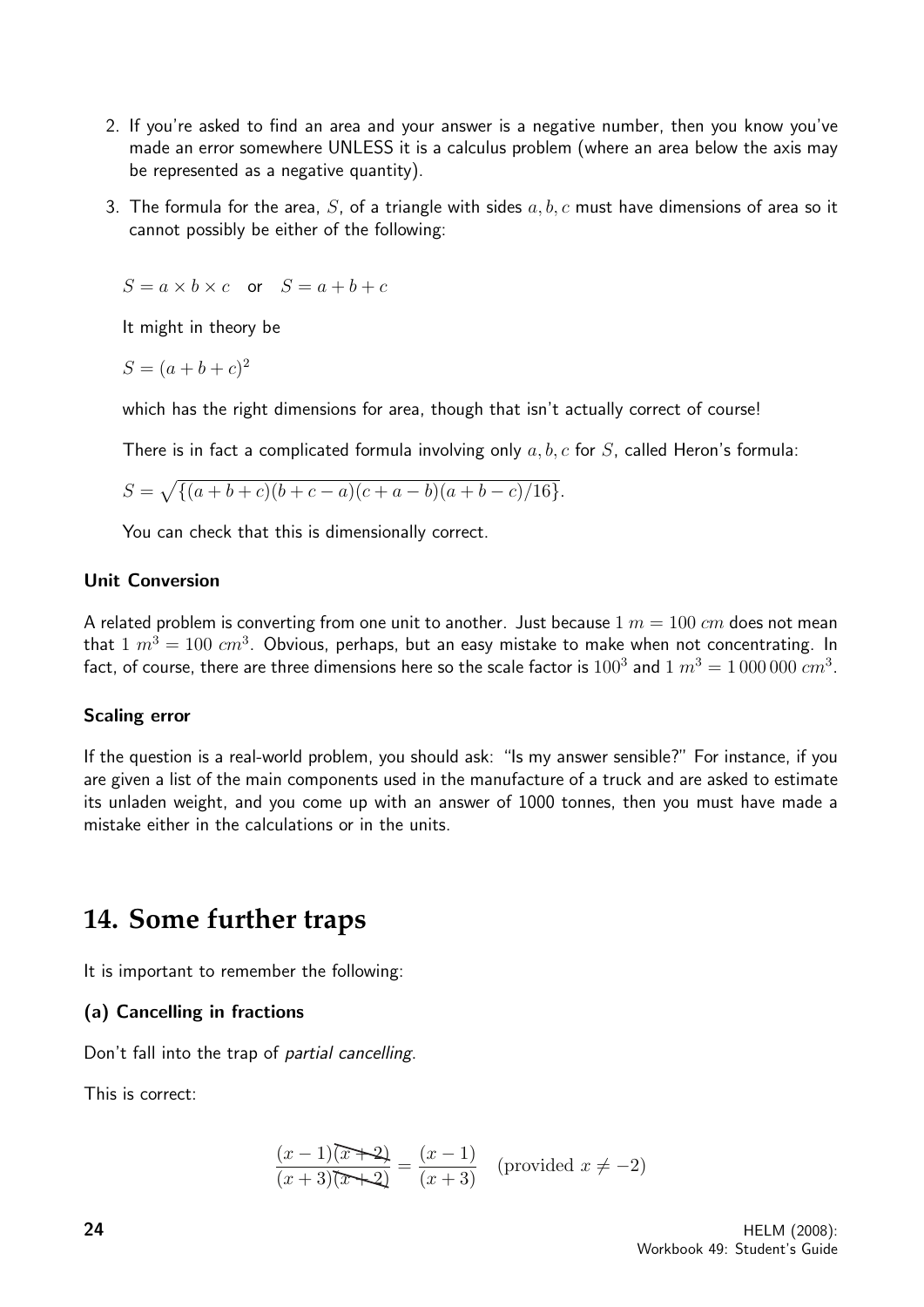but this is NOT correct:

$$
\frac{(x-1)+(\overline{x+2})}{(x+3)(\overline{x+2})} = \frac{(x-1)+1}{(x+3)}
$$

You only cancel once when the factors in the numerator are multiplied but you must cancel each time when the factors in the numerator are added (or subtracted).

#### (b) Inequalities

 $x \le 2$  and  $x \ge -1$  can be combined to give  $-1 \le x \ge 2$ 

BUT  $x \ge 2$  and  $x \le -1$  cannot be combined to give  $2 \ge x \le -1$ , which makes no sense. It is not possible to express these as a single equality (because it would imply  $2 \le -1$ !).

#### (c) Solving equations

 $(x - 1)(x - 2) = 0 \Rightarrow x - 1 = 0$  or  $x - 2 = 0$  TRUE!

BUT

 $(x - 1)(x - 2) = 2 \Rightarrow x - 1 = 2$  or  $x - 2 = 2$  FAISE!

It is only with zero right-hand side that such factorisation is valid.

#### (d) Differentiation

The term  $\frac{dy}{dx}$  $\frac{dy}{dx}$  indicates differentiation of the expression  $y$  with respect to the variable  $x$  . The operation of differentiation itself can be expressed as  $\frac{d}{d\theta}$  $\frac{a}{dx}$  . It is not strictly correct to separate out the  $dy$  and the  $dx$  as in  $\frac{dy}{dx}$  $\frac{dy}{dx} = x^2 \Rightarrow dt = x^2 dx$  but this does work (in solving differential equations), however mathematicians don't like it!

#### (e) Integration

$$
\int \frac{1}{x} dx = \ln(x) + c
$$
 NOT CORRECT!  

$$
\int \frac{1}{x} dx = \ln|x| + c
$$
 CORRECT!

## **15. Stationary Points and Points of Inflection**

Most students (and some teachers!) have an imperfect understanding of the definitions of local maximum, local minimum and point of inflection. Simple graphs can be used to illustrate these features.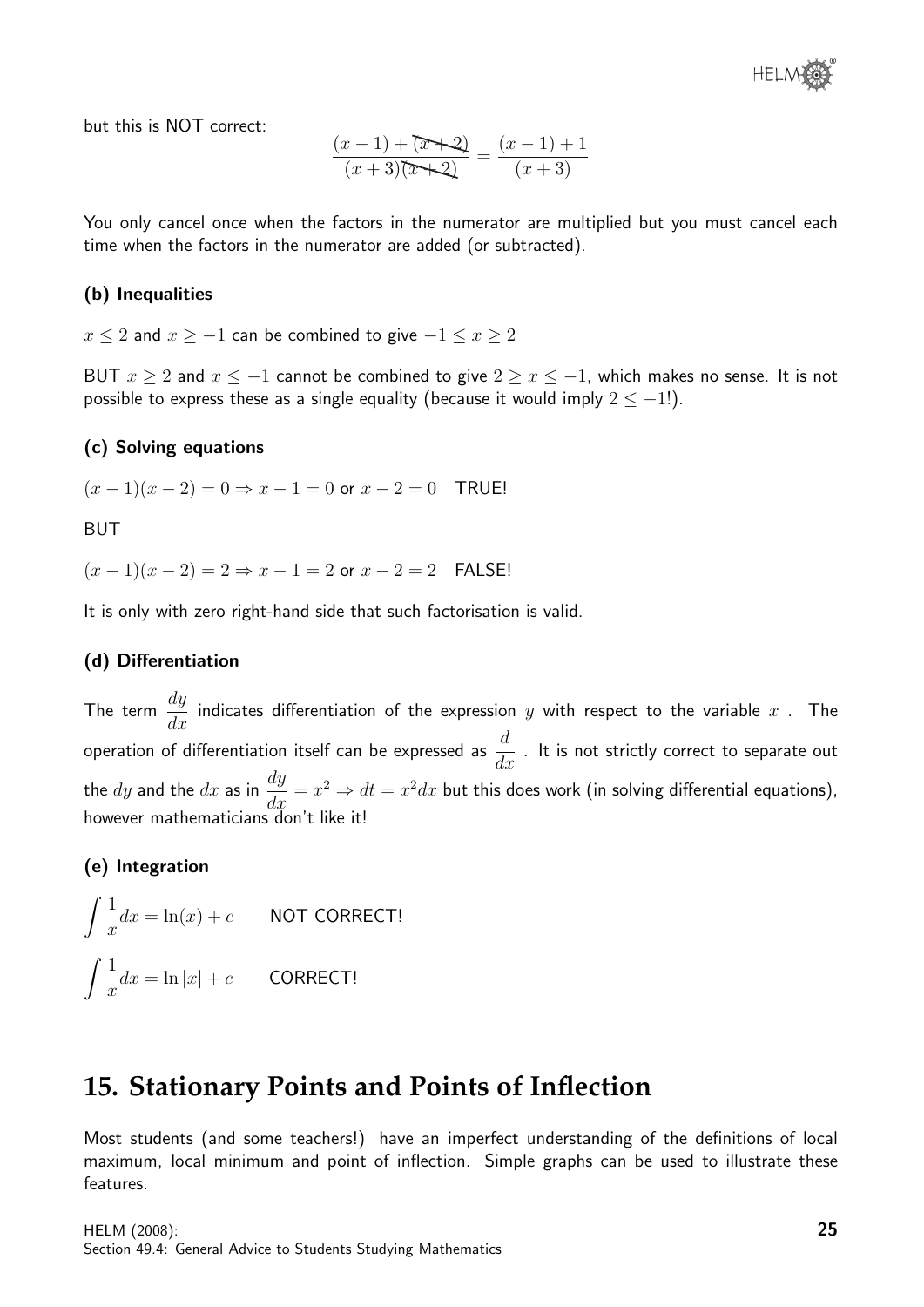Of the following three statements only the first two are known with any certainty by most students:

Given a twice differentiable function f for which  $f'(a) = 0$ 

- (1) If  $f''(a) > 0$ , then  $f(x)$  has a minimum when  $x = a$ ,
- (2) If  $f''(a) < 0$ , then  $f(x)$  has a maximum when  $x = a$ ,
- (3) If  $f''(a) = 0$ , then  $f(x)$  has minimum or a maximum or a point of inflection when  $x = a$ .

Many students think (3) always leads to a point of inflection but the graph of  $f(x) = x^4$  clearly shows this to be untrue when  $x = 0$ .

Another misconception is that a point of inflection requires  $f'(a) = 0$  . This is not true as can easily be seen, for example, on the sine curve. This raises another point - for any continuous function there is always a point of inflection between every local minimum and local maximum. The graph below highlights these features.



#### Maxima and Minima without Calculus

Students all too readily turn to the calculus when needing to find maxima and minima. There are, however, cases when alternative approaches are simpler, quicker or more informative: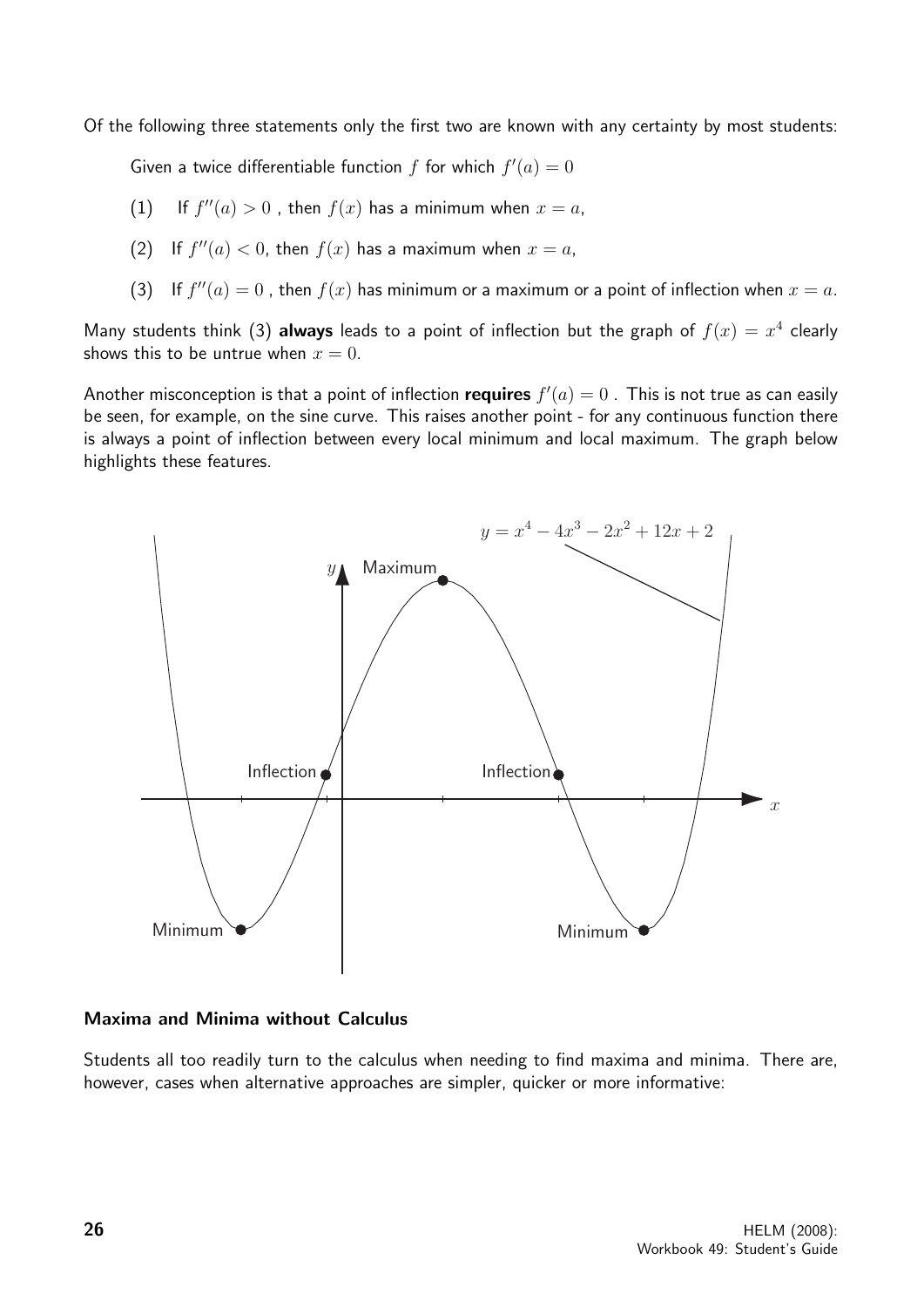

#### Example 1

Find the minimum value of  $f(x) \equiv x^2 + 2x + 3$ .

Completing the square gives  $f(x) = (x + 1)^2 + 2$ .

This clearly is a minimum when  $x = -1$  and there  $f(x)$  has value 2.

#### Example 2

Find the maximum value of  $f(x) \equiv 2\sin(x) + 3\cos(x)$ .

Using the trigonometric identity  $sin(A + B) \equiv sin A cos B + cos A sin B$  and utilising the triangle in the diagram we have



This clearly has a maximum value of  $\sqrt{13}$  at  $x=$  $\pi$ 2  $\alpha$  (for example), which is where  $\sin(x + \alpha) = \sin\left(\frac{\pi}{2}\right)$ 2  $= 1.$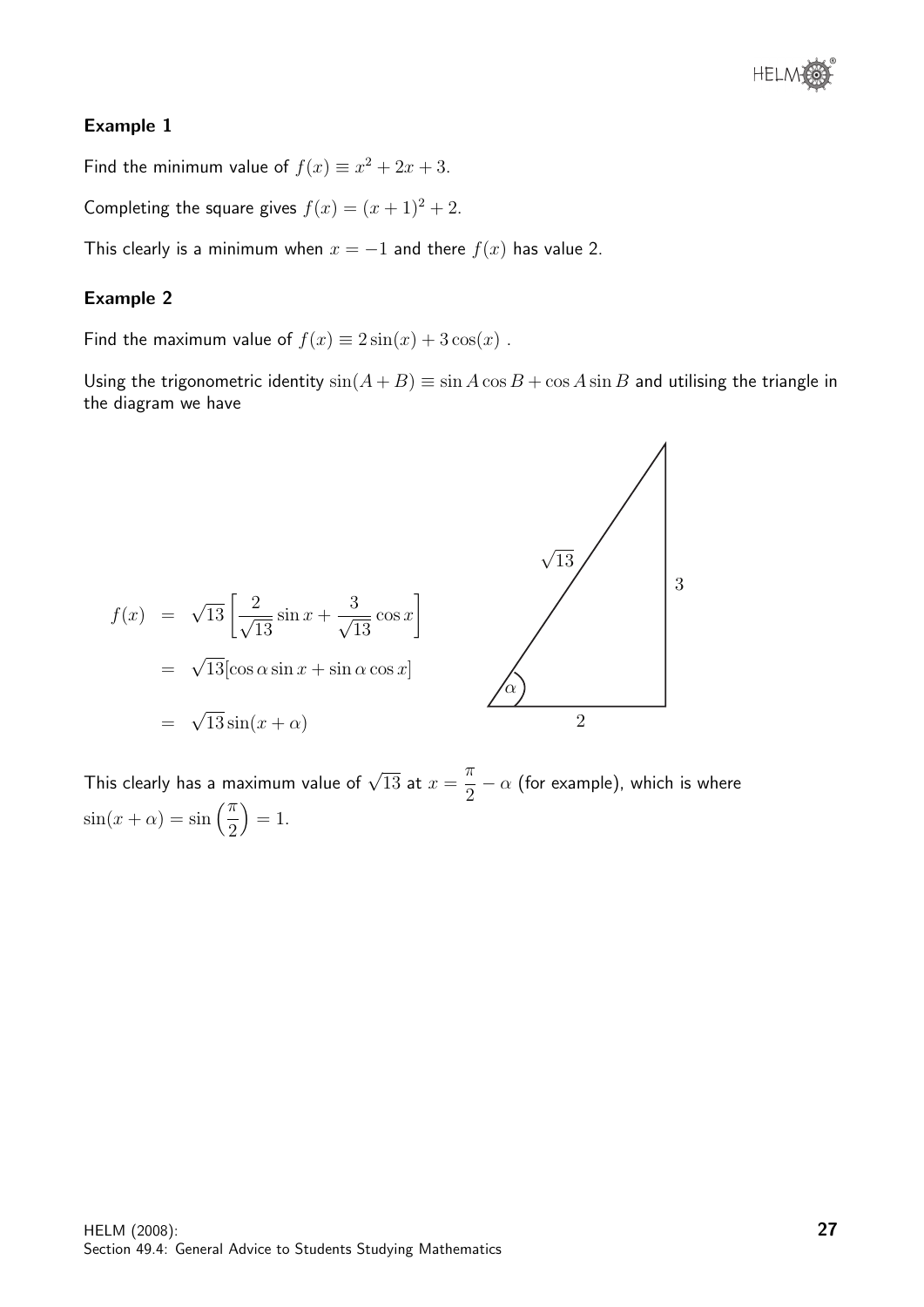#### **Some Useful Websites**  $\sqrt{2}$ ✒ **49.5**✑ ✏

(a) The reader is referred to the excellent website

http://atlas.math.vanderbilt.edu/∼schectex/commerrs/

in which useful discussion of many intriguing errors and pitfalls are found and tips on avoiding them.

In particular, errors in calculus including integration by parts and solving differential equations are discussed at some length.

(b) See also the Maths Mistakes website (a site dedicated to the listing of mathematical mistakes made by advertisers, the media, reporters, politicians, activists and others) where you can marvel at the mistakes which others (not students) make:

http://members.cox.net/mathmistakes/

- (c) Another valuable site is Eric Weisstein's Mathworld supported by Wolfram Research: http://mathworld.wolfram.com/ which has a wealth of material, where you can look up definitions and formulae etc.
- (d) Finally, the Wikipedia free encyclopaedia has a section on Mathematics where you can look up almost anything, useful or otherwise: http://en.wikipedia.org/wiki/Category:Mathematics

There are, of course, hundreds of other websites to explore . . .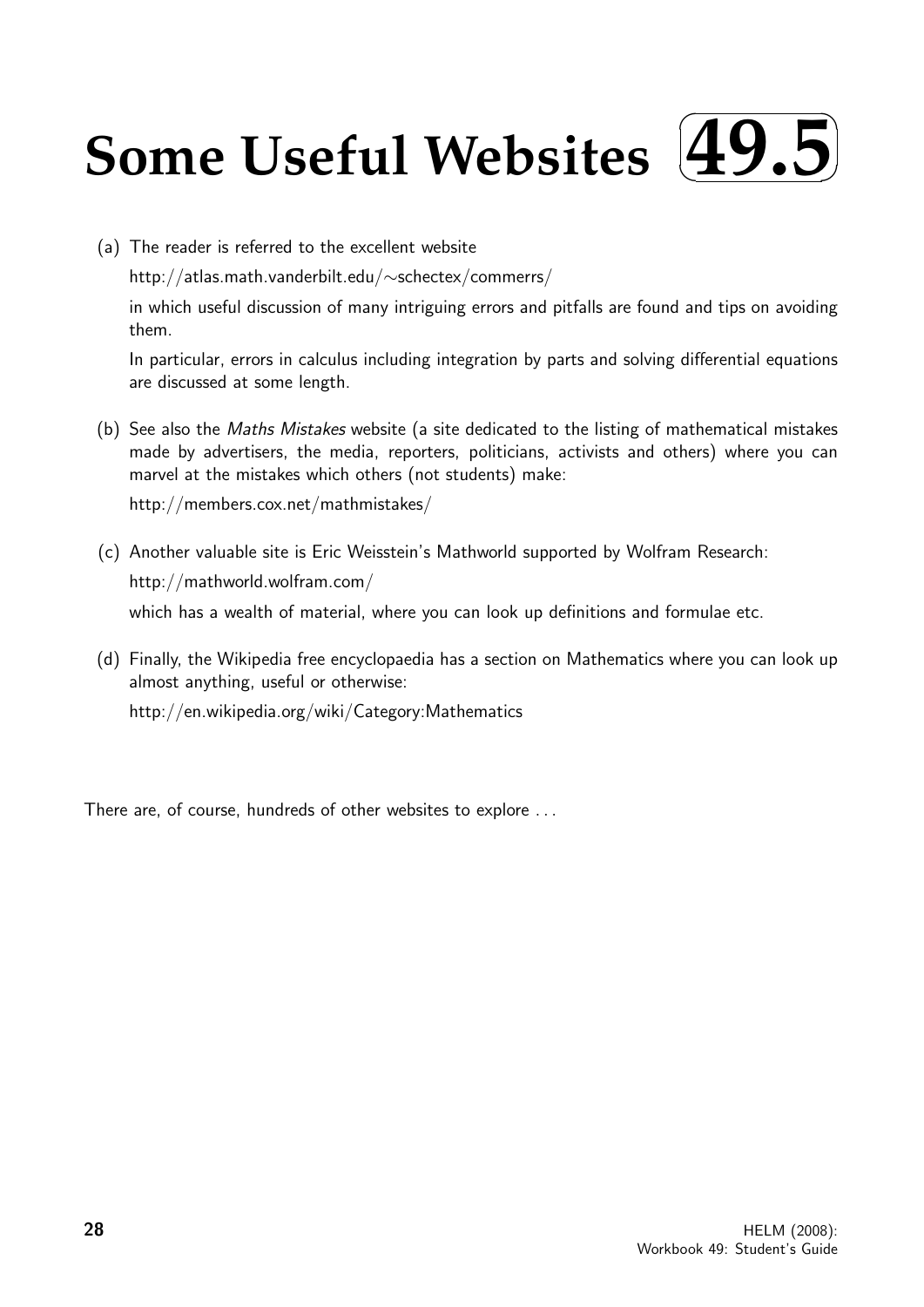® HELM

# **List of Sections in Workbooks 1 - 48**



| Workbook 1 - Basic Algebra (89 pages) |                                                                       |  |  |
|---------------------------------------|-----------------------------------------------------------------------|--|--|
| 1.1                                   | Mathematical Notation and Symbols                                     |  |  |
| 1.2                                   | Indices                                                               |  |  |
| 1.3                                   | Simplification and Factorisation                                      |  |  |
| 1.4                                   | Arithmetic of Algebraic Fractions                                     |  |  |
| 1.5                                   | Formulae and Transposition                                            |  |  |
|                                       | Workbook 2 - Basic Functions (75 pages)                               |  |  |
| 2.1                                   | <b>Basic Concepts of Functions</b>                                    |  |  |
| $2.2\overline{ }$                     | Graphs of Functions and Parametric Form                               |  |  |
| 2.3                                   | One-to-one and Inverse Functions                                      |  |  |
| 2.4                                   | <b>Characterising Functions</b>                                       |  |  |
| 2.5                                   | The Straight Line                                                     |  |  |
| $\overline{2.6}$                      | The Circle                                                            |  |  |
| 2.7                                   | Some Common Functions                                                 |  |  |
|                                       | Workbook 3 - Equations, Inequalities and Partial Fractions (71 pages) |  |  |
| 3.1                                   | Solving Linear Equations                                              |  |  |
| 3.2                                   | Solving Quadratic Equations                                           |  |  |
| 3.3                                   | Solving Polynomial Equations                                          |  |  |
| 3.4                                   | Solving Simultaneous Linear Equations                                 |  |  |
| 3.5                                   | Solving Inequalities                                                  |  |  |
| 3.6                                   | <b>Partial Fractions</b>                                              |  |  |
|                                       | Workbook 4 - Trigonometry (77 pages)                                  |  |  |
| 4.1                                   | Right-angled Triangles                                                |  |  |
| 4.2                                   | <b>Trigonometric Functions</b>                                        |  |  |
| 4.3                                   | Trigonometric Identities                                              |  |  |
| 4.4                                   | Applications of Trigonometry to Triangles                             |  |  |
| 4.5                                   | Applications of Trigonometry to Waves                                 |  |  |
|                                       | Workbook 5 - Functions and Modelling (49 pages)                       |  |  |
| 5.1                                   | The Modelling Cycle and Functions                                     |  |  |
| 5.2                                   | Quadratic Functions and Modelling                                     |  |  |
| 5.3                                   | Oscillating Functions and Modelling                                   |  |  |
| 5.4                                   | <b>Inverse Square Law Modelling</b>                                   |  |  |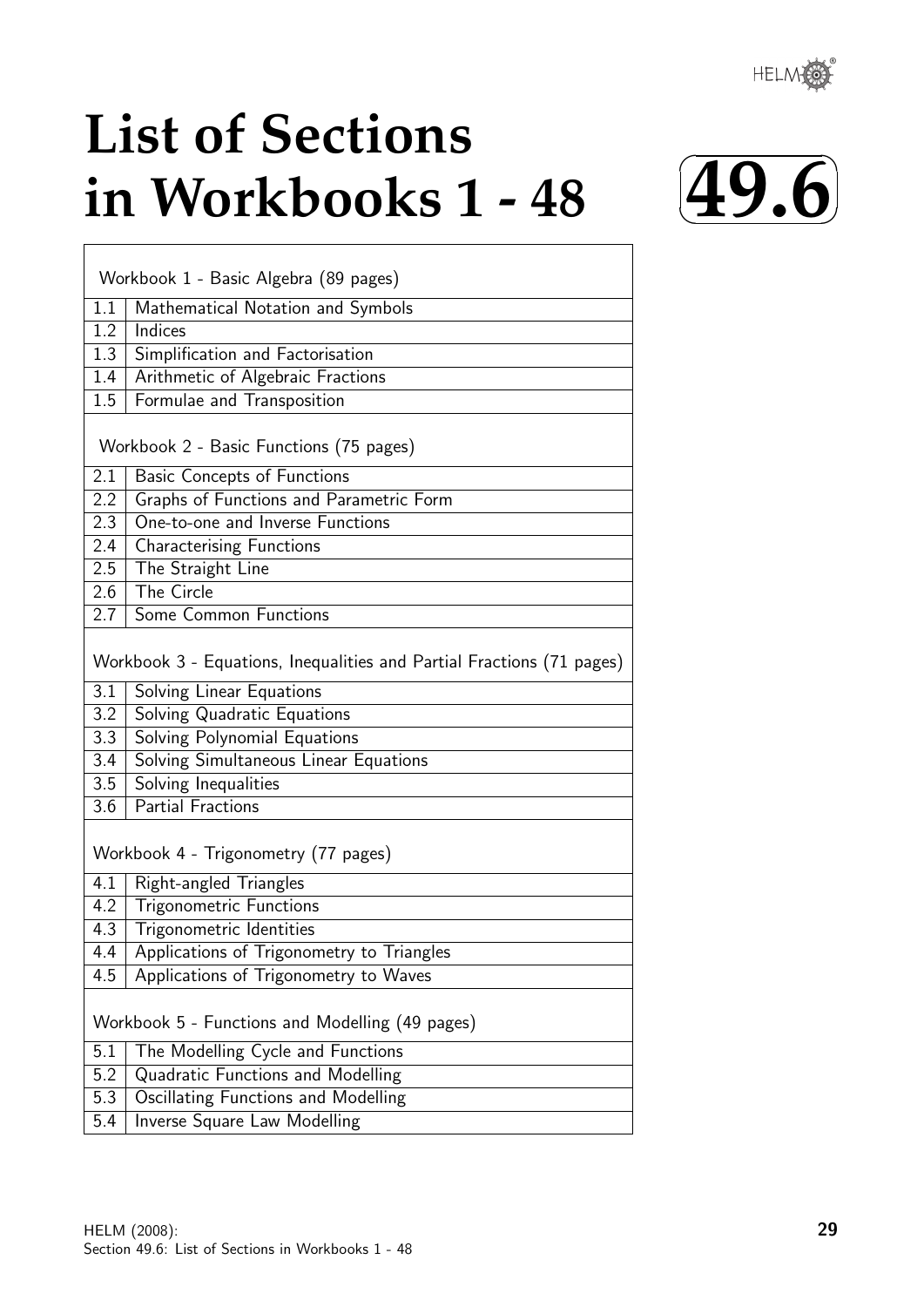| Workbook 6 - Exponential and Logarithmic Functions (73 pages) |                                                      |  |  |
|---------------------------------------------------------------|------------------------------------------------------|--|--|
| 6.1                                                           | The Exponential Function                             |  |  |
| 6.2                                                           | The Hyperbolic Functions                             |  |  |
| 6.3                                                           | Logarithms                                           |  |  |
| 6.4                                                           | The Logarithmic Function                             |  |  |
| 6.5                                                           | <b>Modelling Exercises</b>                           |  |  |
| 6.6                                                           | Log-linear Graphs                                    |  |  |
|                                                               | Workbook 7 - Matrices (50 pages)                     |  |  |
| 7.1                                                           | Introduction to Matrices                             |  |  |
| 7.2                                                           | Matrix Multiplication                                |  |  |
| 7.3                                                           | Determinants                                         |  |  |
| 7.4                                                           | The Inverse of a Matrix                              |  |  |
|                                                               | Workbook 8 - Matrix Solution of Equations (32 pages) |  |  |
| 8.1                                                           | Solution by Cramer's Rule                            |  |  |
| 8.2                                                           | Solution by Inverse Matrix Method                    |  |  |
| 8.3                                                           | Solution by Gauss Elimination                        |  |  |
|                                                               | Workbook 9 - Vectors (66 pages)                      |  |  |
| 9.1                                                           | <b>Basic Concepts of Vectors</b>                     |  |  |
| 9.2                                                           | Cartesian Components of Vectors                      |  |  |
| 9.3                                                           | The Scalar Product                                   |  |  |
| 9.4                                                           | The Vector Product                                   |  |  |
| 9.5                                                           | Lines and Planes                                     |  |  |
| Workbook 10 - Complex Numbers (34 pages)                      |                                                      |  |  |
| 10.1                                                          | Complex Arithmetic                                   |  |  |
| 10.2                                                          | Argand Diagrams and the Polar Form                   |  |  |
| 10.3                                                          | The Exponential Form of a Complex Number             |  |  |
| 10.4                                                          | De Moivre's Theorem                                  |  |  |
| Workbook 11 - Differentiation (58 pages)                      |                                                      |  |  |
| 11.1                                                          | Introducing Differentiation                          |  |  |
| 11.2                                                          | Using a Table of Derivatives                         |  |  |
| 11.3                                                          | <b>Higher Derivatives</b>                            |  |  |
| 11.4                                                          | Differentiating Products and Quotients               |  |  |
| 11.5                                                          | The Chain Rule                                       |  |  |
| 11.6                                                          | Parametric Differentiation                           |  |  |
| 11.7                                                          | Implicit Differentiation                             |  |  |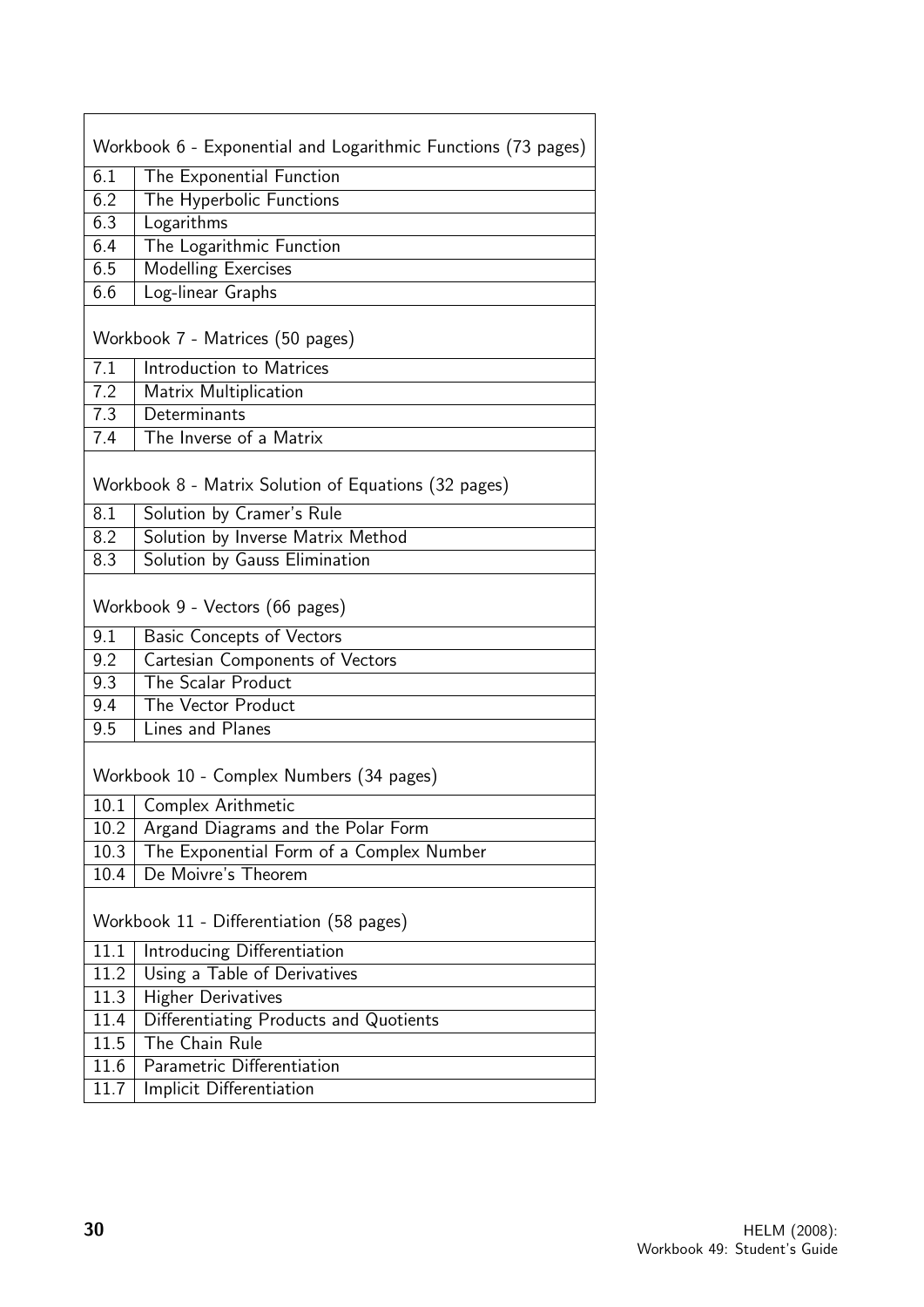$\overline{\phantom{a}}$ 

|                   | Workbook 12 - Applications of Differentiation (63 pages) |
|-------------------|----------------------------------------------------------|
| 12.1              | <b>Tangents and Normals</b>                              |
| 12.2              | Maxima and Minima                                        |
| $\overline{12.3}$ | The Newton-Raphson Method                                |
|                   | 12.4   Curvature                                         |
| $\overline{12.5}$ | Differentiation of Vectors                               |
| 12.6              | Case Study: Complex Impedance                            |
|                   |                                                          |
|                   | Workbook 13 - Integration (62 pages)                     |
| 13.1              | Basic Concepts of Integration                            |
| 13.2              | Definite Integrals                                       |
|                   | 13.3 The Area Bounded by a Curve                         |
| 13.4              | Integration by Parts                                     |
| 13.5              | Integration by Substitution and Using Partial Fractions  |
| 13.6              | Integration of Trigonometric Functions                   |
|                   |                                                          |
|                   | Workbook 14 - Applications of Integration 1 (34 pages)   |
| 14.1              | Integration as the Limit of a Sum                        |
|                   | 14.2 The Mean Value and the Root-Mean-Square Value       |
| 14.3              | <b>Volumes of Revolution</b>                             |
| 14.4              | Lengths of Curves and Surfaces of Revolution             |
| 15.1              | Workbook 15 - Applications of Integration 2 (31 pages)   |
|                   | Integration of Vectors                                   |
| 15.2<br>15.3      | <b>Calculating Centres of Mass</b><br>Moment of Inertia  |
|                   |                                                          |
|                   | Workbook 16 - Sequences and Series (51 pages)            |
| 16.1              | Sequences and Series                                     |
| 16.2              | <b>Infinite Series</b>                                   |
| 16.3              | The Binomial Series                                      |
| 16.4              | <b>Power Series</b>                                      |
| 16.5              | Maclaurin and Taylor Series                              |
|                   | Workbook 17 - Conics and Polar Coordinates (43 pages)    |
| 17.1              | <b>Conic Sections</b>                                    |
|                   | 17.2   Polar Coordinates                                 |
| 17.3              | <b>Parametric Curves</b>                                 |
|                   | Workbook 18 - Functions of Several Variables (40 pages)  |
| 18.1              | <b>Functions of Several Variables</b>                    |
| 18.2              | <b>Partial Derivatives</b>                               |
| 18.3              | <b>Stationary Points</b>                                 |
| 18.4              | Errors and Percentage Change                             |
|                   |                                                          |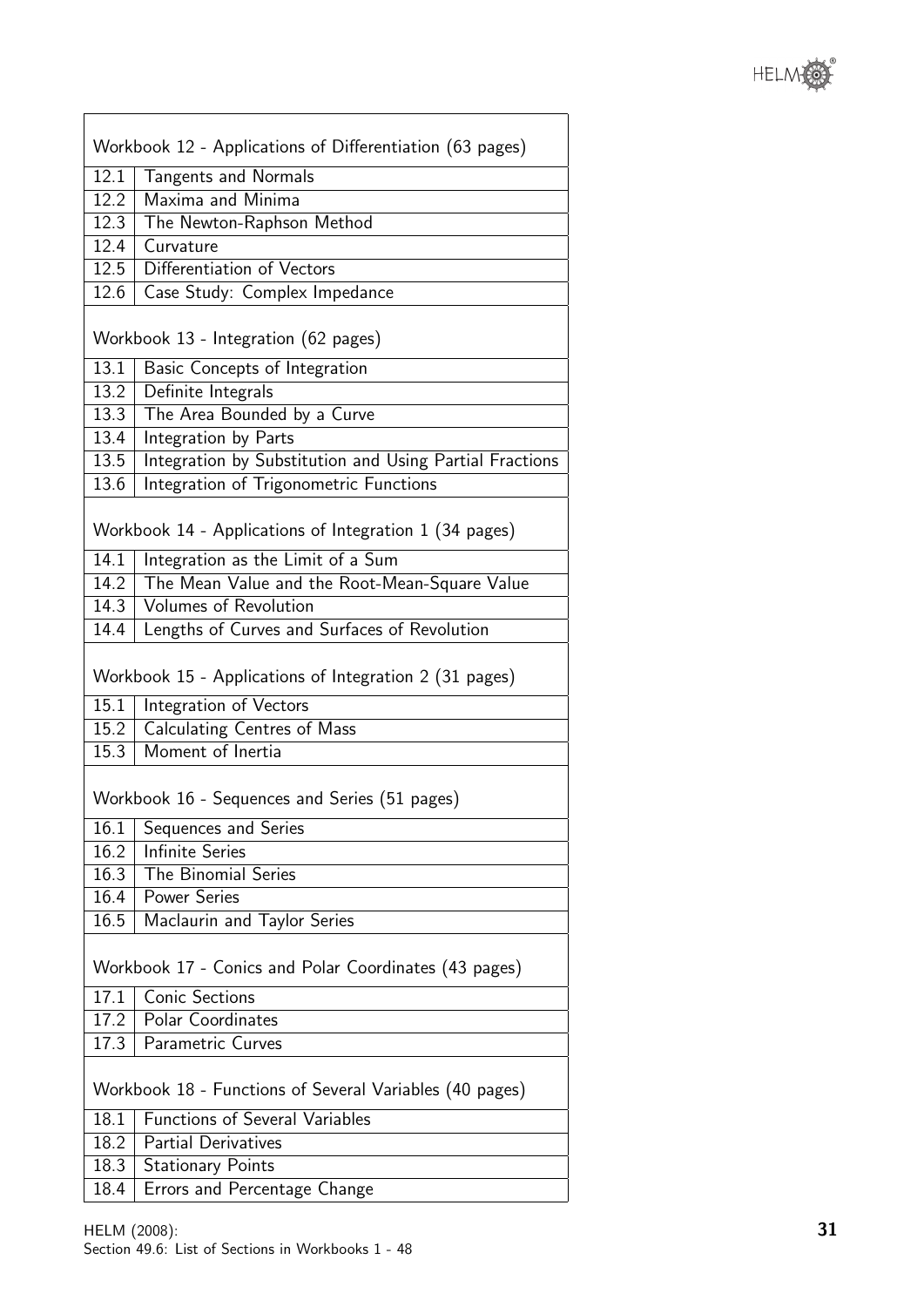|                   | Workbook 19 - Differential Equations (70 pages)         |
|-------------------|---------------------------------------------------------|
| 19.1              | Modelling with Differential Equations                   |
| 19.2              | <b>First Order Differential Equations</b>               |
| 19.3              | <b>Second Order Differential Equations</b>              |
| 19.4              | Applications of Differential Equations                  |
|                   |                                                         |
|                   | Workbook 20 - Laplace Transforms (73 pages)             |
|                   | 20.1   Causal Functions                                 |
| 20.2              | The Transform and its Inverse                           |
| 20.3              | Further Laplace Transforms                              |
| 20.4              | Solving Differential Equations                          |
| 20.5              | The Convolution Theorem                                 |
| 20.6              | <b>Transfer Functions</b>                               |
|                   | Workbook 21 $z$ -Transforms (96 pages)                  |
| 21.1              | z-Transforms                                            |
| $\overline{21.2}$ | Basics of z-Transform Theory                            |
| 21.3              | z-Transforms and Difference Equations                   |
| 21.4              | Engineering Applications of z-Transforms                |
| 21.5              | Sampled Functions                                       |
|                   | Workbook 22 - Eigenvalues and Eigenvectors (53 pages)   |
| 22.1              | <b>Basic Concepts</b>                                   |
| $\overline{22.2}$ | Applications of Eigenvalues and Eigenvectors            |
| 22.3              | Repeated Eigenvalues and Symmetric Matrices             |
| 22.4              | Numerical Determination of Eigenvalues and Eigenvectors |
|                   | Workbook 23 - Fourier Series (73 pages)                 |
| 23.1              | <b>Periodic Functions</b>                               |
| 23.2              | Representing Periodic Functions by Fourier Series       |
| 23.3              | Even and Odd Functions                                  |
| 23.4              | Convergence                                             |
| 23.5              | Half-range Series                                       |
| 23.6              | The Complex Form                                        |
| 23.7              | An Application of Fourier Series                        |
|                   | Workbook 24 - Fourier Transforms (37 pages)             |
| 24.1              | The Fourier Transform                                   |
| 24.2              | Properties of the Fourier Transform                     |
| 24.3              | Some Special Fourier Transform Pairs                    |

ł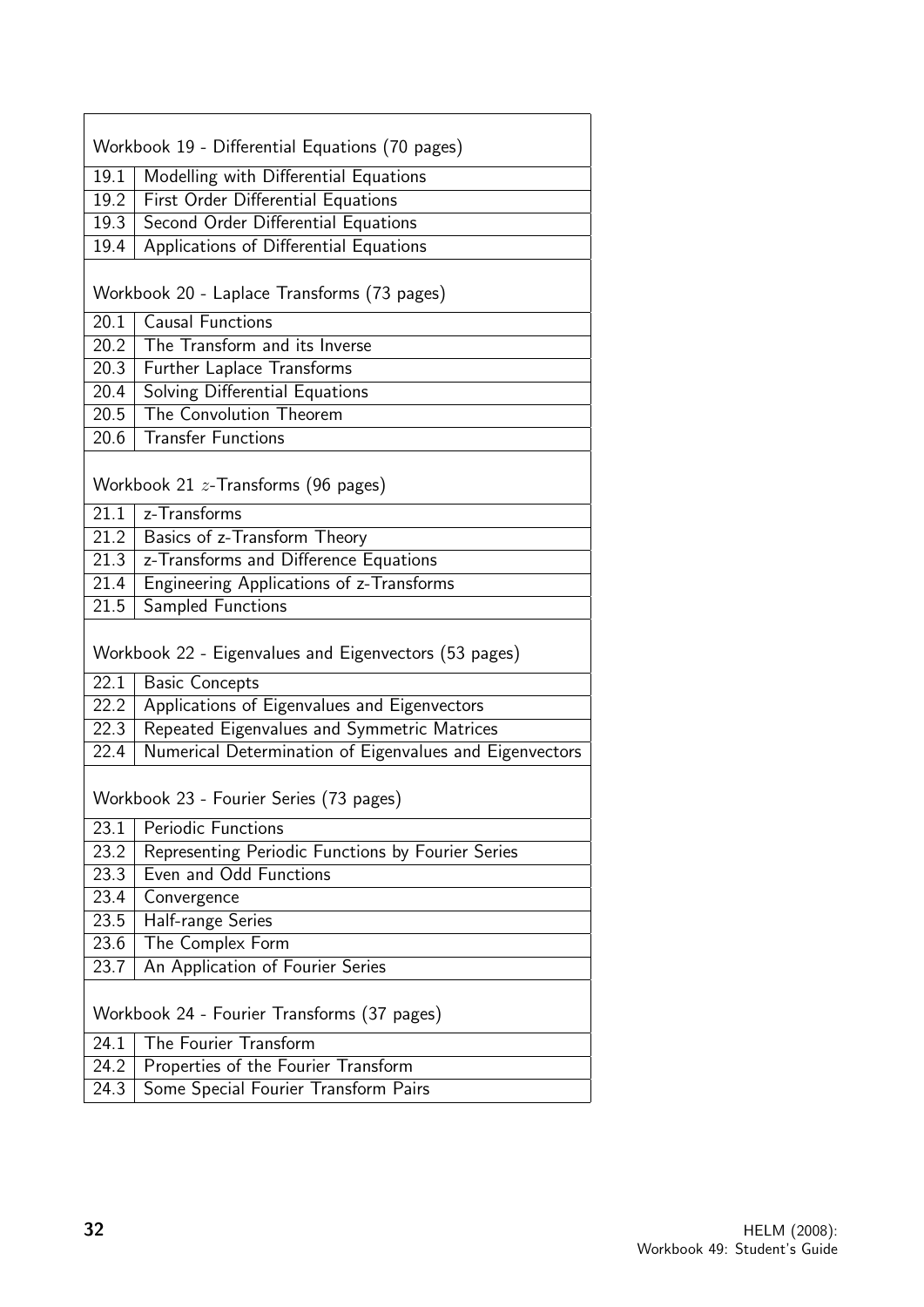

|                                                            | Workbook 25 - Partial Differential Equations (42 pages)     |  |
|------------------------------------------------------------|-------------------------------------------------------------|--|
| 25.1                                                       | Partial Differential Equations                              |  |
| 25.2                                                       | Applications of PDEs                                        |  |
| 25.3                                                       | Solution using Separation of Variables                      |  |
| 25.4                                                       | Solutions using Fourier Series                              |  |
|                                                            |                                                             |  |
|                                                            | Workbook 26 - Functions of a Complex Variable (58 pages)    |  |
| 26.1                                                       | <b>Complex Functions</b>                                    |  |
| 26.2                                                       | Cauchy-Riemann Equations and Conformal Mappings             |  |
| 26.3                                                       | <b>Standard Complex Functions</b>                           |  |
| 26.4                                                       | <b>Basic Complex Integration</b>                            |  |
| 26.5                                                       | Cauchy's Theorem                                            |  |
| 26.6                                                       | Singularities and Residues                                  |  |
|                                                            | Workbook 27 - Multiple Integration (83 pages)               |  |
| 27.1                                                       | Introduction to Surface Integrals                           |  |
| 27.2                                                       | Multiple Integrals over Non-rectangular Regions             |  |
| 27.3                                                       | Volume Integrals                                            |  |
| 27.4                                                       | <b>Changing Coordinates</b>                                 |  |
|                                                            | Workbook 28 - Differential Vector Calculus (53 pages)       |  |
| 28.1                                                       | Background to Vector Calculus                               |  |
| 28.2                                                       | Differential Vector Calculus                                |  |
| 28.3                                                       | Orthogonal Curvilinear Coordinates                          |  |
|                                                            | Workbook 29 - Integral Vector Calculus (77 pages)           |  |
| 29.1                                                       | Line Integrals Involving Vectors                            |  |
| 29.2                                                       | Surface and Volume Integrals                                |  |
| 29.3                                                       | Integral Vector Theorems                                    |  |
| Workbook 30 - Introduction to Numerical Methods (64 pages) |                                                             |  |
| 30.1                                                       | Rounding Error and Conditioning                             |  |
| 30.2                                                       | Gaussian Elimination                                        |  |
| 30.3                                                       | LU Decomposition                                            |  |
| 30.4                                                       | <b>Matrix Norms</b>                                         |  |
| 30.5                                                       | Iterative Methods for Systems of Equations                  |  |
|                                                            | Workbook 31 - Numerical Methods of Approximation (86 pages) |  |
| 31.1                                                       | Polynomial Approximations                                   |  |
| 31.2                                                       | Numerical Integration                                       |  |
| 31.3                                                       | <b>Numerical Differentiation</b>                            |  |
| 31.4                                                       | Nonlinear Equations                                         |  |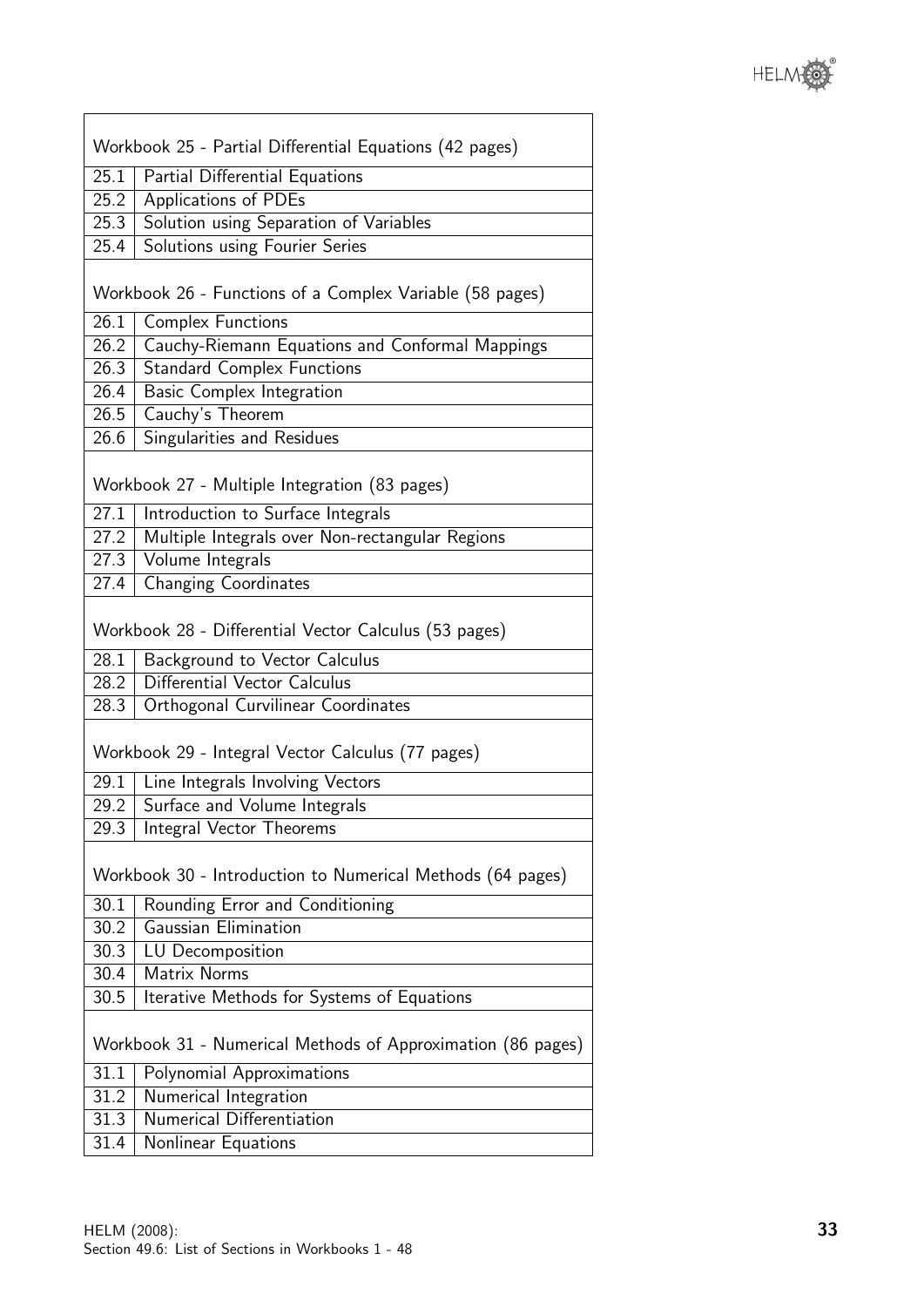|      | Workbook 32 - Numerical Initial Value Problems (80 pages)                                         |
|------|---------------------------------------------------------------------------------------------------|
| 32.1 | Initial Value Problems                                                                            |
| 32.2 | Linear Multistep Methods                                                                          |
| 32.3 | <b>Predictor-Corrector Methods</b>                                                                |
| 32.4 | Parabolic PDEs                                                                                    |
| 32.5 | Hyperbolic PDEs                                                                                   |
|      | Workbook 33 - Numerical Boundary Value Problems (36 pages)                                        |
| 33.1 | Two-point Boundary Value Problems                                                                 |
| 33.2 | <b>Elliptic PDEs</b>                                                                              |
|      | Workbook 34 - Modelling Motion (63 pages)                                                         |
| 34.1 | Projectiles                                                                                       |
| 34.2 | Forces in More Than One Dimension                                                                 |
| 34.3 | <b>Resisted Motion</b>                                                                            |
|      | Workbook 35 - Sets and Probability (53 pages)                                                     |
| 35.1 | Sets                                                                                              |
| 35.2 | <b>Elementary Probability</b>                                                                     |
| 35.3 | Addition and Multiplication Laws of Probability                                                   |
| 35.4 | Total Probability and Bayes' Theorem                                                              |
|      | Workbook 36 - Descriptive Statistics (45 pages)                                                   |
| 36.1 | Describing Data                                                                                   |
| 36.2 | <b>Exploring Data</b>                                                                             |
| 37.1 | Workbook 37 - Discrete Probability Distributions (60 pages)<br>Discrete Probability Distributions |
| 37.2 | The Binomial Distribution                                                                         |
| 37.3 | The Poisson Distribution                                                                          |
| 37.4 | The Hypergeometric Distribution                                                                   |
|      |                                                                                                   |
|      | Workbook 38 - Continuous Probability Distributions (27 pages)                                     |
| 38.1 | Continuous Probability Distributions                                                              |
| 38.2 | The Uniform Distribution                                                                          |
| 38.3 | The Exponential Distribution                                                                      |
|      | Workbook 39 - The Normal Distribution (39 pages)                                                  |
| 39.1 | The Normal Distribution                                                                           |
| 39.2 | The Normal Approximation to the Binomial Distribution                                             |
| 39.3 | Sums and Differences of Random Variables                                                          |

 $\overline{\phantom{a}}$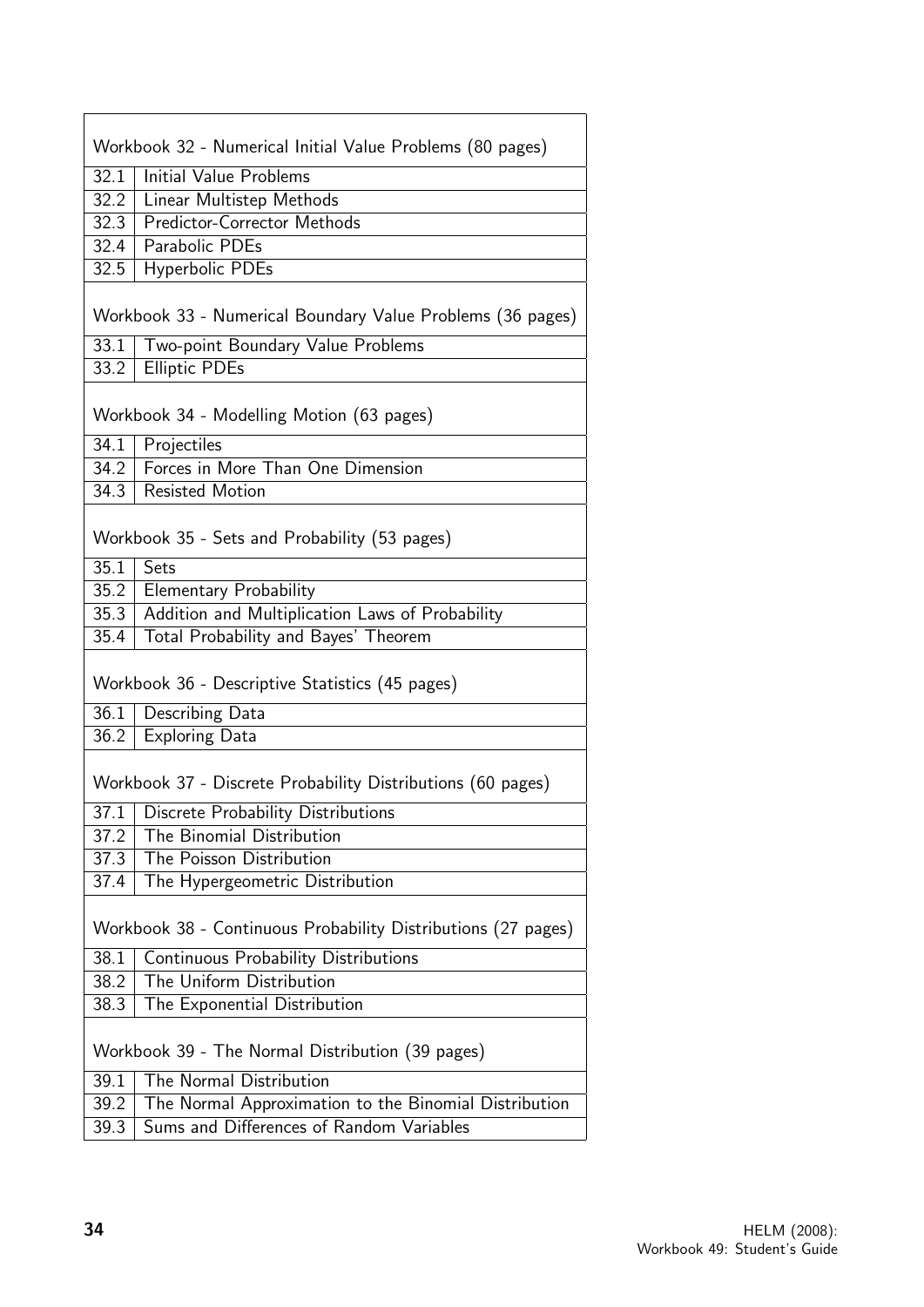

|      | Workbook 40 - Sampling Distributions and Estimation (22 pages)        |
|------|-----------------------------------------------------------------------|
|      |                                                                       |
| 40.1 | <b>Sampling Distributions</b><br>Interval Estimation for the Variance |
| 40.2 |                                                                       |
|      | Workbook 41 - Hypothesis Testing (42 pages)                           |
| 41.1 | <b>Statistics Testing</b>                                             |
| 41.2 | Tests Concerning a Single Sample                                      |
| 41.3 | <b>Tests Concerning Two Samples</b>                                   |
|      | Workbook 42 - Goodness of Fit and Contingency Tables (24 pages)       |
| 42.1 | Goodness of Fit                                                       |
| 42.2 | <b>Contingency Tables</b>                                             |
|      | Workbook 43 - Regression and Correlation (32 pages)                   |
| 43.1 | Regression                                                            |
| 43.2 | Correlation                                                           |
|      | Workbook 44 - Analysis of Variance (57 pages)                         |
| 44.1 | One-Way Analysis of Variance                                          |
| 44.2 | Two-Way Analysis of Variance                                          |
| 44.3 | Experimental Design                                                   |
|      | Workbook 45 - Non-parametric Statistics (36 pages)                    |
| 45.1 | Non-parametric Tests for a Single Sample                              |
| 45.2 | Non-parametric Tests for Two Samples                                  |
|      | Workbook 46 - Reliability and Quality Control (38 pages)              |
| 46.1 | Reliability                                                           |
| 46.2 | <b>Quality Control</b>                                                |
|      | Workbook 47 - Mathematics and Physics Miscellany (69 pages)           |
| 47.1 | Dimensional Analysis in Engineering                                   |
| 47.2 | Mathematical Explorations                                             |
| 47.3 | Physics Case Studies                                                  |
|      | Workbook 48 - Engineering Case Studies (97 pages)                     |
|      | Engineering Case Studies 1 to 20                                      |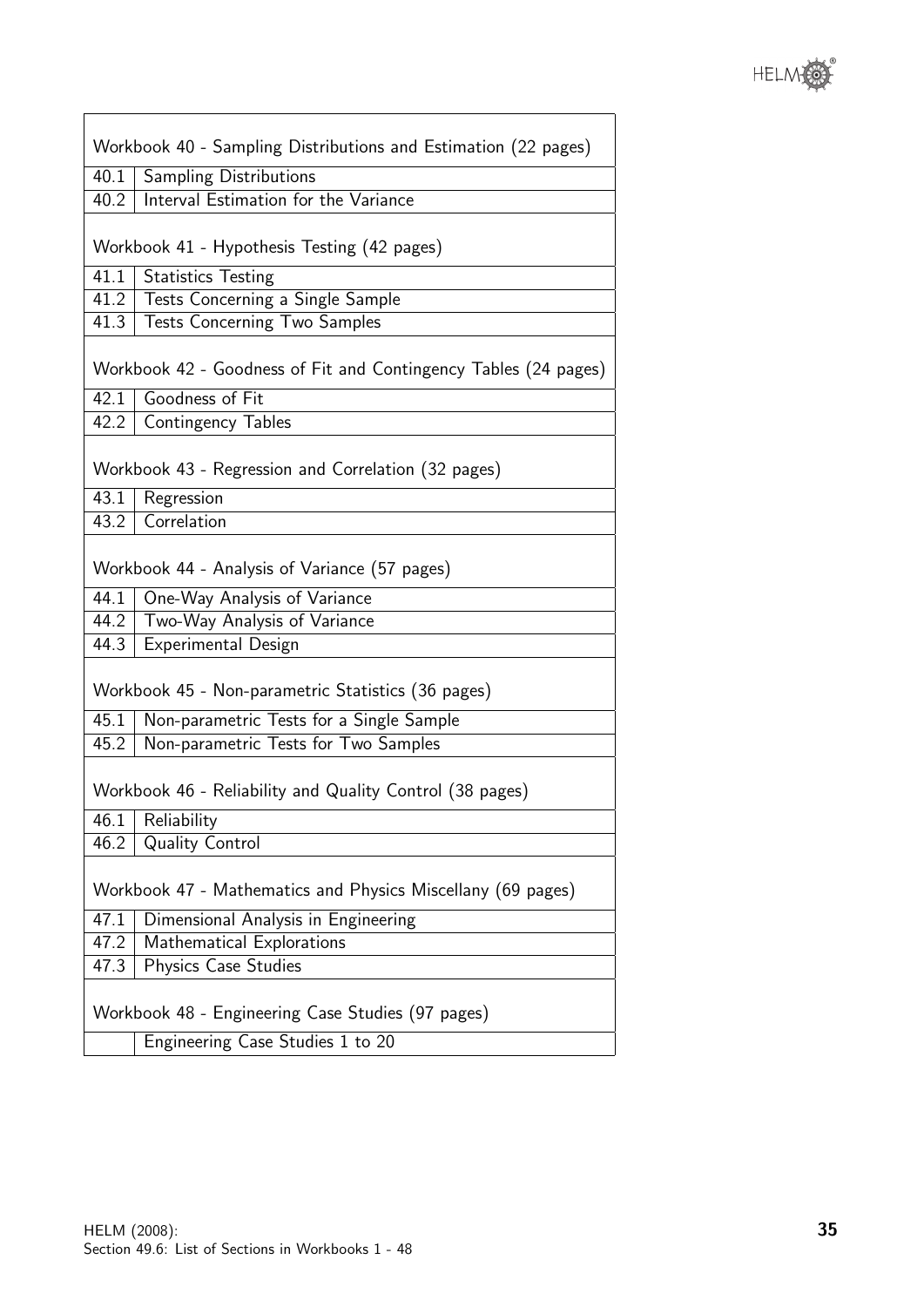# **Index of Engineering Contexts in Workbooks 1 to 48**



| <b>Engineering Topic</b>                  | <b>Workbook</b>             | <b>Page Number</b> |
|-------------------------------------------|-----------------------------|--------------------|
| Acceleration in polar coordinates         | <b>Wbk 47</b>               | 67                 |
| Admittance of an electronic circuit       | Wbk 3                       | 69                 |
| Aerofoil                                  | <b>Wbk 26</b>               | 14, 19             |
| Aircraft                                  | Wbk 9                       | 13                 |
| Aircraft wings                            | <b>Wbk 42</b>               | $\overline{4}$     |
| Aircraft wings                            | <b>Wbk 45</b>               | 26                 |
| Airline booking                           | <b>Wbk 39</b>               | 29                 |
| Alloy impurities                          | <b>Wbk 41</b>               | 18                 |
| Alloy spacers                             | <b>Wbk 44</b>               | 4, 16              |
| Alloy stretching                          | <b>Wbk 45</b>               | 27                 |
| Alloy-twisting resistance                 | <b>Wbk 45</b>               | 26                 |
| Aluminium alloy tensile strength          | <b>Wbk 44</b>               | 45                 |
| Aluminium sheet faults                    | <b>Wbk 42</b>               | 4                  |
| Amplifier                                 | <b>Wbk 10</b>               | 26                 |
| Amplitude                                 | Wbk 3                       | 67, 74             |
| Amplitude modulation                      | Wbk 4                       | 47                 |
| Amusement rides                           | Wbk $34$                    | 6, 43-50           |
| An LC circuit with sinusoidal input       | <b>Wbk 19</b>               | 48                 |
| An RC circuit with single frequency input | <b>Wbk 19</b>               | 26                 |
| Angular velocity of Earth                 | <b>Wbk 34</b>               | 40                 |
| Anti-lock brakes                          | <b>Wbk 45</b>               | 11                 |
| Arrhenius' law                            | Wbk 6                       | $\overline{32}$    |
| Assembly machines                         | Wbk 44                      | 33                 |
| Asteroid                                  | <b>Wbk 17</b>               | 22                 |
| Atomic theory                             | <b>Wbk 47</b>               | 13, 14             |
|                                           |                             |                    |
| Ball bearing diameters                    | <b>Wbk 40</b>               | 19                 |
| <b>Banked tracks</b>                      | $\overline{\text{W}}$ bk 34 | 49                 |
| Basketball                                | <b>Wbk 34</b>               | 26                 |
| Battery lifetime                          | <b>Wbk 41</b>               | 15                 |
| Beam                                      | <b>Wbk 19</b>               | 65, 67             |
| Beam                                      | <b>Wbk 20</b>               | 52                 |
| Beam deflection                           | <b>Wbk 48</b>               | 20                 |
| Beam deformation                          | <b>Wbk 48</b>               | 15                 |
| <b>Beats</b>                              | <b>Wbk 19</b>               | 64                 |
| Bending moment for a multiple structure   | <b>Wbk 48</b>               | 35                 |
| Bending moment of beam                    | <b>Wbk 19</b>               | 65                 |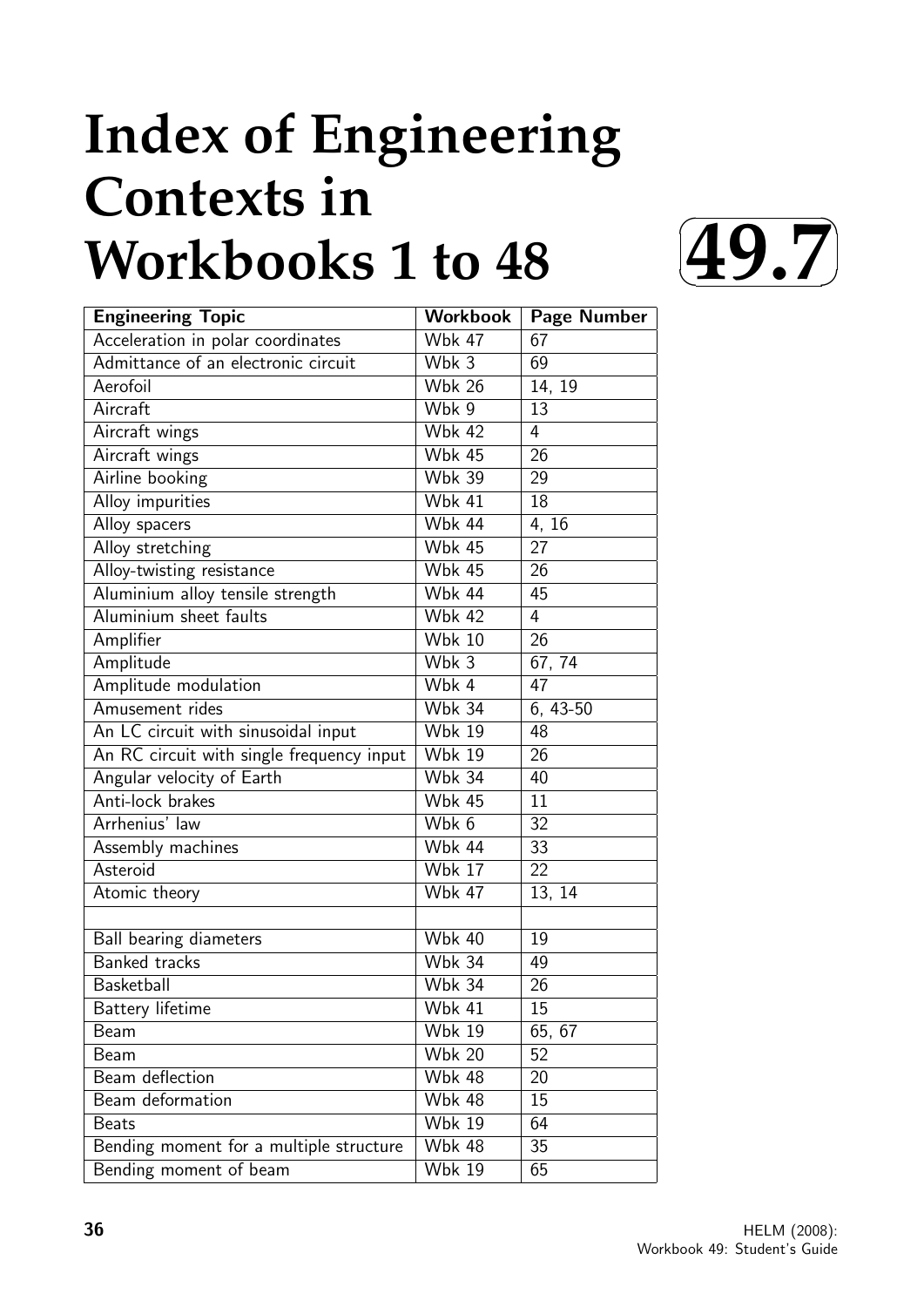

| Bending moment of beam                 | <b>Wbk 43</b>              | 18              |
|----------------------------------------|----------------------------|-----------------|
| Bicycle                                | <b>Wbk 34</b>              | 41              |
| Black body radiation                   | <b>Wbk 47</b>              | 38, 41, 43, 46  |
| Bolt hole diameters                    | <b>Wbk 40</b>              | 20              |
| Bottle design                          | Wbk $31$                   | 52-54           |
| <b>Brake</b>                           | Wbk 4                      | 14              |
| Buckling of a strut                    | <b>Wkb 12</b>              | 44              |
| Buckling of columns                    | <b>Wbk 48</b>              | 26              |
| <b>Buffer</b>                          | <b>Wbk 20</b>              | 39              |
| Cable                                  | <b>Wbk 15</b>              | 21              |
| Cable                                  | <b>Wbk 43</b>              | 7, 12           |
| Cable breaking strength                | <b>Wbk 45</b>              | 31              |
| Cable suspended                        | <b>Wbk 48</b>              | 40              |
| Calculator battery life                | <b>Wbk 41</b>              | 15              |
| Capacitor                              | <b>Wbk 20</b>              | 49              |
| Car accessories                        | <b>Wbk 35</b>              | $\overline{18}$ |
| Cartons for powder                     | <b>Wbk 41</b>              | 13              |
| Castings                               | <b>Wbk 41</b>              | 9               |
| Catalysts                              | <b>Wbk 44</b>              | 49              |
| CD player output                       | <b>Wbk 42</b>              | $\overline{7}$  |
| Centre of mass                         | <b>Wbk 27</b>              | $55 - 65$       |
| Centre of pressure                     | <b>Wbk 27</b>              | 15              |
| Chain alloy                            | <b>Wbk 45</b>              | 27              |
| Charge                                 | Wbk 9                      | 40              |
| Charge on a capacitor                  | $\overline{\text{Wbk}}$ 20 | 49              |
| Chemical process                       | Wbk 44                     | 49              |
| Chemical reaction                      | Wbk 6                      | 32              |
| Circle cutting machine                 | <b>Wbk 17</b>              | 10              |
| Circular motion                        | <b>Wbk 34</b>              | 35              |
| Coconut shy                            | <b>Wbk 34</b>              | $\overline{25}$ |
| Columns buckling                       | <b>Wbk 48</b>              | 26              |
| Communication network                  | Wbk 1                      | 52              |
| Communication network                  | Wbk 7                      | 27              |
| Component lifetime                     | <b>Wbk 38</b>              | 24, 25          |
| Component variation                    | <b>Wbk 39</b>              | 17, 18-20       |
| Compressive strength of blocks         | <b>Wbk 45</b>              | 4, 14           |
| Compressive strength of concrete       | <b>Wbk 44</b>              | 43              |
| Concrete compressive strength          | <b>Wbk 44</b>              | 43              |
| Conductor coating                      | <b>Wbk 38</b>              | $\overline{21}$ |
| Conservation of energy                 | <b>Wbk 34</b>              | 28              |
| Control charts                         | <b>Wbk 46</b>              | $24 - 38$       |
| Cornering of vehicle                   | <b>Wbk 34</b>              | 36-39, 51       |
| Crank mechanism                        | Wbk 4                      | 62              |
| Crank used to drive a piston           | <b>Wbk 12</b>              | 33              |
| Current                                | <b>Wbk 11</b>              | 21              |
| Current associated with magnetic field | <b>Wbk 28</b>              | 28              |
| Current in line                        | <b>Wbk 29</b>              | 26, 67          |
|                                        |                            |                 |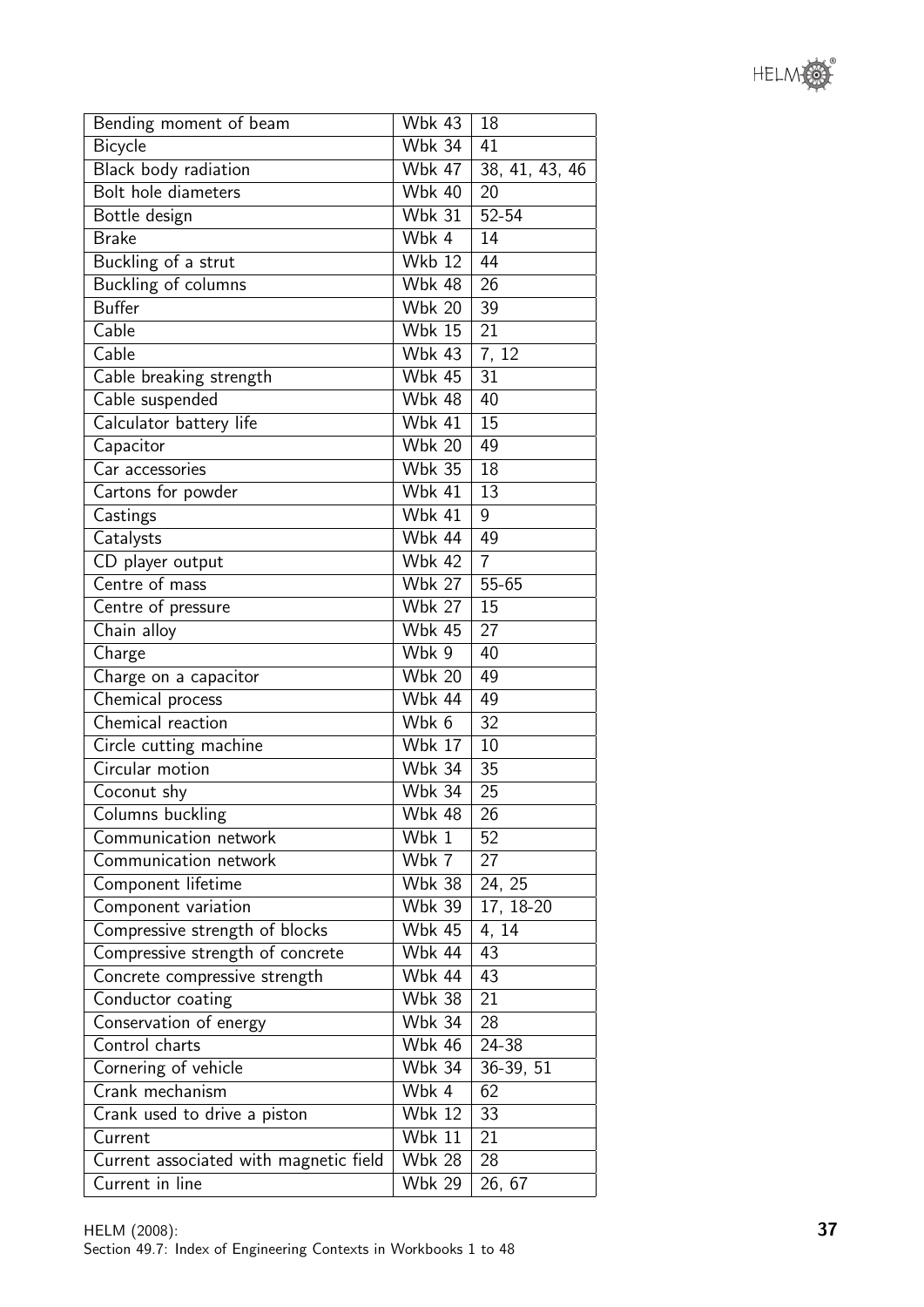| Current in loop                       | <b>Wbk 29</b>               | 27                 |
|---------------------------------------|-----------------------------|--------------------|
| Currents in a ladder network          | $W$ bk 21                   | 60                 |
| Currents in three loops               | Wbk 8                       | 30                 |
| Currents in two loops                 | Wbk 8                       | 16                 |
| Cutting steel quality                 | <b>Wbk 45</b>               | 9                  |
| Dam                                   | <b>Wbk 27</b>               | 3, 15, 36          |
| Defective components                  | $W$ bk 35                   | 48                 |
| Defects (in components and products)  | <b>Wbk 37</b>               | 8, 19, 20, 23, 24, |
|                                       |                             | 40, 42, 54-58      |
| Deflection of a beam                  | <b>Wbk 48</b>               | 20                 |
| Deflection of a uniformly loaded beam | <b>Wbk 19</b>               | 67                 |
| Deflection of a uniformly loaded beam | <b>Wbk 20</b>               | 52                 |
| Demodulation                          | Wbk 4                       | 40                 |
| Detecting a train on a track          | <b>Wbk 30</b>               | 62                 |
| Diffraction                           | Wbk 4                       | 6                  |
| Diffusion equation                    | <b>Wbk 25</b>               | 8, 14              |
| Dimensional analysis                  | <b>Wbk 47</b>               | $2 - 23$           |
| <b>Diode</b>                          | <b>Wbk 31</b>               | 20                 |
| Divergence of a magnetic field        | <b>Wbk 28</b>               | 43                 |
| Drag                                  | <b>Wbk 34</b>               | 56                 |
| Drag                                  | <b>Wbk 47</b>               | 15, 23             |
| Dynamometer                           | <b>Wbk 14</b>               | 16                 |
|                                       |                             |                    |
| Earth horizon                         | Wbk 4                       | 8                  |
| Elastic behaviour                     | <b>Wbk 13</b>               | 19                 |
| Electric circuit                      | Wbk $12$                    | 26                 |
| Electric circuit                      | <b>Wbk 18</b>               | 38                 |
| Electric circuit                      | <b>Wbk 20</b>               | 36.44.49           |
| Electric current                      | <b>Wbk 29</b>               | 46                 |
| Electric current                      | $\overline{\text{W}}$ bk 35 | 33, 39, 40         |
| Electric current                      | <b>Wbk 38</b>               | 20                 |
| Electric current to screen            | <b>Wbk 41</b>               | 24, 28, 35         |
| Electric fan                          | <b>Wbk 38</b>               | 25                 |
| Electric field                        | Wbk 9                       | 39-44              |
| Electric field                        | <b>Wbk 11</b>               | 16                 |
| Electric field                        | $\overline{\text{Wbk}}$ 13  | 11                 |
| Electric field                        | <b>Wbk 29</b>               | 19, 63, 67, 68     |
| Electric meters                       | <b>Wbk 39</b>               | 28                 |
| Electric motor                        | <b>Wbk 29</b>               | 27                 |
| Electric potential                    | <b>Wbk 28</b>               | 50                 |
| Electric wire                         | <b>Wbk 33</b>               | 10                 |
| Electrodynamic meters                 | <b>Wbk 14</b>               | 16                 |
| Electromagnetic power                 | Wbk 6                       | 50                 |
| Electromotive force                   | <b>Wbk 11</b>               | 21                 |
| Electron                              | <b>Wbk 47</b>               | 9                  |
| Electronic circuits                   | Wbk 3                       | 69                 |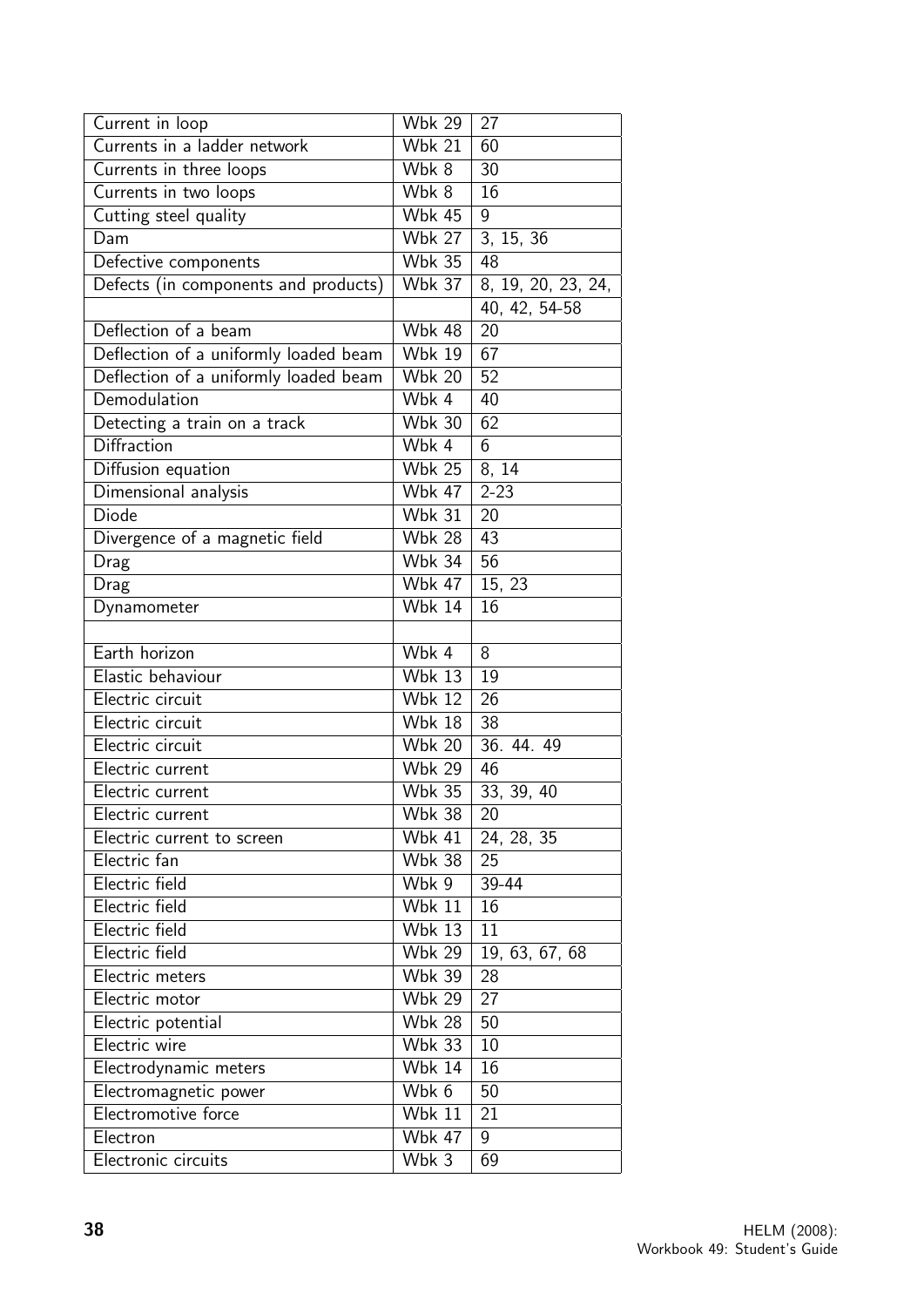

| Electronic component failure           | <b>Wbk 42</b> | 19              |
|----------------------------------------|---------------|-----------------|
| Electronic component lifetime          | <b>Wbk 46</b> | 6               |
| Electronic filters                     | <b>Wbk 12</b> | 2, 60           |
| Electronic monitoring components       | <b>Wbk 42</b> | 5, 6            |
| Electrostatic charge                   | <b>Wbk 13</b> | 11              |
| Electrostatic potential                | <b>Wbk 11</b> | 16              |
| Electrostatics                         | Wbk 9         | 39-44           |
| Electrostatics                         | <b>Wbk 47</b> | 13              |
| Energy                                 | <b>Wbk 14</b> | 13              |
| Energy                                 | <b>Wbk 34</b> | 10, 28          |
| Energy                                 | <b>Wbk 47</b> | $1\overline{8}$ |
| Engine power                           | <b>Wbk 41</b> | 22              |
| Equipotential curves                   | <b>Wbk 26</b> | 14              |
| Error in power to a load resistance    | Wbk $18$      | 38              |
| Estimating the mass of a pipe          | Wbk 3         | 27              |
| Exponential decay of sound intensity   | Wbk 6         | 46              |
| Extension of spring                    | <b>Wbk 43</b> | 21              |
|                                        |               |                 |
| Feedback applied to an amplifier       | <b>Wbk 10</b> | 26              |
| Feedback convolution                   | <b>Wbk 21</b> | 75              |
| Field due to point charges             | Wbk 9         | 40              |
| Field strength around a charged line   | <b>Wbk 29</b> | 67              |
| Field strength on a cylinder           | <b>Wbk 29</b> | 68              |
| Flight overbooking                     | <b>Wbk 39</b> | 29              |
| Fluid flow                             | <b>Wbk 26</b> | $36 - 37$       |
| <b>Fluid flow</b>                      | <b>Wbk 48</b> | 80, 86, 91      |
| Fluid power transmission               | <b>Wbk 12</b> | 31              |
| Fluid theory                           | <b>Wbk 47</b> | 14, 20          |
| Force on a loop from an electric field | <b>Wbk 29</b> | 27              |
| Fraunhofer diffraction                 | <b>Wbk 47</b> | 56,60           |
| Fuel injection system efficiency       | <b>Wbk 45</b> | 18              |
| Fuel injection systems                 | <b>Wbk 44</b> | 10              |
| Fun ride - rollercoaster               | <b>Wbk 34</b> | 44              |
| Fun ride - 'Rotor'                     | <b>Wbk 34</b> | 46              |
| Fun ride - 'Yankee Flyer'              | <b>Wbk 34</b> | 47              |
|                                        |               |                 |
| Gain                                   | <b>Wbk 10</b> | 26              |
| Gauss' law                             | <b>Wbk 29</b> | 63, 65          |
|                                        |               |                 |
| Harmonic oscillator                    | <b>Wbk 23</b> | 69              |
| Heat conduction                        | <b>Wbk 48</b> | 76              |
| Heat conduction equation               | <b>Wbk 25</b> | 8, 14           |
| Heat conduction equation               | <b>Wbk 32</b> | 48              |
| Heat conduction through a furnace wall | <b>Wbk 25</b> | 32              |
| Heat flow in an insulated metal plate  | Wbk 1         | 85              |
| Height of building                     | <b>Wbk 18</b> | 34              |
| Helmholtz's equation                   | <b>Wbk 25</b> | 18              |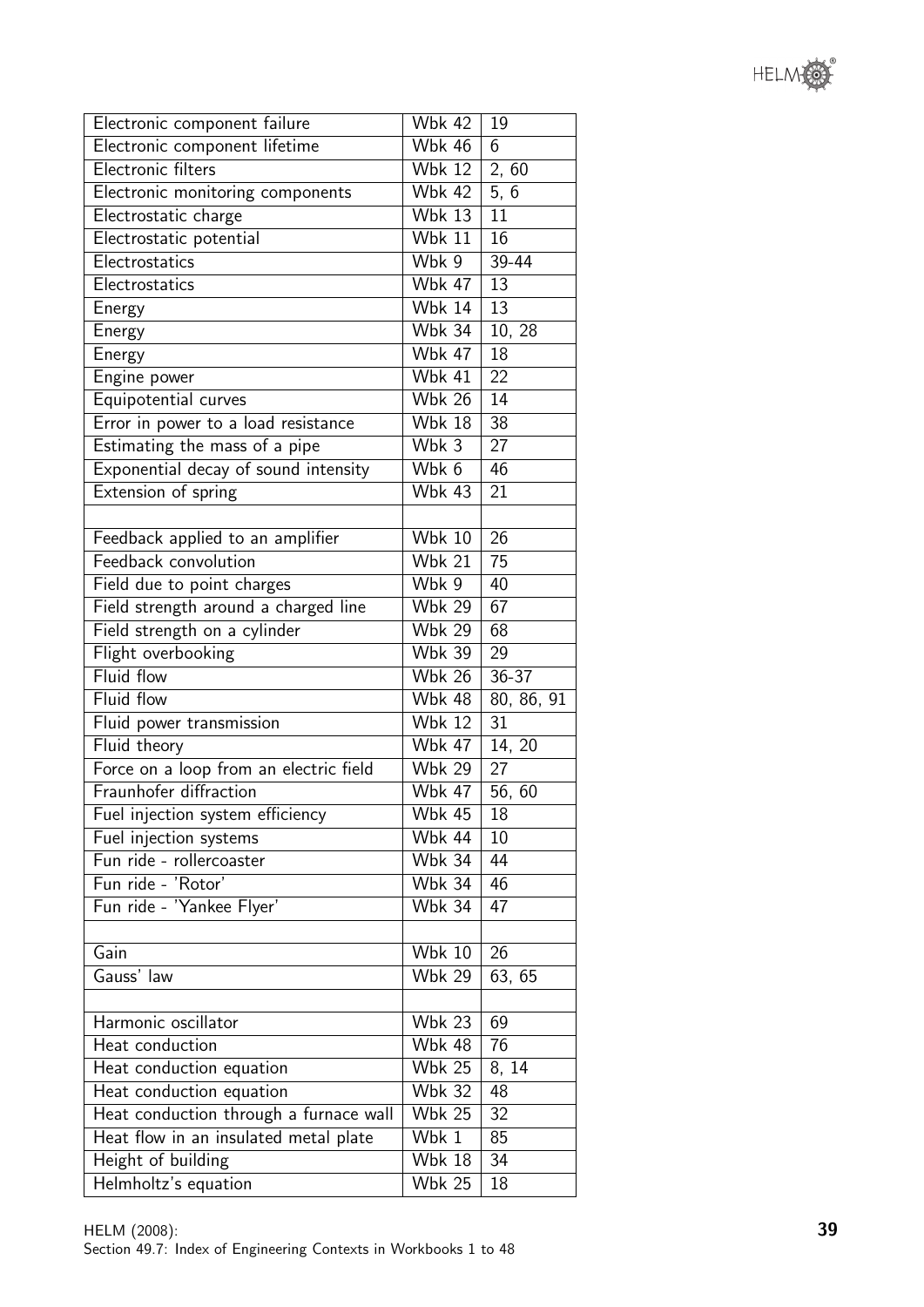| High frequency line equation                      | $\overline{\text{W}}$ bk 25 | 16             |
|---------------------------------------------------|-----------------------------|----------------|
| Hooke's law                                       | <b>Wbk 43</b>               | 21             |
| Hooke's law                                       | <b>Wbk 47</b>               | 6              |
| Horizon distance                                  | Wbk 4                       | $\overline{8}$ |
| Hydraulic brakes                                  | <b>Wbk 12</b>               | 31             |
| Hypertension and noise                            | <b>Wbk 43</b>               | $\overline{8}$ |
| Ideal gas equation                                | <b>Wbk 47</b>               | 18             |
| Ideal gas law                                     | <b>Wbk 18</b>               | 13, 18         |
| Ideal gas law and Redlich-Kwong equation          | <b>Wbk 18</b>               | 18             |
| Impedance                                         | <b>Wbk 12</b>               | $60 - 63$      |
| Instant coffee production                         | <b>Wbk 46</b>               | 30, 32, 35     |
| Insulating blocks                                 | <b>Wbk 45</b>               | 4, 14, 29      |
| Interference field                                | <b>Wbk 47</b>               | 51             |
| Interference fringes                              | <b>Wbk 47</b>               | 64             |
| Interference fringes                              | Wbk 4                       | 31             |
| Inverse square law decay of electromagnetic power | Wbk 6                       | 50             |
|                                                   |                             |                |
| Joukowski transformation                          | <b>Wbk 26</b>               | 19             |
|                                                   |                             |                |
| Kepler's laws                                     | <b>Wbk 47</b>               | 12             |
| Kinetic energy                                    | Wbk 1                       | 79             |
| Kinetic energy                                    | Wbk 6                       | 32             |
| Kinetic energy                                    | <b>Wbk 34</b>               | 10, 28         |
| Kirchhoff's law                                   | Wbk 3                       | 10             |
| Kirchhoff's law                                   | Wbk 8                       | 28-30          |
| Kirchhoff's law                                   | <b>Wbk 20</b>               | 49             |
|                                                   |                             |                |
| Ladder network                                    | <b>Wbk 21</b>               | 60             |
| Laplace's equation                                | <b>Wbk 25</b>               | 7, 17, 25, 36  |
| Laplace's equation                                | <b>Wbk 26</b>               | 11             |
| Laplace's equation                                | <b>Wbk 33</b>               | 19, 27, 30, 34 |
| Lifetime                                          | $\overline{\text{W}}$ bk 38 | 11, 13, 24, 25 |
| Lift                                              | <b>Wbk 47</b>               | 15             |
| Light bulb lifetime                               | <b>Wbk 46</b>               | 5              |
| Light bulbs                                       | <b>Wbk 38</b>               | 11             |
| Light ray propagation                             | <b>Wbk 47</b>               | 53             |
| Light rays                                        | <b>Wbk 12</b>               | 29             |
| Light rays                                        | <b>Wbk 17</b>               | 16             |
| Light waves                                       | Wbk 4                       | 31             |
| Light waves                                       | <b>Wbk 47</b>               | 48             |
| Light waves                                       | <b>Wbk 48</b>               | 13             |
| Lightning strike                                  | <b>Wbk 29</b>               | 46             |
| Lorentz force                                     | <b>Wbk 29</b>               | 27             |
|                                                   |                             |                |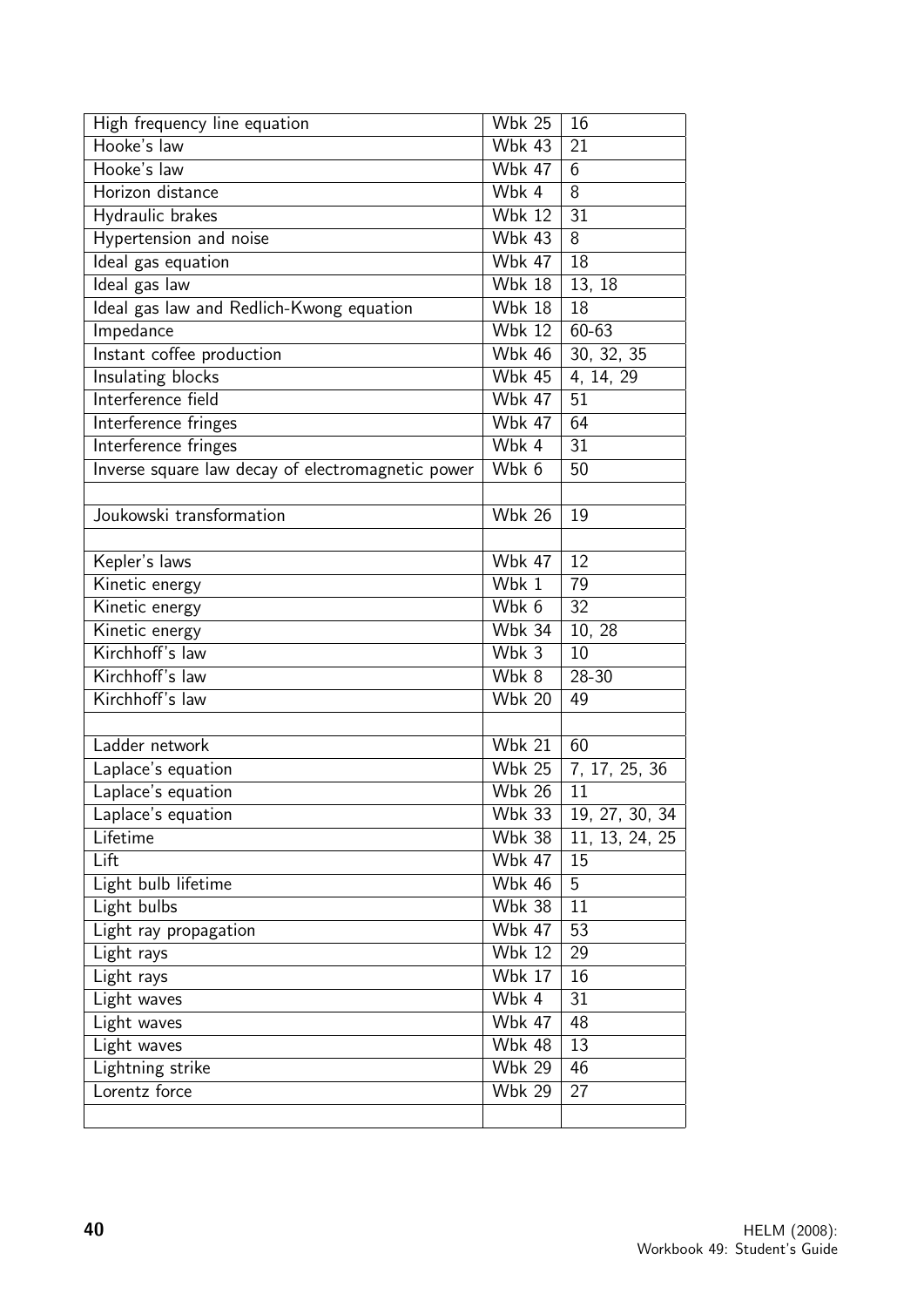

| Mach number                        | <b>Wbk 47</b>               | 16              |
|------------------------------------|-----------------------------|-----------------|
| Magnetic field                     | <b>Wbk 11</b>               | 21              |
| Magnetic field                     | <b>Wbk 28</b>               | 28, 43, 45      |
| Magnetic field from a current line | <b>Wbk 29</b>               | 29              |
| Magnetic flux                      | <b>Wbk 13</b>               | 51              |
| Magnetic flux                      | <b>Wbk 29</b>               | 43              |
| Magnets                            | $\overline{\text{W}}$ bk 39 | 28              |
| Manufacturing components           | <b>Wbk 35</b>               | 48              |
| Masses on spring                   | <b>Wbk 20</b>               | 47              |
| Maximum height of projectile       | <b>Wbk 34</b>               | 12              |
| Maximum range of projectile        | <b>Wbk 34</b>               | 14              |
| Measuring the height of a building | $\overline{\text{Wbk}}$ 18  | 34              |
| Metal bar temperature              | <b>Wbk 32</b>               | 53-57, 60-64    |
| Microphones                        | <b>Wbk 48</b>               | 10              |
| Mixture - pressure in              | <b>Wbk 31</b>               | 79-81           |
| Modelling vibrating systems        | <b>Wbk 23</b>               | $\overline{68}$ |
| Models - beetles                   | Wbk 5                       | 18              |
| Models - carton                    | Wbk 5                       | 33              |
| Models - falling rock              | Wbk 5                       | 6-10, 26-30     |
| Models - ferry                     | Wbk 5                       | 18              |
| Models - profit                    | Wbk 5                       | 18, 30          |
| Models - rain                      | Wbk 5                       | 12              |
| Models - rain level                | Wbk 5                       | 15              |
| Models - road level                | Wbk 5                       | 14              |
| Models - rocket                    | Wbk 5                       | 10              |
| Models - satellite                 | Wbk 5                       | 10              |
| Models - snowfall                  | Wbk 5                       | 17              |
| Models - sound                     | Wbk 5                       | 46              |
| Models - supply and demand         | Wbk 5                       | 21              |
| Models - tide level                | Wbk 5                       | 39-44           |
| Modulation                         | Wbk 4                       | 40              |
|                                    |                             |                 |
| <b>Network</b>                     | Wbk 1                       | 52              |
| <b>Network</b>                     | Wbk 7                       | 4, 25-28        |
| Newton's law of cooling            | <b>Wbk 32</b>               | 3               |
| Newton's laws of motion            | Wbk $47$                    | 13              |
| Newton's second law                | Wbk 9                       | 13              |
| Newton's second law                | $\overline{\text{W}}$ bk 15 | 3               |
| Newton's second law                | <b>Wbk 28</b>               | $\overline{6}$  |
| Newton's second law                | <b>Wbk 34</b>               | 60              |
| <b>Noise</b>                       | <b>Wbk 43</b>               | 8               |
| Noise barriers                     | Wbk 4                       | 6               |
| Noise reduction by sound barriers  | Wbk 4                       | 6               |
|                                    |                             |                 |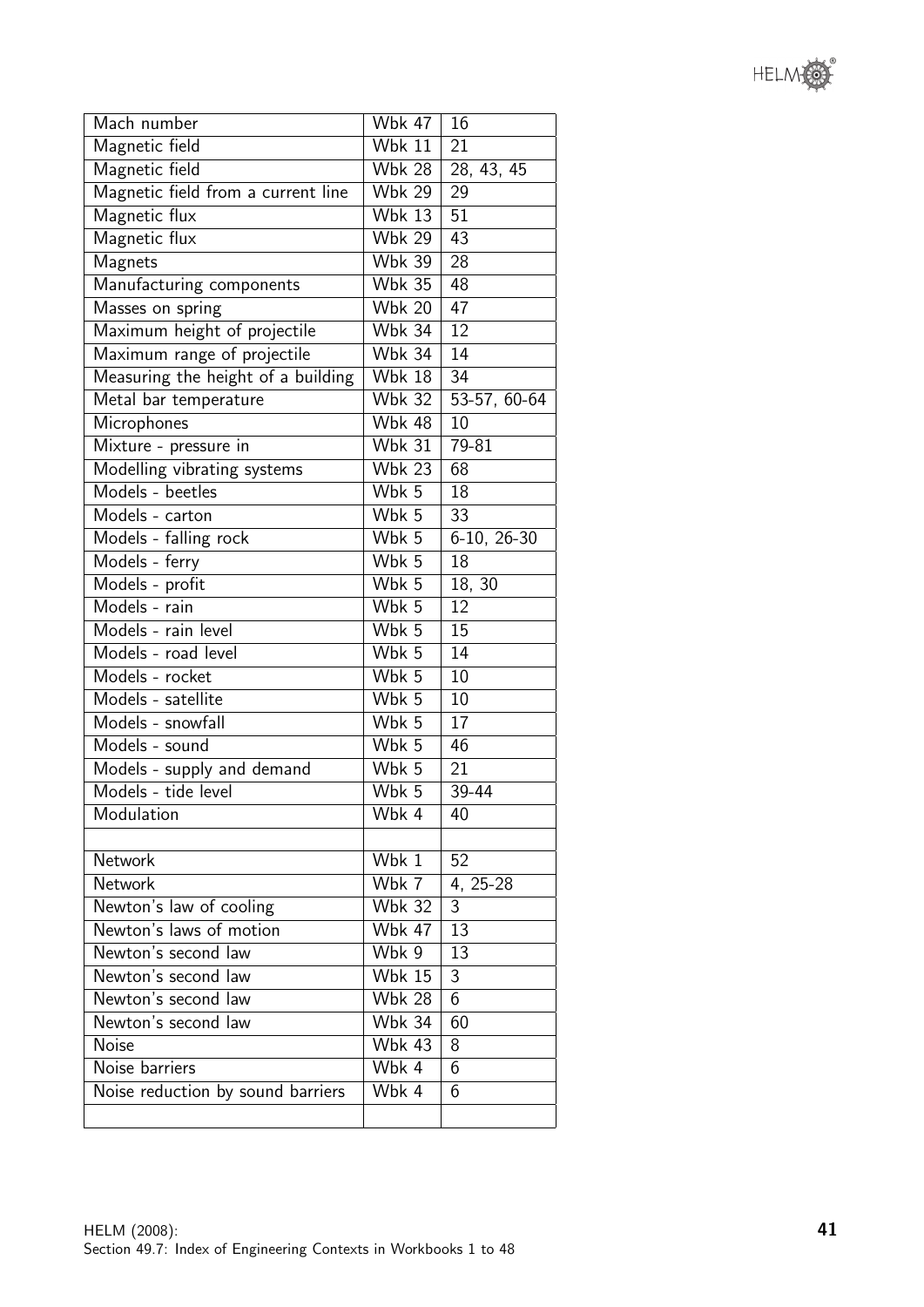| Ohm's law                                       | Wbk 3                       | 25                       |
|-------------------------------------------------|-----------------------------|--------------------------|
| Ohm's law                                       | <b>Wbk 29</b>               | 47                       |
| Optical interference fringes due to glass plate | Wbk 4                       | 31                       |
| Orbit                                           | <b>Wbk 17</b>               | 22                       |
| Orifice plate flow meter                        | <b>Wbk 47</b>               | 20                       |
| Output signal                                   | <b>Wbk 20</b>               | 64                       |
|                                                 |                             |                          |
| Paint weathering                                | Wbk 44                      | 29                       |
| Parabolic mirror                                | <b>Wbk 47</b>               | 27, 28, 29               |
| Parachute                                       | Wbk 6                       | 48                       |
| Parachute                                       | <b>Wbk 34</b>               | $\overline{58}$          |
| Parallel design of components                   | <b>Wbk 46</b>               | $7 - 9$                  |
| Pareto charts                                   | <b>Wbk 46</b>               | 35                       |
| Pendulum                                        | <b>Wbk 47</b>               | 7, 10-11                 |
| Pendulum                                        | <b>Wbk 48</b>               | 50.51                    |
| Pipe                                            | <b>Wbk 47</b>               | $\overline{20}$          |
| Pipe mass                                       | Wbk 3                       | 27                       |
| Piston ring diameter                            | <b>Wbk 39</b>               | 17                       |
| Planetary motion                                | <b>Wbk 47</b>               | 12                       |
| Plastic bottle design                           | <b>Wbk 31</b>               | 52                       |
| Plastic tube tensile strength                   | Wbk 44                      | 47                       |
| Point - scratch resistance                      | <b>Wbk 35</b>               | 20                       |
| Point - shock resistance                        | <b>Wbk 35</b>               | 20                       |
| Poisson's equation                              | <b>Wbk 25</b>               | 18                       |
| Poisson's equation                              | <b>Wbk 33</b>               | $\overline{19}$ , 28, 31 |
| Population dynamic models                       | $\overline{\text{W}}$ bk 32 | $8 - 11$                 |
| Pressure                                        | Wbk 9                       | 4                        |
| Pressure                                        | <b>Wbk 27</b>               | 3, 15, 36                |
| Pressure                                        | <b>Wbk 47</b>               | 16                       |
| Pressure in an ideal multicomponent mixture     | <b>Wbk 31</b>               | 79                       |
| Pressure of gas                                 | Wbk 18                      | 13                       |
| Production line data                            | <b>Wbk 46</b>               | 27, 30, 32, 35, 36       |
| Projectile                                      | Wbk 4                       | 47                       |
| Projectile - angled launch                      | <b>Wbk 34</b>               | 12                       |
| Projectile - energy                             | <b>Wbk 34</b>               | 10, 28                   |
| Projectile - height                             | <b>Wbk 34</b>               | $1\overline{2}$          |
| Projectile - horizontal launch                  | <b>Wbk 34</b>               | 9                        |
| Projectile - inclined plane                     | <b>Wbk 34</b>               | 30                       |
| Projectile - range                              | <b>Wbk 34</b>               | 14                       |
| Projectile - without air drag                   | <b>Wbk 34</b>               | 9                        |
| Propagation time difference                     | <b>Wbk 47</b>               | 53                       |
| Propellant                                      | <b>Wbk 45</b>               | 6, 7, 16                 |
| Pulley belt tension                             | <b>Wbk 14</b>               | 8                        |
| Pumping engine bearing lifetime                 | <b>Wbk 46</b>               | $12 - 13$                |
|                                                 |                             |                          |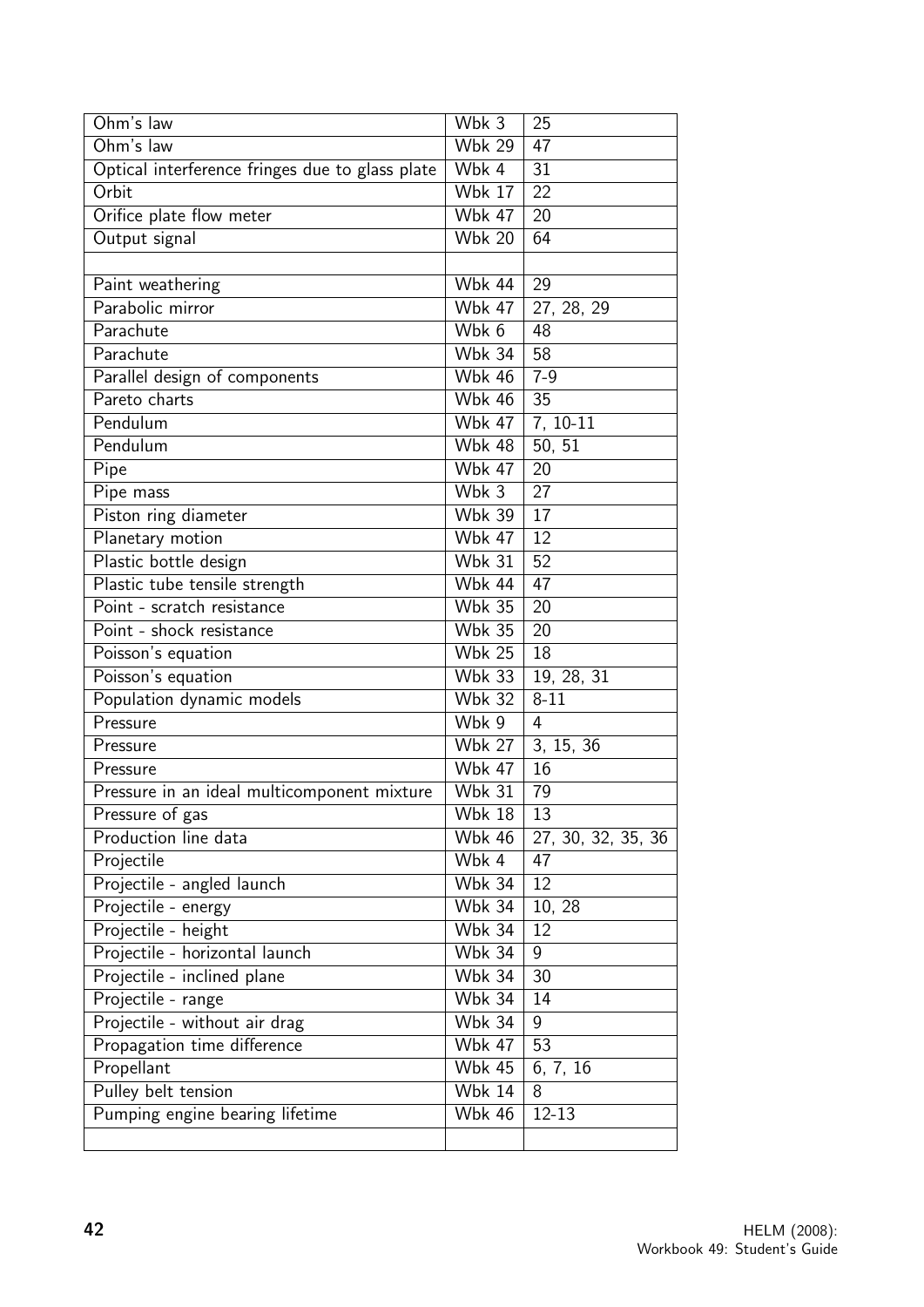| Sonic boom                                                                       | Wbk 14        | 12 |
|----------------------------------------------------------------------------------|---------------|----|
| Sound                                                                            | <b>Wbk 48</b> | 2, |
| Sound intensity                                                                  | Wbk 5         | 46 |
| Sound intensity                                                                  | Wbk 6         | 46 |
| Sound waves                                                                      | Wbk 4         | 6  |
| HELM (2008):<br>Section 49.7: Index of Engineering Contexts in Workbooks 1 to 48 |               |    |

| Quadratic resistance                     | <b>Wbk 34</b>               | 57, 59, 62      |  |  |
|------------------------------------------|-----------------------------|-----------------|--|--|
| Quality control                          | <b>Wbk 37</b>               | 8               |  |  |
| Quality control                          | <b>Wbk 46</b>               | 21-38           |  |  |
|                                          |                             |                 |  |  |
| Radiation                                | <b>Wbk 47</b>               | 38, 41, 43, 46  |  |  |
| Radiation emitted by microwave oven      | <b>Wbk 42</b>               | 9               |  |  |
| Radioactive decay                        | <b>Wbk 27</b>               | 58              |  |  |
| Railway signals location                 | <b>Wbk 48</b>               | 72              |  |  |
| Range of projectile                      | <b>Wbk 34</b>               | 12              |  |  |
| Redlich-Kwong equation                   | $\overline{\text{W}}$ bk 18 | 18              |  |  |
| Refraction                               | <b>Wbk 12</b>               | 29              |  |  |
| Refraction                               | <b>Wbk 48</b>               | 13              |  |  |
| Relays                                   | <b>Wbk 41</b>               | 10              |  |  |
| Reliability in a communication network   | Wbk 1                       | 52              |  |  |
| Reservoir                                | <b>Wbk 27</b>               | 42, 54          |  |  |
| Resistance - linear                      | <b>Wbk 34</b>               | $\overline{56}$ |  |  |
| Resistance - quadratic                   | <b>Wbk 34</b>               | 57, 59, 62      |  |  |
| Resisted motion                          | <b>Wbk 34</b>               | 56-63           |  |  |
| Reverberation                            | Wbk 6                       | 46              |  |  |
| Roadholding of car                       | <b>Wbk 44</b>               | 31              |  |  |
| Rocket                                   | Wbk 8                       | 31              |  |  |
| Rocket fuel shear strength               | <b>Wbk 45</b>               | 6, 7, 16        |  |  |
| Rollercoaster ride                       | <b>Wbk 34</b>               | 44              |  |  |
| Roundabout                               | $W$ bk 34                   | 36              |  |  |
| Route network                            | Wbk 7                       | 27              |  |  |
|                                          |                             |                 |  |  |
| Sampling                                 | <b>Wbk 21</b>               | 3, 85-95        |  |  |
| Satellite motion                         | <b>Wbk 48</b>               | 60, 63          |  |  |
| Schrödinger's equation                   | $W$ bk 25                   | 18              |  |  |
| Series design of components              | Wbk 46                      | 7, 9            |  |  |
| Shear force and bending moment of a beam | $\overline{\text{W}}$ bk 19 | 65              |  |  |
| Shear strength                           | $W$ bk 43                   | 18              |  |  |
| Shear stress and strain                  | <b>Wbk 13</b>               | 19              |  |  |
| Shot putting                             | <b>Wbk 34</b>               | 22              |  |  |
| Signal sampling                          | <b>Wbk 21</b>               | 85-95           |  |  |
| Simple harmonic motion                   | Wbk 4                       | 68              |  |  |
| Simple harmonic motion                   | <b>Wbk 25</b>               | 6               |  |  |
| Skateboarding                            | <b>Wbk 34</b>               | 31              |  |  |
| Skiing                                   | <b>Wbk 34</b>               | 15              |  |  |
| Snowflake falling                        | <b>Wbk 48</b>               | 56              |  |  |
| Solenoid                                 | <b>Wbk 13</b>               | 51              |  |  |
| Solid rocket fuel                        | <b>Wbk 45</b>               | 6, 7, 16        |  |  |
| Sonic boom                               | <b>Wbk 14</b>               | 12              |  |  |
| Sound                                    | <b>Wbk 48</b>               | 2, 7, 10        |  |  |
| Sound intensity                          | Wbk 5                       | 46              |  |  |
| Sound intensity                          | $M/hk$ 6                    | 46              |  |  |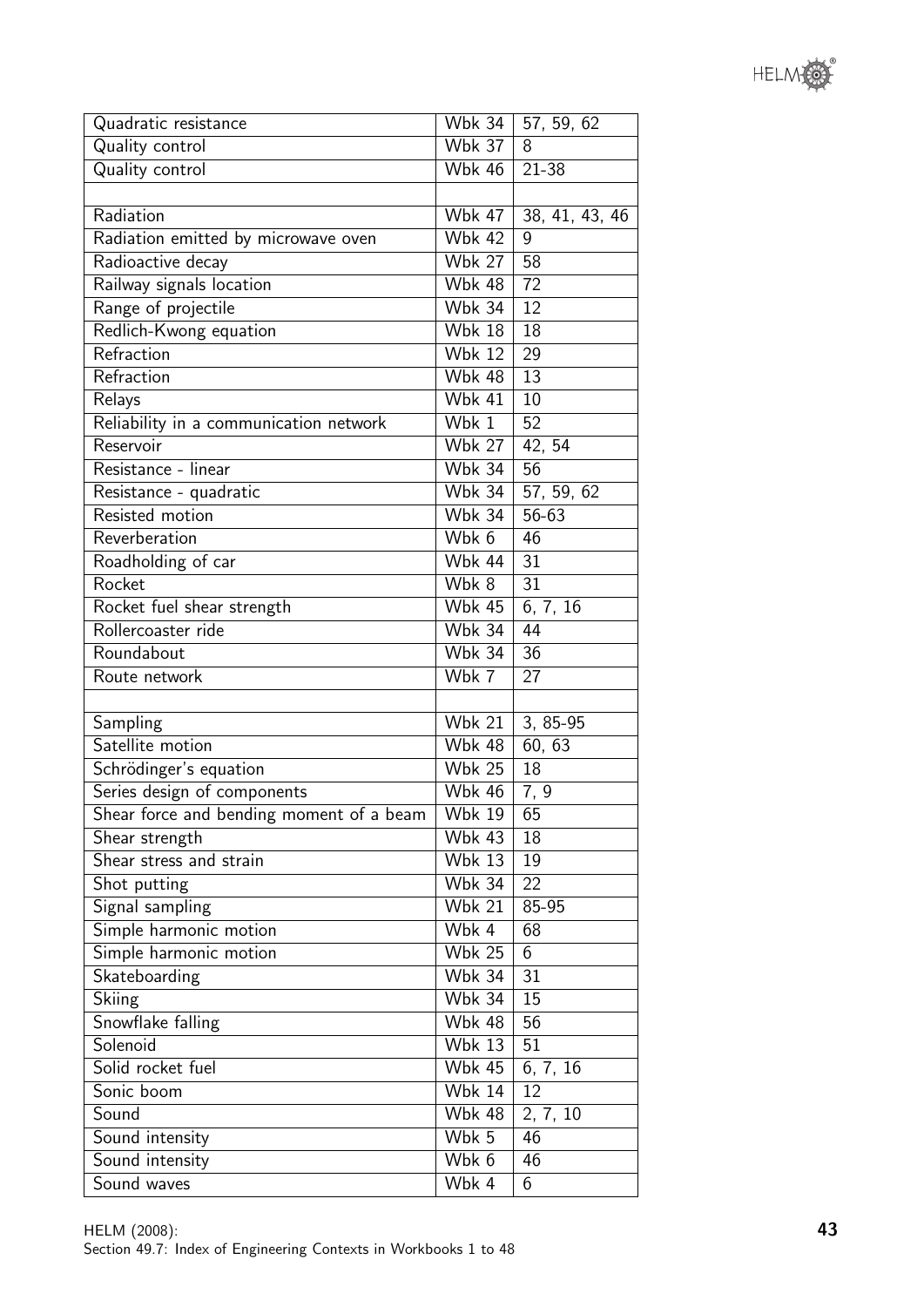| Spot welds                                    | <b>Wbk 43</b>               | 18                       |
|-----------------------------------------------|-----------------------------|--------------------------|
| Spring                                        | <b>Wbk 43</b>               | 21                       |
| <b>Spring</b>                                 | <b>Wbk 47</b>               | 6                        |
| Spring - damped                               | <b>Wbk 20</b>               | 39                       |
| Springs                                       | <b>Wbk 20</b>               | 47                       |
| Steel alloy corrosion                         | $W$ bk 44                   | $\overline{21}$          |
| Steel bar                                     | $\overline{\text{W}}$ kb 13 | 19                       |
| Steel cables                                  | <b>Wbk 41</b>               | $\overline{25}$ , 29, 37 |
| <b>Stiffness</b>                              | $W$ bk 13                   | 18                       |
| Strain                                        | $\overline{\text{W}}$ bk 8  | 10                       |
| <b>Strain</b>                                 | Wbk $13$                    | 19                       |
| Strain gauge resistance                       | <b>Wbk 39</b>               | 18-20                    |
| <b>Streamlines</b>                            | <b>Wbk 26</b>               | 14                       |
| <b>Stress</b>                                 | Wbk 8                       | 10                       |
| <b>Stress</b>                                 | $\overline{\text{W}}$ bk 13 | 19                       |
| Stresses and strains on a section of material | Wbk 8                       | 10                       |
| String                                        | <b>Wbk 47</b>               | 5, 7                     |
| Submarine equation                            | <b>Wbk 25</b>               | 16                       |
| Surface tension                               | <b>Wbk 47</b>               | 14, 17                   |
| Suspended cable                               | $\overline{\text{W}}$ bk 15 | 21                       |
| Suspended cable                               | Wbk 48                      | 40                       |
| Switches                                      | <b>Wbk 41</b>               | 10                       |
| System reliability                            | <b>Wbk 46</b>               | $7-9$                    |
| System response                               | <b>Wbk 20</b>               | 71                       |
|                                               |                             |                          |
| Tank - ellipsoidal                            | <b>Wbk 27</b>               | 79                       |
| Tank - elliptic                               | <b>Wbk 27</b>               | 37                       |
| Telegraph equation                            | <b>Wbk 25</b>               | 16                       |
| Temperature of wire                           | <b>Wbk 33</b>               | 10                       |
| Tensile strength                              | <b>Wbk 41</b>               | 21                       |
| Tensile strength                              | Wbk 44                      | 45, 47                   |
| Tension                                       | <b>Wbk 14</b>               | 8                        |
| Tension in spring                             | <b>Wbk 47</b>               | $\overline{6}$           |
| Tension in string                             | <b>Wbk 47</b>               | $\overline{7}$           |
| Terminal velocity                             | Wbk 6                       | 49                       |
| The current continuity equation               | $\overline{\text{Wbk}}$ 29  | 46                       |
| The web-flange                                | <b>Wbk 17</b>               | 13                       |
| Thermal diffusivity                           | <b>Wbk 32</b>               | 46                       |
| Thermal insulation                            | Wbk 1                       | 85                       |
| Tiddly-winks                                  | <b>Wbk 34</b>               | 19                       |
| Tolerance limits                              | <b>Wbk 46</b>               | 24                       |
| Torque                                        | Wbk 9                       | 52                       |
| Torque                                        | <b>Wbk 13</b>               | 19                       |
| Torque                                        | <b>Wbk 28</b>               | $\overline{6}$           |
| <b>Torsion</b>                                | <b>Wbk 13</b>               | 19                       |
| Torsion                                       | <b>Wbk 17</b>               | 13                       |
| Torsion of mild-steel bar                     | <b>Wbk 13</b>               | 19                       |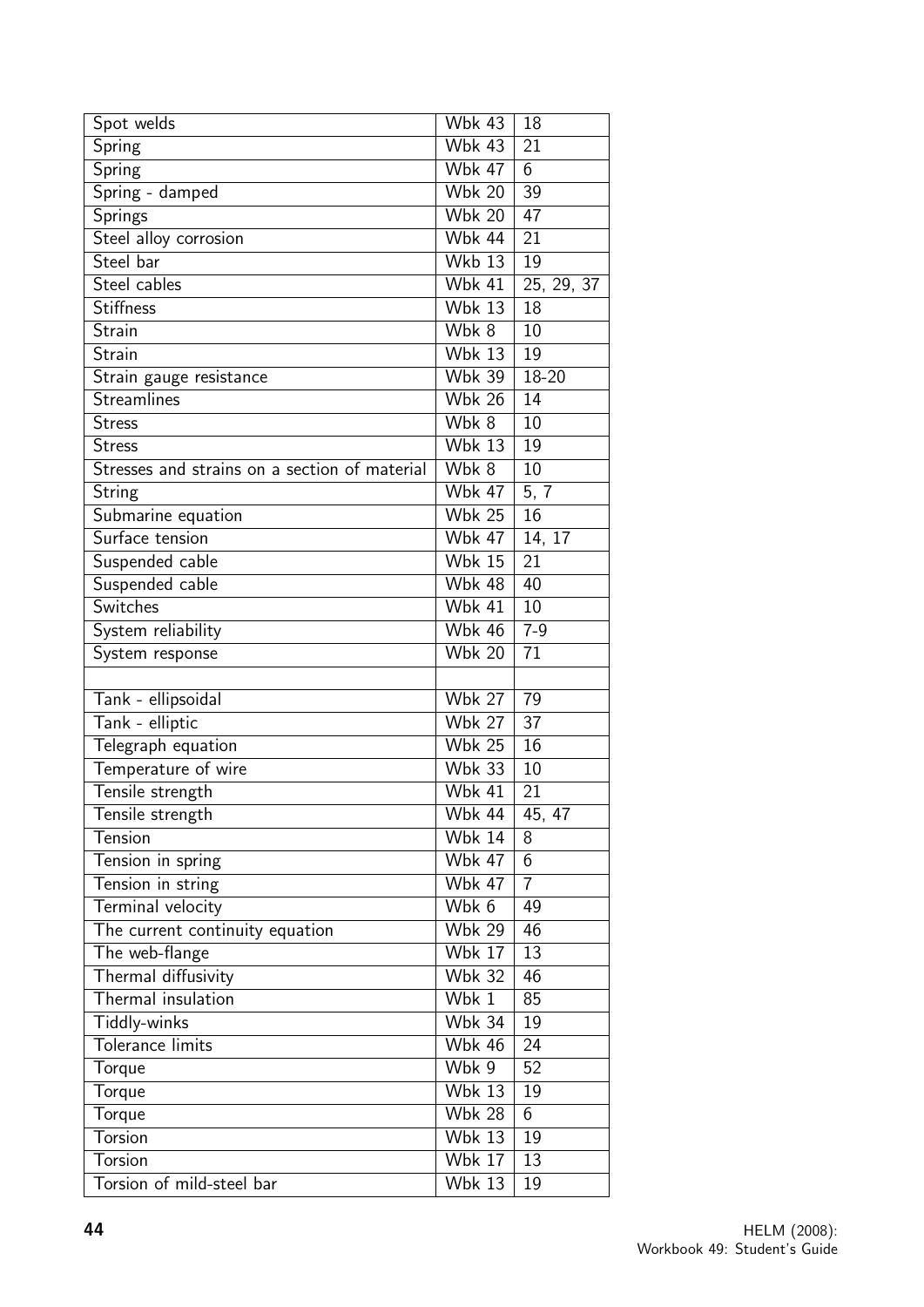| Total energy                                   | <b>Wbk 34</b> | 28              |  |  |
|------------------------------------------------|---------------|-----------------|--|--|
| <b>Traffic flow</b>                            | <b>Wbk 37</b> | 11, 46          |  |  |
| Train on a track                               | <b>Wbk 30</b> | 62              |  |  |
| Transmission line equation                     | <b>Wbk 25</b> | 16              |  |  |
| Transverse vibrations equation                 | <b>Wbk 25</b> | 18              |  |  |
| Turbochargers                                  | Wbk $41$      | 17              |  |  |
| Turbulence                                     | <b>Wbk 47</b> | 16              |  |  |
| Two dimensional fluid flow                     | <b>Wbk 26</b> | 36              |  |  |
| Tyre mileage                                   | <b>Wbk 38</b> | 13              |  |  |
|                                                |               |                 |  |  |
| Undersea cable fault location                  | Wbk 3         | 25              |  |  |
| van der Waals' equation                        | $W$ bk 47     | 18, 19, 23      |  |  |
| Velocity of a rocket                           | Wbk 8         | 31              |  |  |
| Velocity on a bend                             | <b>Wbk 34</b> | $\overline{51}$ |  |  |
| Vibrating system                               | <b>Wbk 20</b> | 47              |  |  |
| Vibration                                      | <b>Wbk 23</b> | 69              |  |  |
| Vibration of string                            | <b>Wbk 47</b> | 5               |  |  |
| Vintage car brake pedal mechanism              | Wbk 4         | 14              |  |  |
| Viscosity                                      | <b>Wbk 47</b> | 14, 15, 16      |  |  |
| Volume of liquid in an ellipsoidal tank        | <b>Wbk 27</b> | 79              |  |  |
| Volume of liquid in an elliptic tank           | <b>Wbk 27</b> | $\overline{37}$ |  |  |
|                                                |               |                 |  |  |
| Washing machine faults                         | <b>Wbk 42</b> | 20              |  |  |
| Water flow                                     | <b>Wbk 47</b> | 20              |  |  |
| Water height in an open channel                | <b>Wbk 48</b> | 45              |  |  |
| Water wheel efficiency                         | <b>Wbk 12</b> | 28              |  |  |
| Waterflow                                      | <b>Wbk 28</b> | 12, 13, 25, 30  |  |  |
| Wave equation                                  | <b>Wbk 32</b> | 70              |  |  |
| Waves                                          | Wbk 4         | $40 - 42$       |  |  |
| Waves                                          | <b>Wbk 47</b> | 17              |  |  |
| Waves                                          | <b>Wbk 48</b> | 2, 7, 10        |  |  |
| Wear on rollers                                | <b>Wbk 40</b> | 11              |  |  |
| Weathering of paint                            | <b>Wbk 44</b> | 29              |  |  |
| Woodscrew size variation                       | <b>Wbk 40</b> | 6               |  |  |
| Work done moving a charge in an electric field | <b>Wbk 29</b> | 19              |  |  |
|                                                |               |                 |  |  |
| Young's modulus                                | Wbk 8         | 10              |  |  |
| Young's modulus                                | <b>Wbk 20</b> | 52              |  |  |

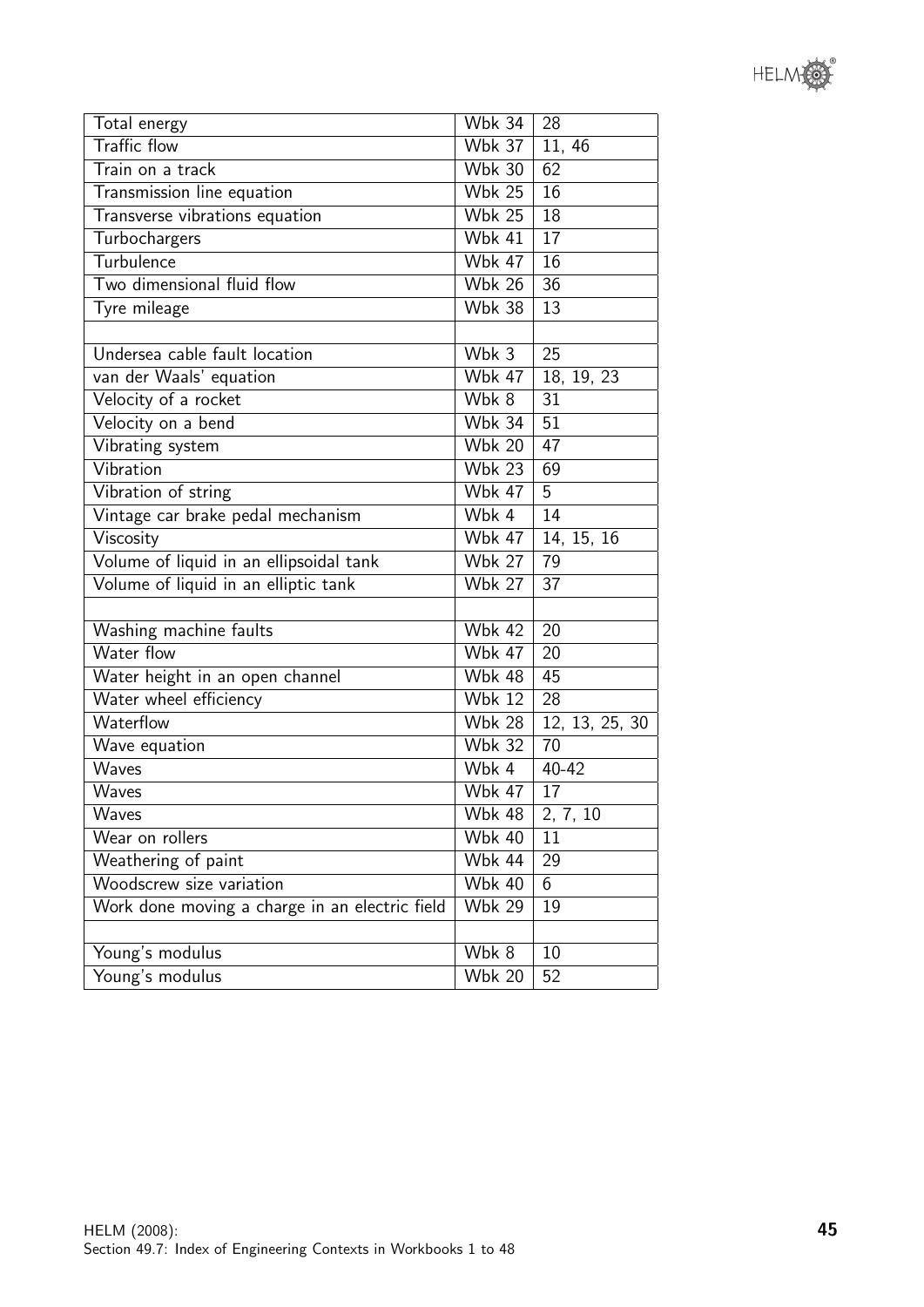# **Mathematics Facts and Formulae**



On the following pages are collections of useful Facts and Formulae. They were developed by Tony Croft and Geoff Simpson and are reproduced with the permission of Loughborough University Mathematics Education Centre.

#### Mathematical Topics

Algebra **Trigonometry** The Sine Rule and Cosine Rule Hyperbolic Functions **Differentiation** Integration Complex Numbers **Vectors** Sequences and Series Matrices and Determinants The Binomial Coefficients Graphs of Common Functions The Greek Alphabet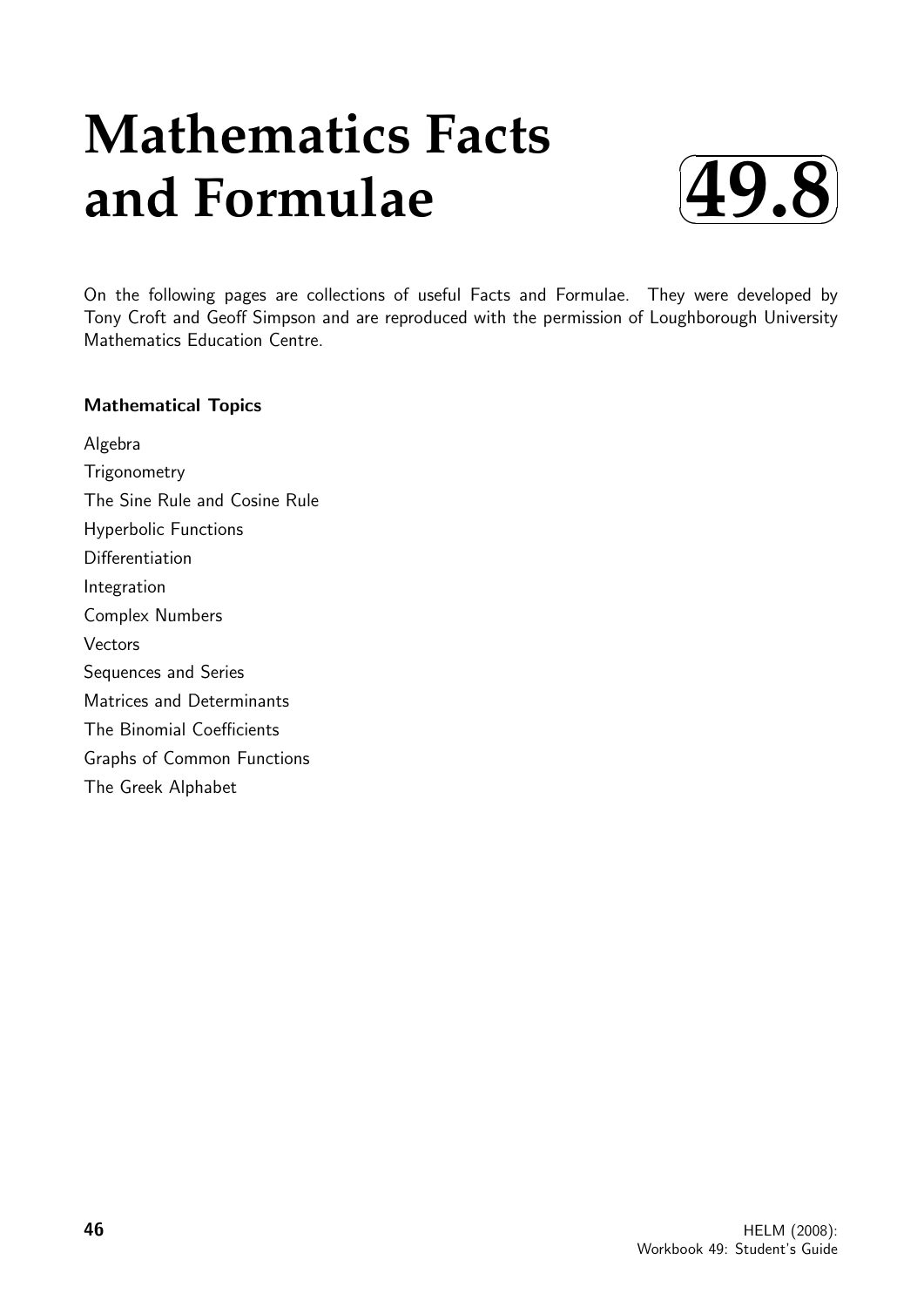

### Algebra

$$
(x + k)(x - k) = x2 - k2
$$
  

$$
(x + k)2 = x2 + 2kx + k2, \quad (x - k)2 = x2 - 2kx + k2
$$
  

$$
x3 \pm k3 = (x \pm k)(x2 \mp kx + k2)
$$

Formula for solving a quadratic equation:

if 
$$
ax^2 + bx + c = 0
$$
 then  $x = \frac{-b \pm \sqrt{b^2 - 4ac}}{2a}$ 

Laws of Indices

$$
a^m a^n = a^{m+n} \qquad \frac{a^m}{a^n} = a^{m-n} \qquad (a^m)^n = a^{mn}
$$

$$
a^0 = 1 \qquad a^{-m} = \frac{1}{a^m} \qquad a^{1/n} = \sqrt[n]{a} \qquad a^{\frac{m}{n}} = (\sqrt[n]{a})^m
$$

#### Laws of Logarithms

For any positive base b (with  $b \neq 1$ )

$$
\log_b A = c \quad \text{means} \quad A = b^c
$$
  

$$
\log_b A + \log_b B = \log_b AB, \qquad \log_b A - \log_b B = \log_b \frac{A}{B},
$$
  

$$
n \log_b A = \log_b A^n, \qquad \log_b 1 = 0, \qquad \log_b b = 1
$$

Formula for change of base:  $\log_b x$  $\log_b a$ 

Logarithms to base e, denoted  $log_e$  or alternatively  $ln$  are called natural logarithms. The letter e stands for the exponential constant which is approximately 2.718.

#### Partial fractions

For *proper fractions*  $\frac{P(x)}{Q(x)}$  where  $P$  and  $Q$  are polynomials with the degree of  $P$  less than the degree of  $Q$ : a *linear factor*  $ax + b$  in the denominator produces a partial fraction of the form  $\frac{A}{ax + b}$ repeated linear factors  $(ax + b)^2$  in the denominator produce partial fractions of the form  $\frac{A}{ax+b} + \frac{B}{(ax+b)^2}$  $\sqrt{(ax+b)^2}$ a quadratic factor  $ax^2 + bx + c$  in the denominator produces a partial fraction of the form  $\frac{Ax+B}{ax^2+bx+c}$ 

*Improper fractions* require an additional term which is a polynomial of degree  $n - d$  where n is the degree of the numerator and  $d$  is the degree of the denominator.

#### Inequalities:

 $a > b$  means a is greater than b

$$
a < b
$$
 means a is less than b

 $a \geq b$  means a is greater than or equal to b

 $a \leq b$  means a is less than or equal to b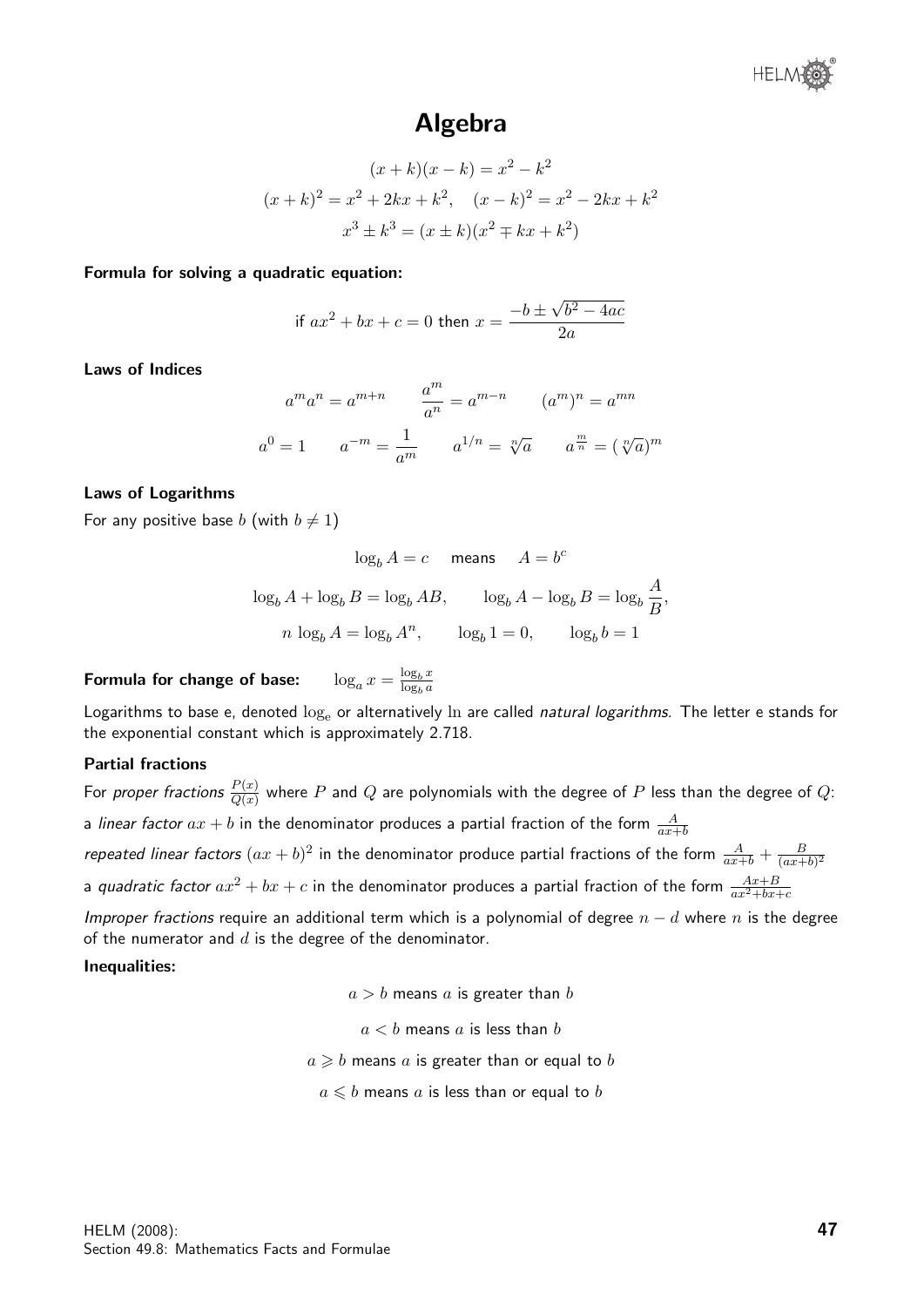## **Trigonometry**

Degrees and radians

$$
360^{\circ} = 2\pi \text{ radians}, \quad 1^{\circ} = \frac{2\pi}{360} = \frac{\pi}{180} \text{ radians}
$$

$$
1 \text{ radian} = \frac{180}{\pi} \text{ degrees} \approx 57.3^{\circ}
$$

×

#### Trig ratios for an acute angle  $\theta$ :

$$
\sin \theta = \frac{\text{side opposite to } \theta}{\text{hypotenuse}} = \frac{b}{c}
$$
\n
$$
\cos \theta = \frac{\text{side adjacent to } \theta}{\text{hypotenuse}} = \frac{a}{c}
$$
\n
$$
\tan \theta = \frac{\text{side opposite to } \theta}{\text{side adjacent to } \theta} = \frac{b}{a}
$$
\nPythagoras' theorem\n
$$
a^2 + b^2 = c^2
$$

Standard triangles:



$$
\sin 45^\circ = \frac{1}{\sqrt{2}}, \qquad \cos 45^\circ = \frac{1}{\sqrt{2}}, \qquad \tan 45^\circ = 1
$$
  

$$
\sin 30^\circ = \frac{1}{2}, \qquad \cos 30^\circ = \frac{\sqrt{3}}{2}, \qquad \tan 30^\circ = \frac{1}{\sqrt{3}}
$$
  

$$
\sin 60^\circ = \frac{\sqrt{3}}{2}, \qquad \cos 60^\circ = \frac{1}{2}, \qquad \tan 60^\circ = \sqrt{3}
$$

#### Common trigonometric identities

$$
\sin(A \pm B) = \sin A \cos B \pm \cos A \sin B
$$
  
\n
$$
\cos(A \pm B) = \cos A \cos B \mp \sin A \sin B
$$
  
\n
$$
\tan(A \pm B) = \frac{\tan A \pm \tan B}{1 \mp \tan A \tan B}
$$
  
\n
$$
2 \sin A \cos B = \sin(A + B) + \sin(A - B)
$$
  
\n
$$
2 \cos A \cos B = \cos(A - B) + \cos(A + B)
$$
  
\n
$$
2 \sin A \sin B = \cos(A - B) - \cos(A + B)
$$
  
\n
$$
\sin^2 A + \cos^2 A = 1
$$
  
\n
$$
1 + \cot^2 A = \csc^2 A, \quad \tan^2 A + 1 = \sec^2 A
$$
  
\n
$$
\cos 2A = \cos^2 A - \sin^2 A = 2 \cos^2 A - 1 = 1 - 2 \sin^2 A
$$
  
\n
$$
\sin 2A = 2 \sin A \cos A
$$
  
\n
$$
\sin^2 A = \frac{1 - \cos 2A}{2}, \qquad \cos^2 A = \frac{1 + \cos 2A}{2}
$$

 $\sin^2 A$  is the notation used for  $(\sin A)^2$ . Similarly  $\cos^2 A$  means  $(\cos A)^2$  etc. This notation is used with trigonometric and hyperbolic functions but with positive integer powers only.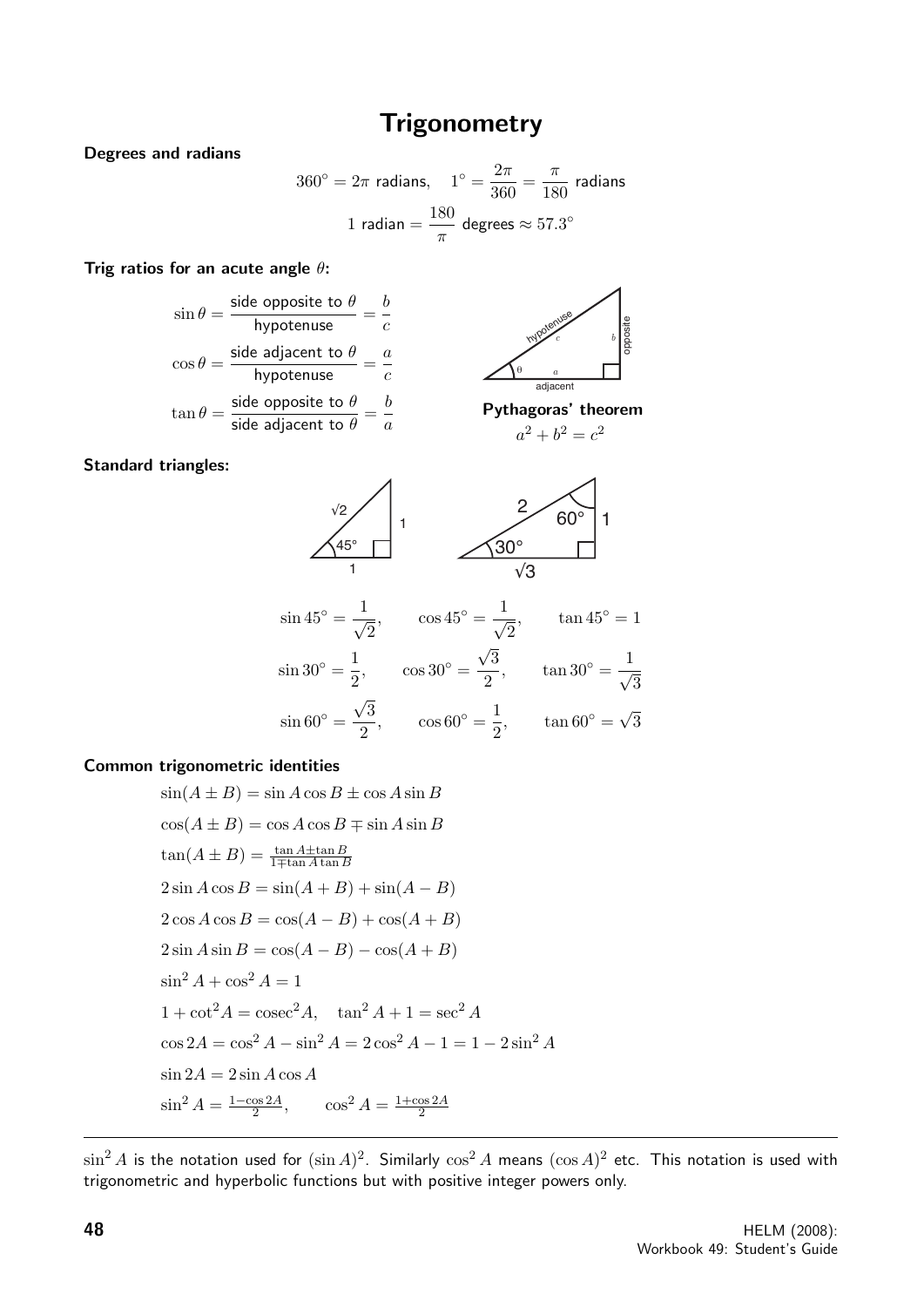## The sine rule and cosine rule



## Hyperbolic functions

$$
\cosh x = \frac{e^x + e^{-x}}{2}, \qquad \sinh x = \frac{e^x - e^{-x}}{2}
$$

$$
\tanh x = \frac{\sinh x}{\cosh x} = \frac{e^x - e^{-x}}{e^x + e^{-x}}
$$

$$
\operatorname{sech} x = \frac{1}{\cosh x} = \frac{2}{e^x + e^{-x}}
$$

$$
\operatorname{cosech} x = \frac{1}{\sinh x} = \frac{2}{e^x - e^{-x}}
$$

$$
\coth x = \frac{\cosh x}{\sinh x} = \frac{1}{\tanh x} = \frac{e^x + e^{-x}}{e^x - e^{-x}}
$$

#### Hyperbolic identities

 $e^x = \cosh x + \sinh x$ ,  $e^{-x} = \cosh x - \sinh x$  $\cosh^2 x - \sinh^2 x = 1$  $1 - \tanh^2 x = \operatorname{sech}^2 x$  $\coth^2 x - 1 = \cosech^2 x$  $\sinh(x \pm y) = \sinh x \cosh y \pm \cosh x \sinh y$  $\cosh(x \pm y) = \cosh x \cosh y \pm \sinh x \sinh y$  $\sinh 2x = 2 \sinh x \cosh x$  $\cosh 2x = \cosh^2 x + \sinh^2 x$  $\cosh^2 x = \frac{\cosh 2x + 1}{2}$ 2  $\sinh^2 x = \frac{\cosh 2x - 1}{2}$ 2

#### Inverse hyperbolic functions

$$
\cosh^{-1} x = \ln(x + \sqrt{x^2 - 1}) \quad \text{for } x \ge 1
$$
  
\n
$$
\sinh^{-1} x = \ln(x + \sqrt{x^2 + 1})
$$
  
\n
$$
\tanh^{-1} x = \frac{1}{2} \ln \left( \frac{1+x}{1-x} \right) \quad \text{for } -1 < x < 1
$$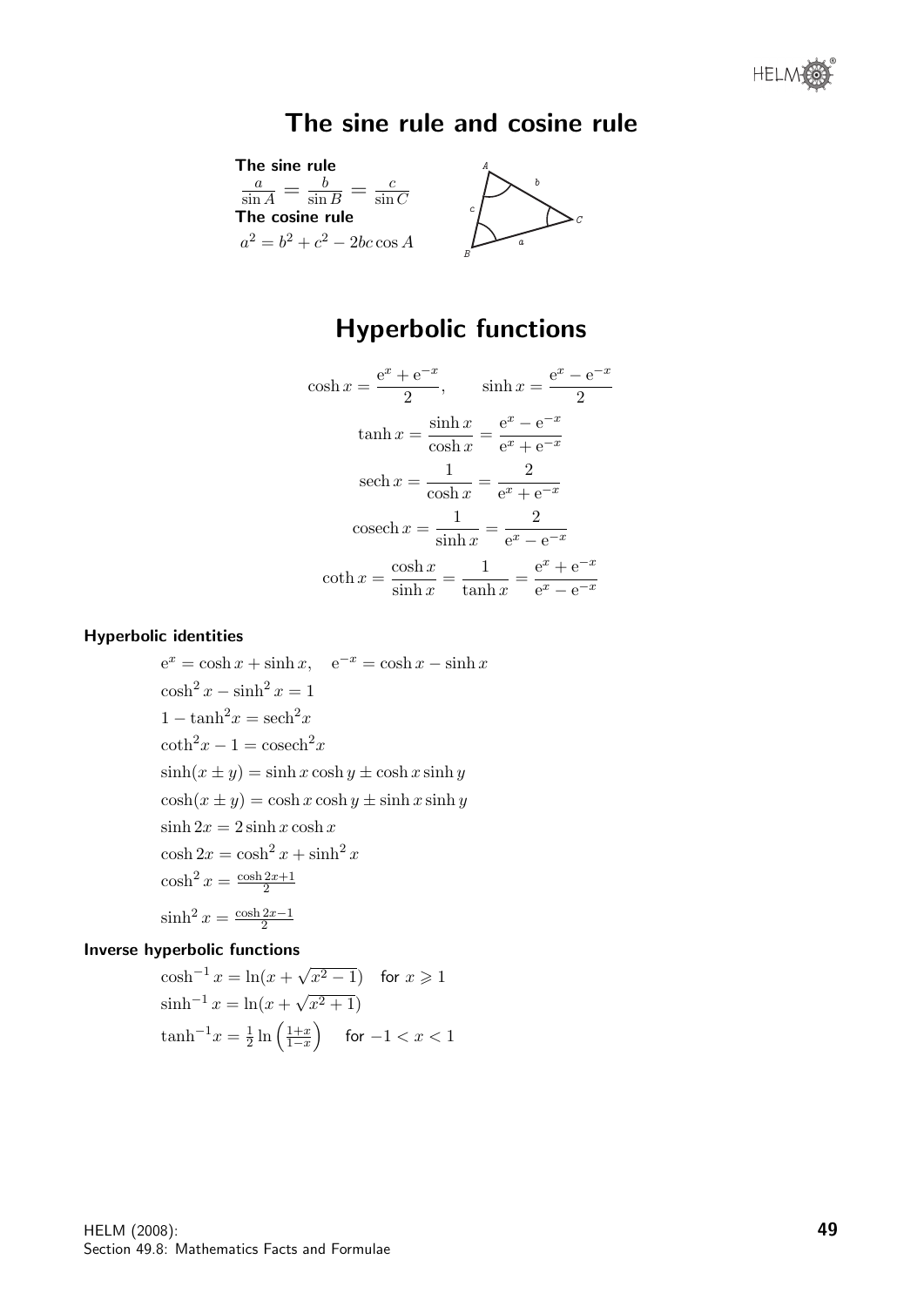# Differentiation

| $y = f(x)$                       | $\frac{dy}{dx} = f'(x)$                                                                            |
|----------------------------------|----------------------------------------------------------------------------------------------------|
| $k$ , constant                   | 0                                                                                                  |
| $x^n$ , any constant $n$         | $nx^{n-1}$                                                                                         |
| $\mathsf{e}^x$                   | $e^x$                                                                                              |
| $\ln x = \log_e x$               | $\frac{1}{x}$                                                                                      |
| $\sin x$                         | $\cos x$                                                                                           |
| $\cos x$                         | $-\sin x$                                                                                          |
| $\tan x = \frac{\sin x}{\cos x}$ | $\sec^2 x$                                                                                         |
| cosec $x = \frac{1}{\sin x}$     | $-\csc x \cot x$                                                                                   |
| $\sec x = \frac{1}{\cos x}$      | $\sec x \tan x$                                                                                    |
| $\cot x = \frac{\cos x}{\sin x}$ | $-\csc^2 x$                                                                                        |
| $\sin^{-1} x$                    |                                                                                                    |
| $\cos^{-1} x$                    |                                                                                                    |
| $\tan^{-1} x$                    | $\frac{\frac{1}{\sqrt{1-x^2}}}{\frac{-1}{\sqrt{1-x^2}}}$ $\frac{1}{1+x^2}$                         |
| $\cosh x$                        | $\sinh x$                                                                                          |
| $\sinh x$                        | $\cosh x$                                                                                          |
| $\tanh x$                        | sech $^2x$                                                                                         |
| sech $x$                         | $-\mathrm{sech}\,x\tanh x$                                                                         |
| cosech $x$                       | $-\mathrm{cosech}\,x\,\mathrm{coth}\,x$                                                            |
| coth $x$                         | $-\cosech^2x$                                                                                      |
| $\cosh^{-1} x$                   |                                                                                                    |
| $\sinh^{-1} x$                   |                                                                                                    |
| $\tanh^{-1} x$                   | $\begin{array}{c}\n\frac{1}{\sqrt{x^2-1}}\\ \frac{1}{\sqrt{x^2+1}}\\ \frac{1}{1-x^2}\n\end{array}$ |

The linearity rule for differentiation

$$
\frac{\mathrm{d}}{\mathrm{d}x}(au + bv) = a\frac{\mathrm{d}u}{\mathrm{d}x} + b\frac{\mathrm{d}v}{\mathrm{d}x} \quad a, b \text{ constant}
$$

The product and quotient rules for differentiation

$$
\frac{\mathrm{d}}{\mathrm{d}x}(uv) = u\frac{\mathrm{d}v}{\mathrm{d}x} + v\frac{\mathrm{d}u}{\mathrm{d}x} \qquad \frac{\mathrm{d}}{\mathrm{d}x}\left(\frac{u}{v}\right) = \frac{v\frac{\mathrm{d}u}{\mathrm{d}x} - u\frac{\mathrm{d}v}{\mathrm{d}x}}{v^2}
$$

The chain rule for differentiation

If 
$$
y = y(u)
$$
 where  $u = u(x)$  then  $\frac{dy}{dx} = \frac{dy}{du} \cdot \frac{du}{dx}$   
For example,  
if  $y = (\cos x)^{-1}, \frac{dy}{dx} = -1(\cos x)^{-2}(-\sin x)$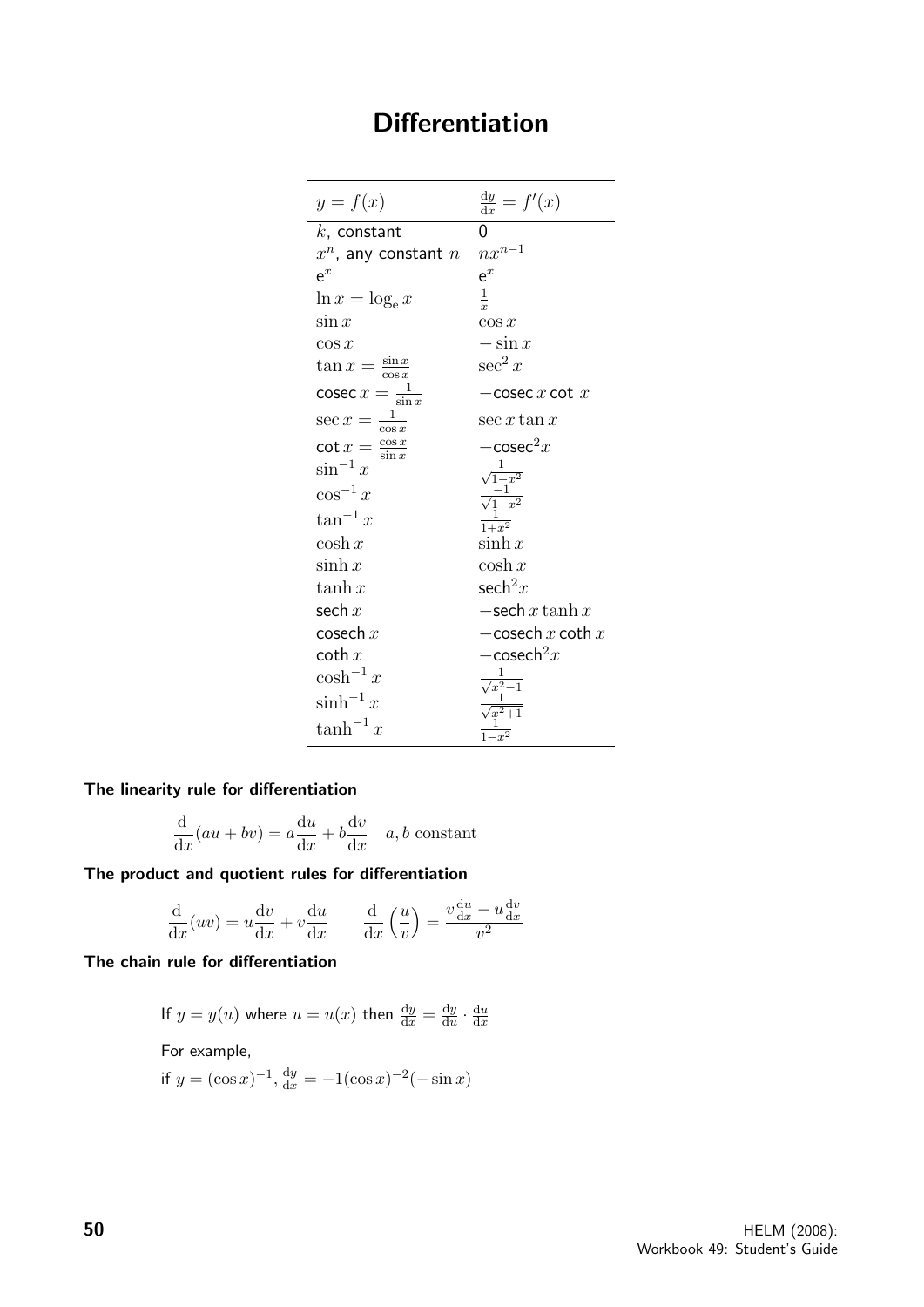HELM

| f(x)                       | $\int f(x) dx = F(x) + c$                                            |                                      |
|----------------------------|----------------------------------------------------------------------|--------------------------------------|
| $k$ , constant             | $kx+c$                                                               |                                      |
| $x^n$ , $(n \neq -1)$      | $\frac{x^{n+1}}{n+1}+c$                                              |                                      |
| $x^{-1} = \frac{1}{x}$     | $\begin{cases} \ln x + c & x > 0 \\ \ln(-x) + c & x < 0 \end{cases}$ |                                      |
| $e^x$                      | $e^x + c$                                                            |                                      |
| $\cos x$                   | $\sin x + c$                                                         |                                      |
| $\sin x$                   | $-\cos x + c$                                                        |                                      |
| $\tan x$                   | $\ln(\sec x) + c$                                                    | $-\frac{\pi}{2} < x < \frac{\pi}{2}$ |
| $\sec x$                   | $\ln(\sec x + \tan x) + c$ $-\frac{\pi}{2} < x < \frac{\pi}{2}$      |                                      |
| $\csc x$                   | $\ln(\csc x - \cot x) + c$                                           | $0 < x < \pi$                        |
| $\cot x$                   | $\ln(\sin x) + c$                                                    | $0 < x < \pi$                        |
| $\cosh x$                  | $\sinh x + c$                                                        |                                      |
| $\sinh x$                  | $\cosh x + c$                                                        |                                      |
| $\tanh x$                  | $ln \cosh x + c$                                                     |                                      |
| $\coth x$                  | $\ln \sinh x + c$                                                    | x > 0                                |
| $\frac{1}{x^2+a^2}$        | $rac{1}{a}$ tan <sup>-1</sup> $rac{x}{a}$ + c                        | a>0                                  |
| $\frac{1}{r^2-a^2}$        | $\frac{1}{2a}$ ln $\frac{x-a}{x+a}$ + c                              | x  > a > 0                           |
| $\frac{1}{a^2-x^2}$        | $\frac{1}{2a}$ ln $\frac{a+x}{a-x}+c$                                | x  < a                               |
| $\frac{1}{\sqrt{x^2+a^2}}$ | $\sinh^{-1} \frac{x}{a} + c$                                         | a>0                                  |
| $\frac{1}{\sqrt{x^2-a^2}}$ | $\cosh^{-1} \frac{x}{a} + c$                                         | $x \geqslant a > 0$                  |
| $\frac{1}{\sqrt{x^2+k}}$   | $\ln(x+\sqrt{x^2+k})+c$                                              |                                      |
| $\frac{1}{\sqrt{a^2-x^2}}$ | $\sin^{-1} \frac{x}{a} + c$                                          | $-a \leqslant x \leqslant a$         |
| $f(ax+b)$                  | $\frac{1}{a}F(ax+b)+c$                                               | $a\neq 0$                            |
|                            | e.g. $\cos(2x-3)$ $\frac{1}{2}\sin(2x-3)+c$                          |                                      |

## Integration

#### The linearity rule for integration

$$
\int (af(x) + bg(x)) dx = a \int \frac{d!f(x) dx + b \int l!g(x) dx, \quad (a, b \text{ constant})
$$

Integration by substitution

$$
\int f(u) \frac{du}{dx} dx = \int f(u) du \quad \text{and} \quad \int_a^b f(u) \frac{du}{dx} dx = \int_{u(a)}^{u(b)} f(u) du
$$

Integration by parts

$$
\int_{a}^{b} u \frac{\mathrm{d}v}{\mathrm{d}x} \mathrm{d}x = [uv]_{a}^{b} - \int_{a}^{b} \frac{\mathrm{d}u}{\mathrm{d}x} v \, \mathrm{d}x
$$

Alternative form:

$$
\int_a^b f(x)g(x) dx = [f(x) \int g(x)dx]_a^b - \int_a^b \frac{df}{dx} \{ \int g(x)dx \} dx
$$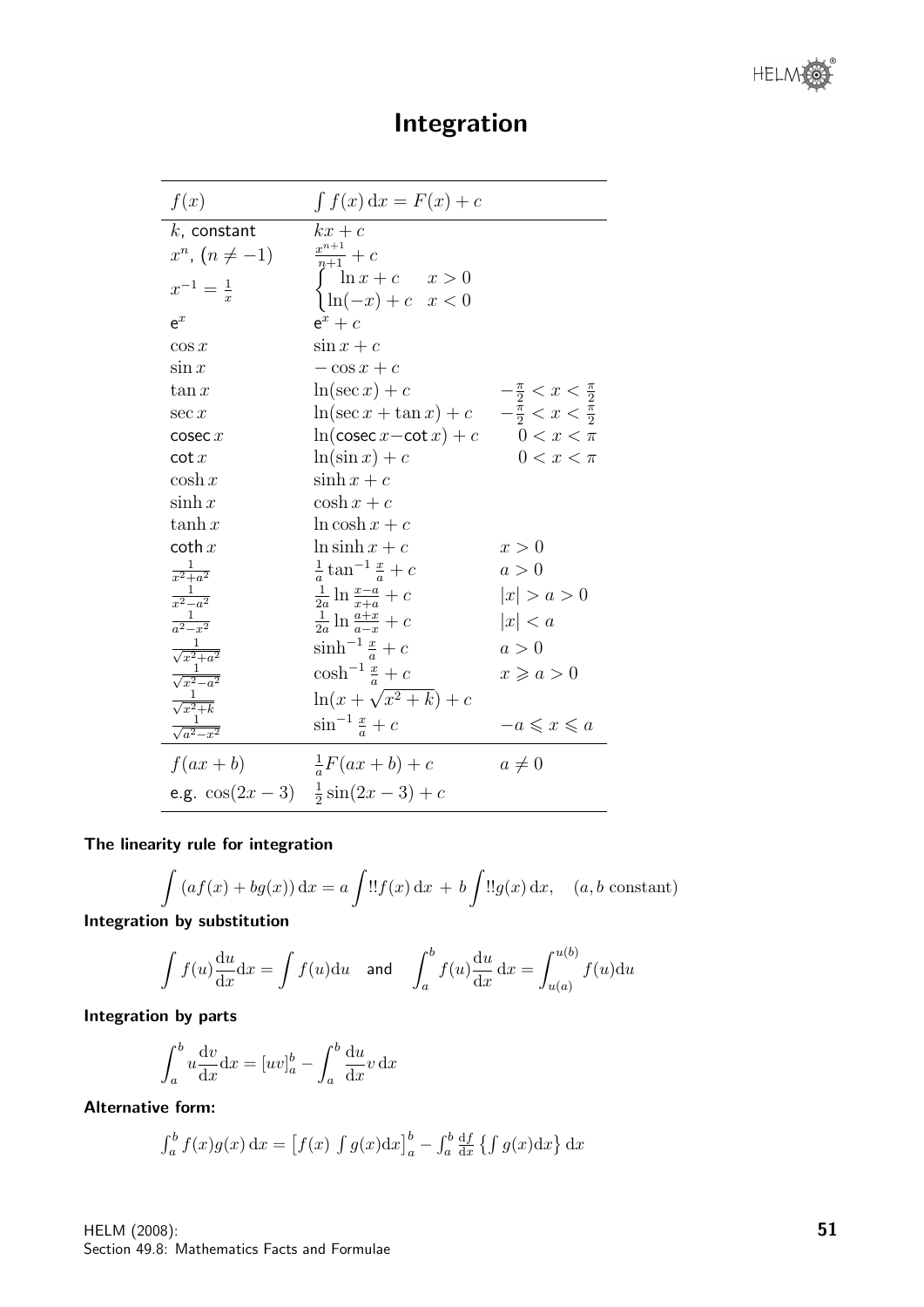### Complex Numbers

**Cartesian form:**  $z = a + bj$  where  $j =$ √  $-1$ Polar form:

 $z = r(\cos \theta + j \sin \theta) = r\angle\theta$ 

 $a = r \cos \theta$ ,  $b = r \sin \theta$ ,  $\tan \theta = \frac{b}{a}$ 

Exponential form:  $z = re^{j\theta}$ 

#### Euler's relations

 $e^{j\theta} = \cos\theta + j\sin\theta$ ,  $e^{-j\theta} = \cos\theta - j\sin\theta$ 

#### Multiplication and division in polar form

$$
z_1 z_2 = r_1 r_2 \angle (\theta_1 + \theta_2),
$$
  $\frac{z_1}{z_2} = \frac{r_1}{r_2} \angle (\theta_1 - \theta_2)$ 

If  $z = r \angle \theta$ , then  $z^n = r^n \angle (n\theta)$ 

De Moivre's theorem

 $(\cos \theta + j \sin \theta)^n = \cos n\theta + j \sin n\theta$ 

#### Relationship between hyperbolic and trig functions

 $\cos jx = \cosh x$ ,  $\sin jx = j \sinh x$  $\cosh jx = \cos x$ ,  $\sinh jx = j \sin x$ 

 $i$  rather than  $j$  may be used to denote  $\sqrt{-1}.$ 

### **Vectors**

If  $\mathbf{r} = x\mathbf{i} + y\mathbf{j} + z\mathbf{k}$  then  $|\mathbf{r}| = \sqrt{x^2 + y^2 + z^2}$ 

#### Scalar product

 $\mathbf{a} \cdot \mathbf{b} = |\mathbf{a}| |\mathbf{b}| \cos \theta$ 

$$
\overbrace{\theta} \longrightarrow a
$$

If  $\mathbf{a} = a_1 \mathbf{i} + a_2 \mathbf{j} + a_3 \mathbf{k}$  and  $\mathbf{b} = b_1 \mathbf{i} + b_2 \mathbf{j} + b_3 \mathbf{k}$  then

$$
\mathbf{a} \cdot \mathbf{b} = a_1b_1 + a_2b_2 + a_3b_3
$$

eˆ

b

#### Vector product

 $\mathbf{a} \times \mathbf{b} = |\mathbf{a}| |\mathbf{b}| \sin \theta \, \hat{\mathbf{e}}$ 

a  $\hat{e}$  is a unit vector perpendicular to the plane containing a and b in a sense defined by the right hand screw rule.

θ

If  $\mathbf{a} = a_1 \mathbf{i} + a_2 \mathbf{j} + a_3 \mathbf{k}$  and  $\mathbf{b} = b_1 \mathbf{i} + b_2 \mathbf{j} + b_3 \mathbf{k}$  then

$$
\mathbf{a} \times \mathbf{b} = (a_2b_3 - a_3b_2)\mathbf{i} + (a_3b_1 - a_1b_3)\mathbf{j} + (a_1b_2 - a_2b_1)\mathbf{k}
$$
  
=  $\begin{vmatrix} \mathbf{i} & \mathbf{j} & \mathbf{k} \\ a_1 & a_2 & a_3 \\ b_1 & b_2 & b_3 \end{vmatrix}$ 

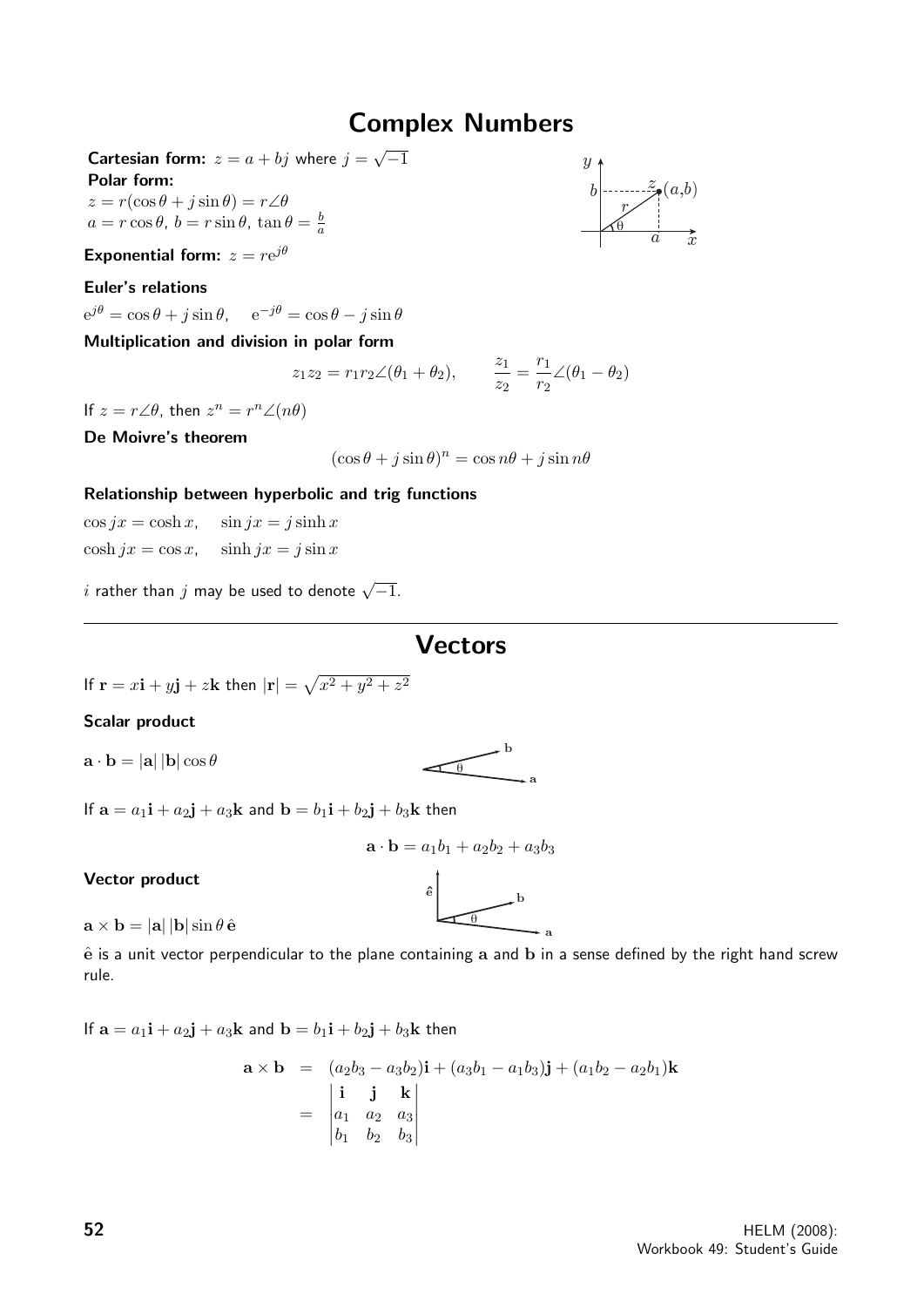

### Sequences and Series

Arithmetic progression:  $a, a + d, a + 2d, \ldots$ 

 $a =$  first term,  $d =$  common difference,

kth term =  $a + (k-1)d$ 

Sum of *n* terms,  $S_n = \frac{n}{2}$  $\frac{n}{2}(2a + (n-1)d)$ 

#### Sum of the first  $n$  integers,

 $1 + 2 + 3 + \ldots + n =$ 

$$
\sum_{k=1}^{n} k = \frac{1}{2}n(n+1)
$$

#### Sum of the squares of the first  $n$  integers,

 $1^2 + 2^2 + 3^2 + \ldots + n^2 =$ 

$$
\sum_{k=1}^{n} k^2 = \frac{1}{6}n(n+1)(2n+1)
$$

#### Geometric progression:  $a, ar, ar^2, \ldots$

 $a =$  first term,  $r =$  common ratio, kth term =  $ar^{k-1}$ Sum of *n* terms,  $S_n = \frac{a(1-r^n)}{1-r}$  $\frac{1-r^{n}}{1-r}$ , provided  $r \neq 1$ 

Sum of an infinite geometric series:

 $S_{\infty} = \frac{a}{1-r}, \quad -1 < r < 1$ 

#### The binomial theorem

If  $n$  is a positive integer

$$
(1+x)^n = 1 + nx + \frac{n(n-1)}{2!}x^2 + \frac{n(n-1)(n-2)}{3!}x^3 + \dots + x^n
$$

When n is negative or fractional, the series is infinite and converges when  $-1 < x < 1$ 

#### Standard power series expansions

$$
e^{x} = 1 + \frac{x}{1!} + \frac{x^{2}}{2!} + \frac{x^{3}}{3!} + \dots \text{ for all } x
$$
  
\n
$$
\sin x = x - \frac{x^{3}}{3!} + \frac{x^{5}}{5!} - \frac{x^{7}}{7!} + \dots \text{ for all } x
$$
  
\n
$$
\cos x = 1 - \frac{x^{2}}{2!} + \frac{x^{4}}{4!} - \frac{x^{6}}{6!} + \dots \text{ for all } x
$$
  
\n
$$
\log_{e}(1 + x) = x - \frac{x^{2}}{2} + \frac{x^{3}}{3} - \frac{x^{4}}{4} + \dots \text{ for } -1 < x \leq 1 \text{ only}
$$

#### The exponential function as the limit of a sequence

$$
\lim_{n \to \infty} \left( 1 + \frac{x}{n} \right)^n = e^x
$$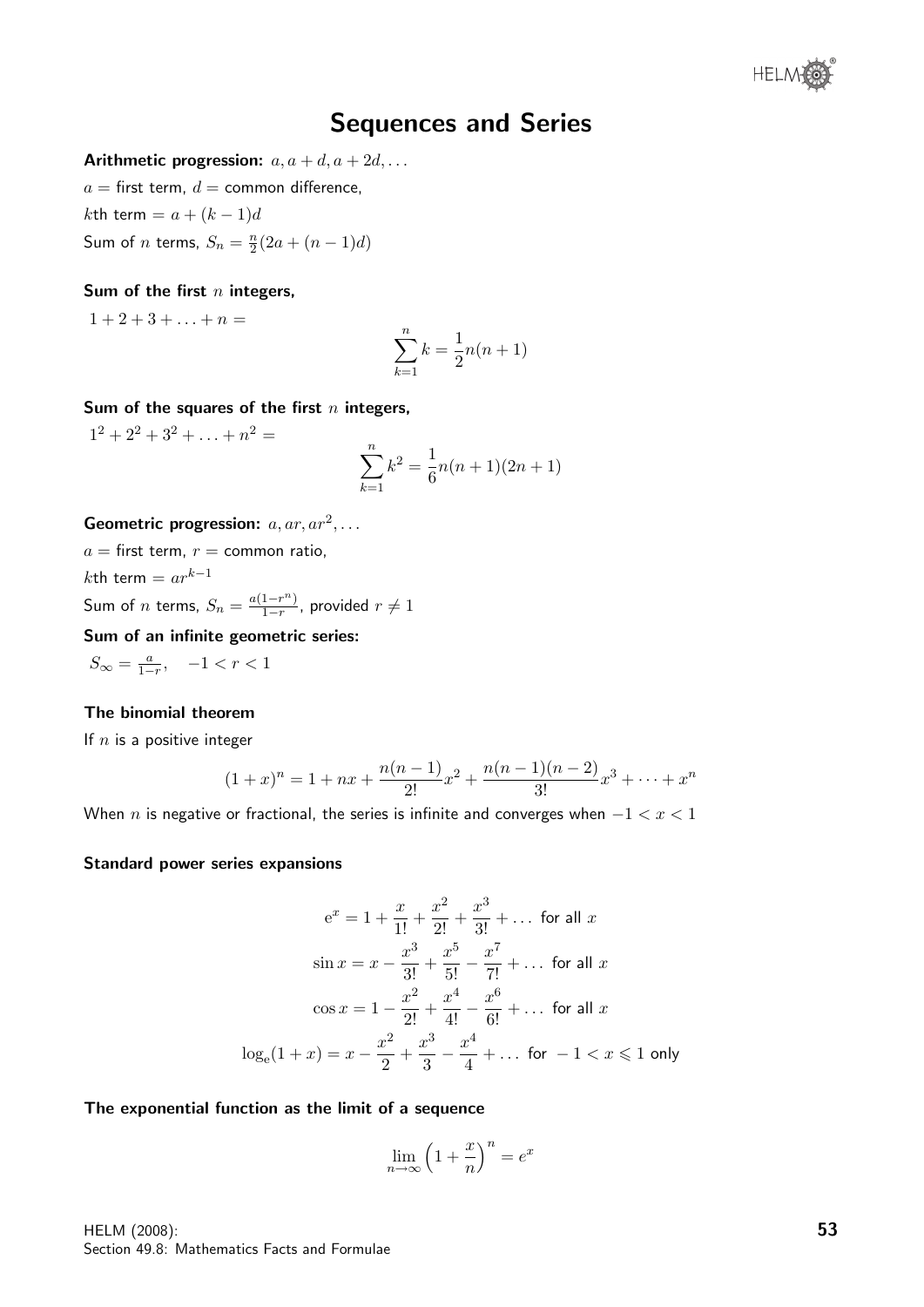### Matrices and Determinants

The  $2\times 2$  matrix  $A=\begin{pmatrix} a & b \ c & d \end{pmatrix}$  has determinant

$$
|A| = \begin{vmatrix} a & b \\ c & d \end{vmatrix} = ad - bc
$$

The  $3 \times 3$  matrix  $A =$  $\sqrt{ }$  $\mathcal{L}$  $a_{11}$   $a_{12}$   $a_{13}$  $a_{21}$   $a_{22}$   $a_{23}$ a<sup>31</sup> a<sup>32</sup> a<sup>33</sup>  $\setminus$  has determinant  $|A| = a_{11}$  $a_{22}$   $a_{23}$  $a_{32}$   $a_{33}$  $\Big|-a_{12}\Big|$  $a_{21}$   $a_{23}$  $a_{31}$   $a_{33}$   $+ a_{13}$  $a_{21}$   $a_{22}$  $a_{31}$   $a_{32}$  

(expanded along the first row).

The inverse of a  $2 \times 2$  matrix If  $A = \begin{pmatrix} a & b \ c & d \end{pmatrix}$  then  $A^{-1} = \frac{1}{ad-bc} \begin{pmatrix} d & -b \ -c & a \end{pmatrix}$ provided that  $ad - bc \neq 0$ .

**Matrix multiplication:** for  $2 \times 2$  matrices

$$
\begin{pmatrix} a & b \\ c & d \end{pmatrix} \begin{pmatrix} \alpha & \gamma \\ \beta & \delta \end{pmatrix} = \begin{pmatrix} a\alpha + b\beta & a\gamma + b\delta \\ c\alpha + d\beta & c\gamma + d\delta \end{pmatrix}
$$

Remember that  $AB \neq BA$  except in special cases.

## The Binomial Coefficients

The coefficient of  $x^k$  in the binomial expansion of  $(1+x)^n$  when n is a positive integer is denoted by  $\binom{n}{k}$  $\binom{n}{k}$ or  ${}^nC_k$ .

$$
\binom{n}{k} = \frac{n!}{k!(n-k)!} = \binom{n}{n-k}
$$

0!=1,  $n! = n(n-1)!$ 

so, for example,  $4! = 1.2.3.4$ 

The pattern of the coefficients is seen in

Pascal's triangle:



 ${}^nC_k$  is the number of subsets with  $k$  elements that can be chosen from a set with  $n$  elements.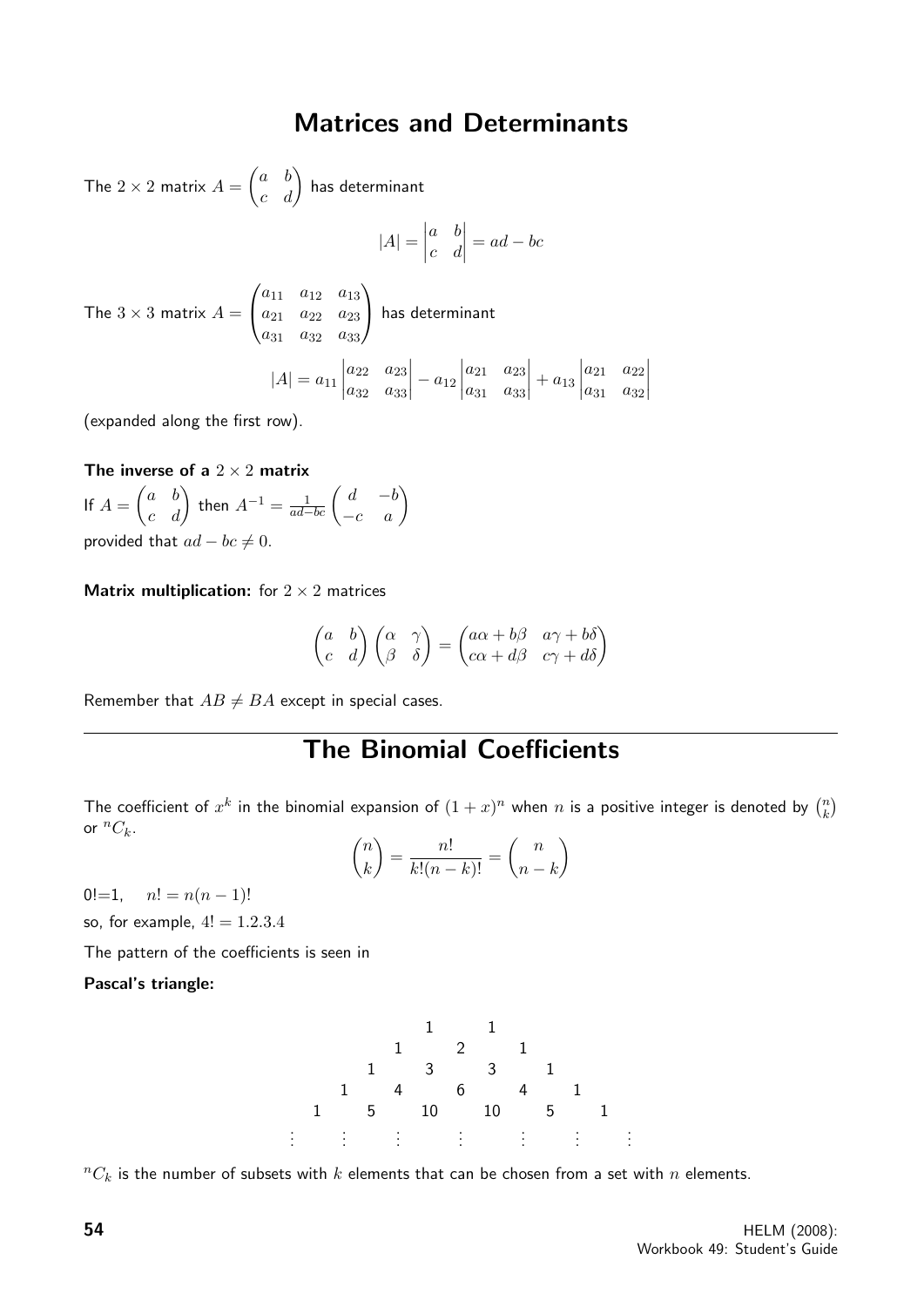® **HELM** 

## Graphs of Common Functions

**Linear**  $y = mx + c$ , m=gradient,  $c =$  vertical intercept



$$
m = \frac{y_2 - y_1}{x_2 - x_1}
$$

The equation of a circle centre  $(a, b)$ , radius r



 $(x-a)^2 + (y-b)^2 = r^2$ 

Quadratic functions  $y = ax^2 + bx + c$ 



| $a > 0$             | $a < 0$             |
|---------------------|---------------------|
| (1) $b^2 - 4ac < 0$ | (1) $b^2 - 4ac > 0$ |
| (2) $b^2 - 4ac = 0$ | (2) $b^2 - 4ac = 0$ |
| (3) $b^2 - 4ac > 0$ | (3) $b^2 - 4ac < 0$ |

Completing the square

If 
$$
a \neq 0
$$
,  $ax^2 + bx + c = a\left(x + \frac{b}{2a}\right)^2 + \frac{4ac - b^2}{4a}$ 

0 if  $x < 0$ 

The modulus function The unit step function,  $u(x)$ 



HELM (2008): Section 49.8: Mathematics Facts and Formulae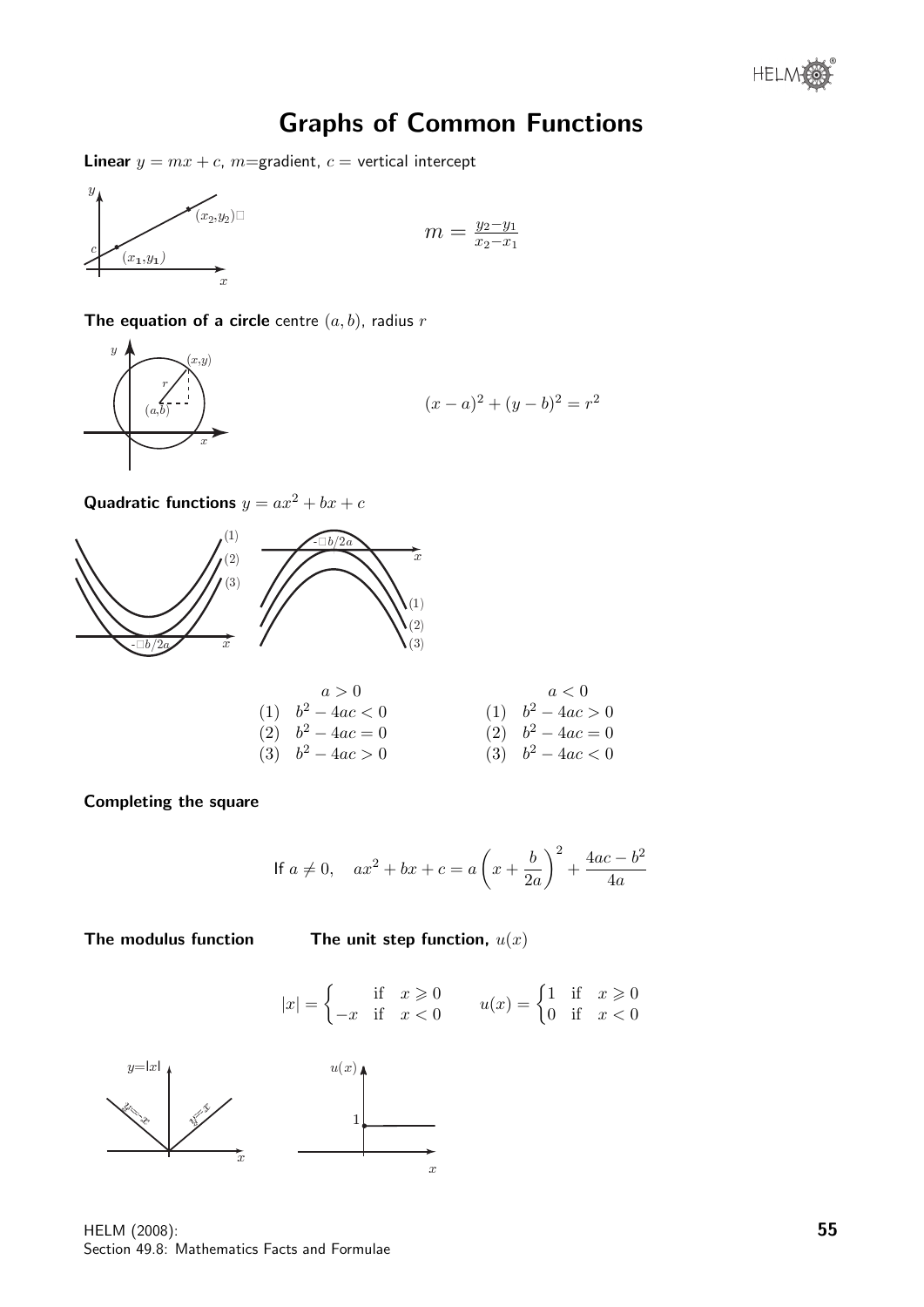#### Exponential functions



Graph of  $y = e^x$  showing exponential growth

Graph of  $y = e^{-x}$  showing exponential decay



Graphs of  $y = 0.5^x$ ,  $y = 3^x$ , and  $y = 2^x$ 

Logarithmic functions

Hyperbolic functions



Graphs of  $y = \ln x$  and  $y = \log_{10} x$ 



Graphs of  $y = \sinh x$ ,  $y = \cosh x$  and  $y = \tanh x$